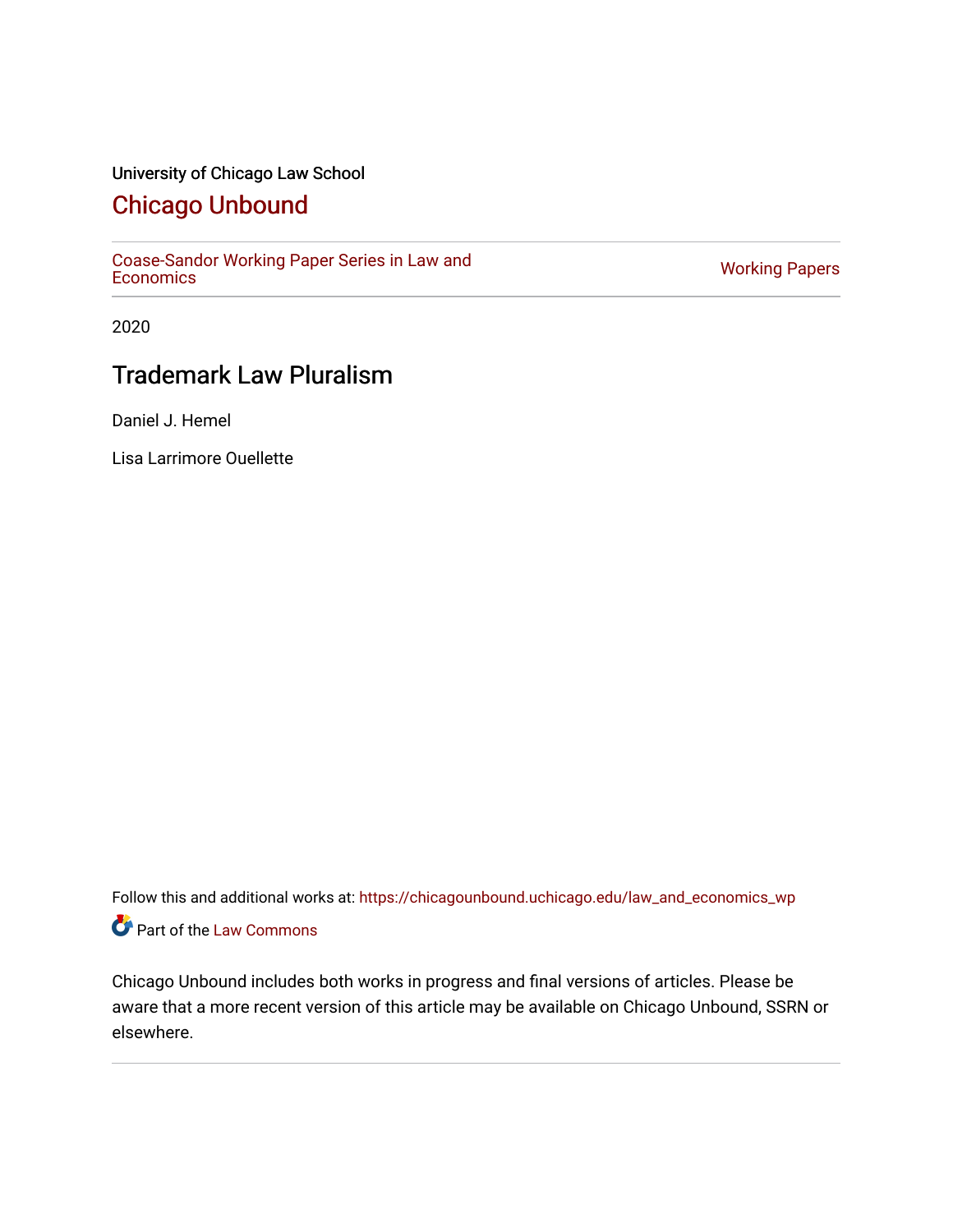#### **ARTICLES**

# **Trademark Law Pluralism**

# *Daniel J. Hemel*† *& Lisa Larrimore Ouellette*††

In recent years, trademark scholars have come to recognize that the supply of *words, sounds, and symbols available to designate new goods and services is an exhaustible resource. In certain sectors, the most common English words and syllables and the most common U.S. surnames are almost all claimed as marks. Some firms have responded by resorting to ever-more-unusual brand names so as to avoid trademark disputes. Scholars have proposed solutions ranging from raising registration fees to narrowing the scope of trademark rights.*

*In this Article, we frame trademark law's governance of "linguistic space" as a balancing act between what we term proximity costs and distance costs. Proximity costs, the conventional focus of trademark doctrine, occur when different firms use marks that are close in linguistic space—think Zantac (for heartburn) versus Xanax (for anxiety). Distance costs arise when firms use marks that are difficult to remember because of their length or their far remove from the core of semantic signifiers familiar to most consumers—staying in the medicine cabinet, think Valsartan (for high blood pressure) or Namzaric (for memory loss). Although conceptually different, proximity costs and distance costs both create similar practical problems. Both make it more difficult for consumers to purchase and communicate about brands, and both make it harder for new entrants to establish and defend their market share.*

*Our proximity-distance framing has conceptual payoffs for trademark law. We explain why responses to the crowding of linguistic space internal to trademark law cannot escape some tradeoff between proximity costs and distance costs. Allowing mark holders to control a larger swath of linguistic space reduces proximity costs, but at the expense of pushing other firms to the periphery of linguistic space, increasing distance costs. Similarly, weakening trademark protection to allow more firms to locate their marks in the linguistic core reduces distance costs, but with some increase in proximity costs. Our framing thus shows how the policy problems of trademark law parallel the challenges of managing scarcity in real property. As we draw inspiration from solutions to urban congestion and sprawl, we suggest how nontrademark interventions can lead to more efficient use of linguistic space, promoting* 

<sup>†</sup> Professor of Law and Ronald H. Coase Research Scholar, The University of Chicago Law School.

<sup>††</sup> Professor of Law and Justin M. Roach, Jr. Faculty Scholar, Stanford Law School. For helpful comments on earlier drafts, we thank Barton Beebe, Robert Bone, Christopher Buccafusco, Jeanne Fromer, Mark Lemley, Jake Linford, Desiree Mitchell, Lisa Ramsey, Xiyin Tang, and Rebecca Tushnet.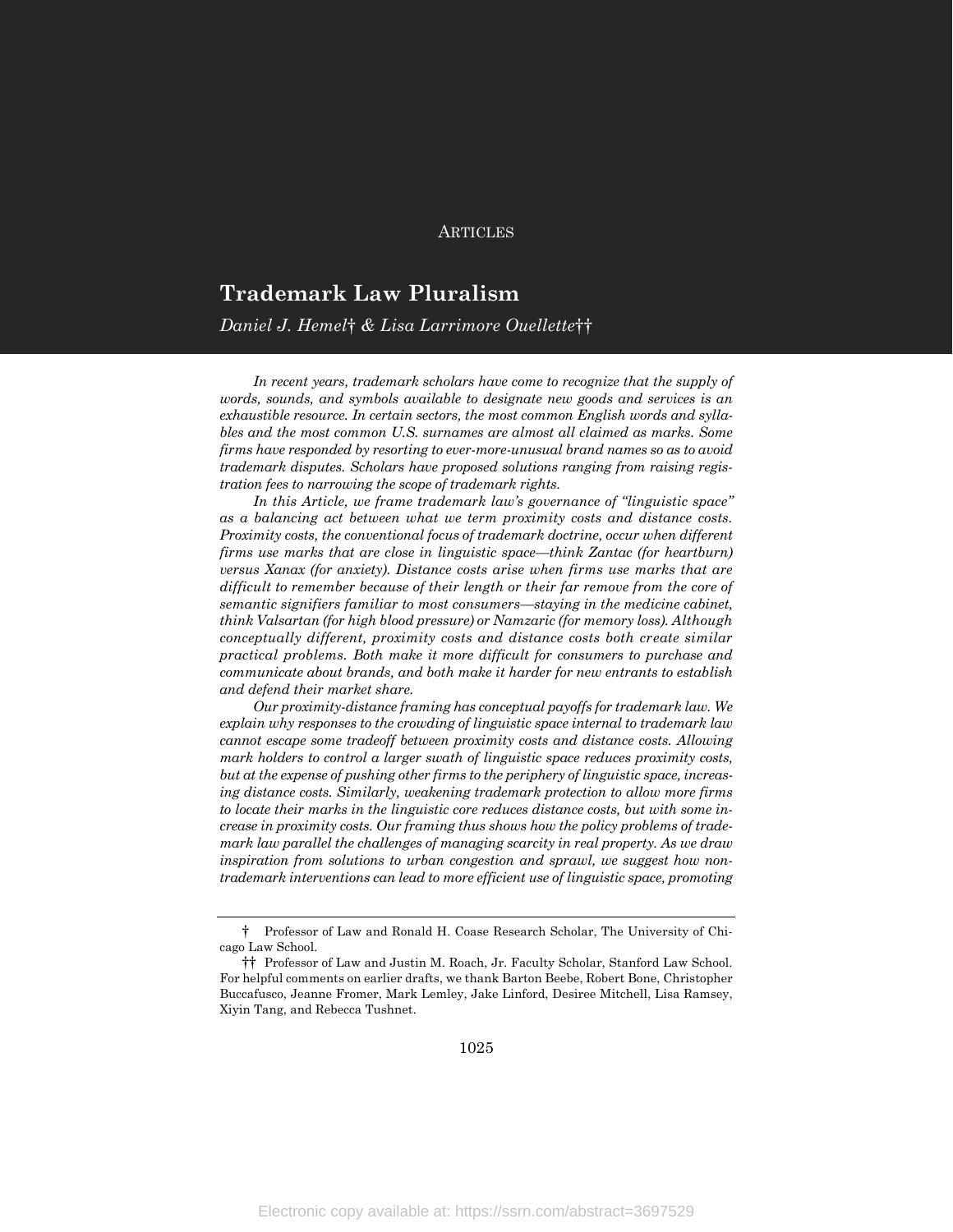*product identification without raising proximity or distance costs. Our approach thus points to the possibility of using a plurality of legal and policy tools to address the proximity-distance dilemma at trademark law's heart. And by relieving some of the pressure on trademark law to resolve the proximity-distance dilemma on its own, our approach frees trademark law to pursue a wider range of goals and to vindicate a broader variety of values.*

| L. |           | GOVERNING LINGUISTIC SPACE WITH TRADEMARK LAW  1037         |  |
|----|-----------|-------------------------------------------------------------|--|
|    | А.        |                                                             |  |
|    | B.        |                                                             |  |
| H. |           |                                                             |  |
|    | А.        |                                                             |  |
|    |           |                                                             |  |
|    |           | 2. Pigouvian Taxes on Trademark Transactions  1060          |  |
|    | В.        | Reducing the Cognitive Costs of Proximity and Distance 1063 |  |
|    | <b>C.</b> |                                                             |  |
|    |           |                                                             |  |

#### **INTRODUCTION**

<span id="page-2-0"></span>Scholars and judges of trademark law have come to recognize in recent years that the pool of words, sounds, and symbols that are readily available to signify new goods and services is not unlimited. As Professors Barton Beebe and Jeanne Fromer demonstrate in an impressive empirical study, the supply of frequently used English words, pronounceable neologisms, and common U.S surnames available for trademark registration is dwindling.<sup>1</sup> Earlier arrivals already have devoured the most memorable marks, leaving slim pickings for latecomers. The resulting pressure is pushing trademarks into regions once considered part of the "linguistic commons"—most recently, in a 2020 Supreme Court decision that a generic name with ".com" appended to it, like "Booking.com," was potentially eligible for federal trademark registration.<sup>2</sup> This pressure is also causing firms to select

<span id="page-2-1"></span><sup>1</sup> Barton Beebe & Jeanne C. Fromer, *Are We Running Out of Trademarks? An Empirical Study of Trademark Depletion and Congestion*, 131 HARV. L. REV. 945, 951 (2018); *see also* 2 J. THOMAS MCCARTHY, MCCARTHY ON TRADEMARKS AND UNFAIR COMPETITION § 11:85 (5th ed. 2017).

<sup>2</sup> U.S. Pat. & Trademark Off. v. Booking.com B.V., 140 S. Ct. 2298, 2301 (2020). In dissent, Justice Stephen Breyer criticized the majority for allowing trademarks to encroach upon the "linguistic commons." *Id.* at 2309 (Breyer, J., dissenting). For earlier uses of that phrase, see, for example, *America Online, Inc. v. AT&T Corp.*, 243 F.3d 812, 821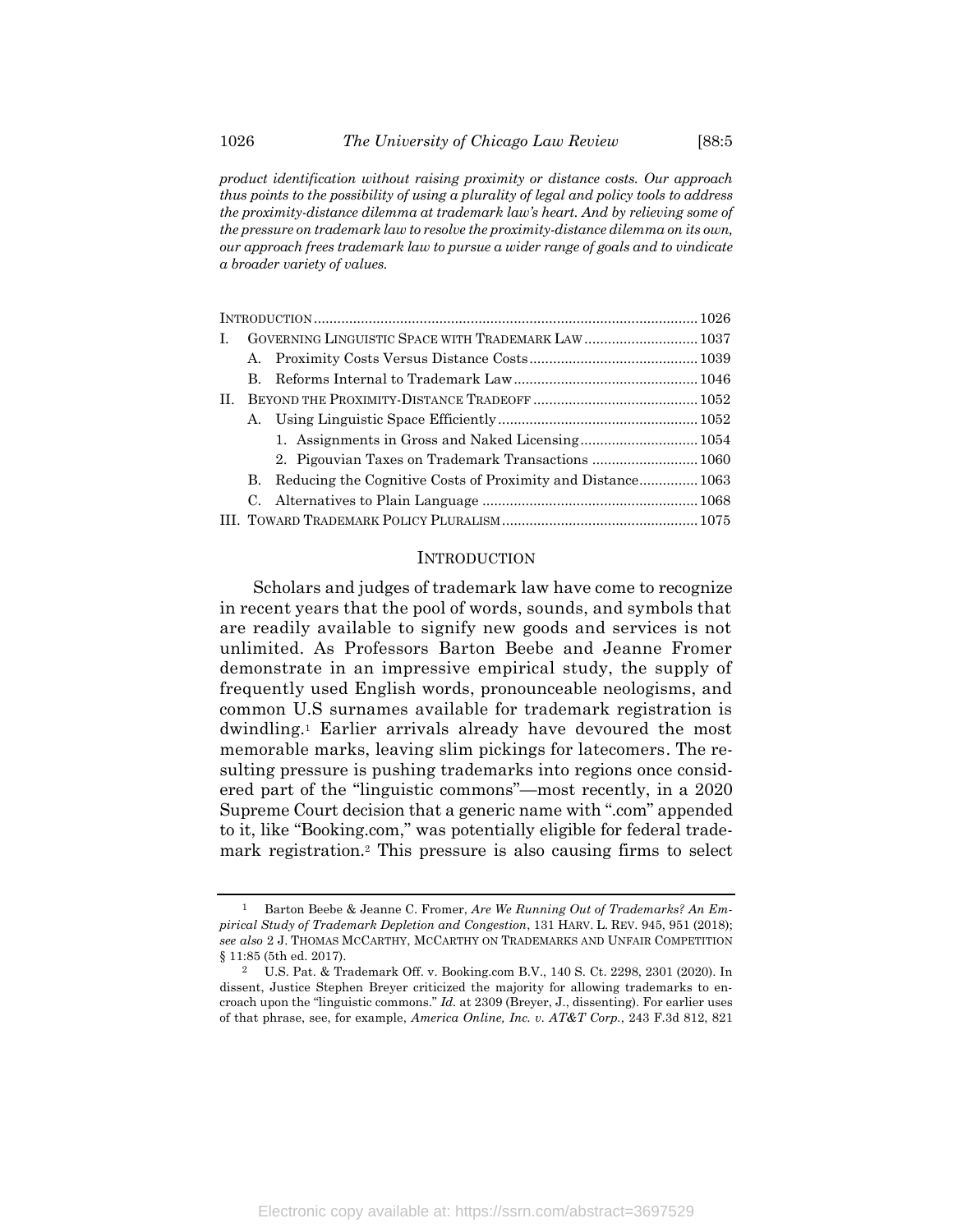marks in the farther reaches of linguistic space—for example, "Nanamica" for a fashion brand instead of, say, "Old Navy."<sup>3</sup>

This crowding of linguistic space potentially imposes what this Article terms "proximity costs" and "distance costs" on society. Proximity costs are all the social costs that arise when different firms use similar marks for similar products—the focus of trademark law's familiar "likelihood of confusion" analysis. <sup>4</sup> Consider, for example, the costs of confusing GlaxoSmithKline's heartburn medication Zantac with Pfizer's anxiety treatment Xanax.<sup>5</sup> Distance costs, on the other hand, occur when firms use newfangled or non-English names that consumers struggle to recognize and recall. Trademark law has yet to develop a framework for evaluating distance costs, but the congestion and depletion highlighted by Beebe and Fromer are concerning only to the extent that less memorable signifiers impose real burdens on consumers and firms. <sup>6</sup> Consider, for example, Valsartan, a drug for high blood

3 The founder of Nanamica initially sought, unsuccessfully, to register "Seven Seas." That led him to *nanamika*—Japanese for "houses of seven seas"—and ultimately to "Nanamica." According to a recent article on naming practices in the fashion industry, the name Nanamica "confused even Japanese shoppers," but the "word's exclusivity" has allowed him to register the trademark, URL, and Instagram handle @nanamica. Jacob Gallagher, *Why Fashion Brands Today Have Such Strange Names*, WALL ST. J. (Jan. 13, 2020), https://www.wsj.com/articles/why-fashion-brands-today-have-such-strange-names -11578934264.

<sup>(4</sup>th Cir. 2001); Jason K. Levine, *Contesting the Incontestable: Reforming Trademark's Descriptive Mark Protection Scheme*, 41 GONZ. L. REV. 29, 48 (2005); Lisa P. Ramsey, *Descriptive Trademarks and the First Amendment*, 70 TENN. L. REV. 1095, 1099 (2003); and Steven Wilf, *Who Authors Trademarks?*, 17 CARDOZO ARTS & ENT. L.J. 1, 36 (1999). *See also* Graeme B. Dinwoodie, *The Death of Ontology: A Teleological Approach to Trademark*  Law, 84 IOWA L. REV. 611, 633 (1999) ("lexical commons"). While we use the term "linguistic commons" to align with the bulk of prior scholarship characterizing the supply of trademarks in spatial terms, we emphasize that products can be described by marks that are neither words nor sounds. *See* Qualitex Co. v. Jacobson Prods. Co., 514 U.S. 159, 162 (1995) (noting that the Lanham Act permits registration of "any word, name, symbol, or device," and that "human beings might use as a 'symbol' or 'device' almost anything at all that is capable of carrying meaning," including a color (quoting 15 U.S.C. § 1127)); *see also, e.g.*, The mark comprises a stylized design of an ankh-like symbol, Registration No. 1,822,461 (service mark registered by The Artist Formerly Known as Prince).

<sup>4</sup> *See* 4 MCCARTHY, *supra* note [1,](#page-2-0) § 23:1.

<sup>5</sup> *See* Theresa Brown, *One Drug, Two Names, Many Problems*, N.Y. TIMES: OPINIONATOR (Nov. 30, 2013), https://perma.cc/2M9N-ZCM4.

<sup>6</sup> For some of the costs imposed on both firms and consumers when trademark depletion forces firms to adopt more distant marks, see Beebe & Fromer, *supra* note [1,](#page-2-0) at 1021–28. The closest doctrinal concept for a mark's distance in linguistic space is its "inherent distinctiveness," although this is an imperfect proxy for cognitive distance. *See infra* note[s 71](#page-20-0)–[74](#page-21-0) and accompanying text. For discussions of the tradeoffs firms face in choosing a descriptive mark that is more likely to be confused with nearby brands versus a more distinctive mark that requires greater communicative effort, see Laura A. Heymann,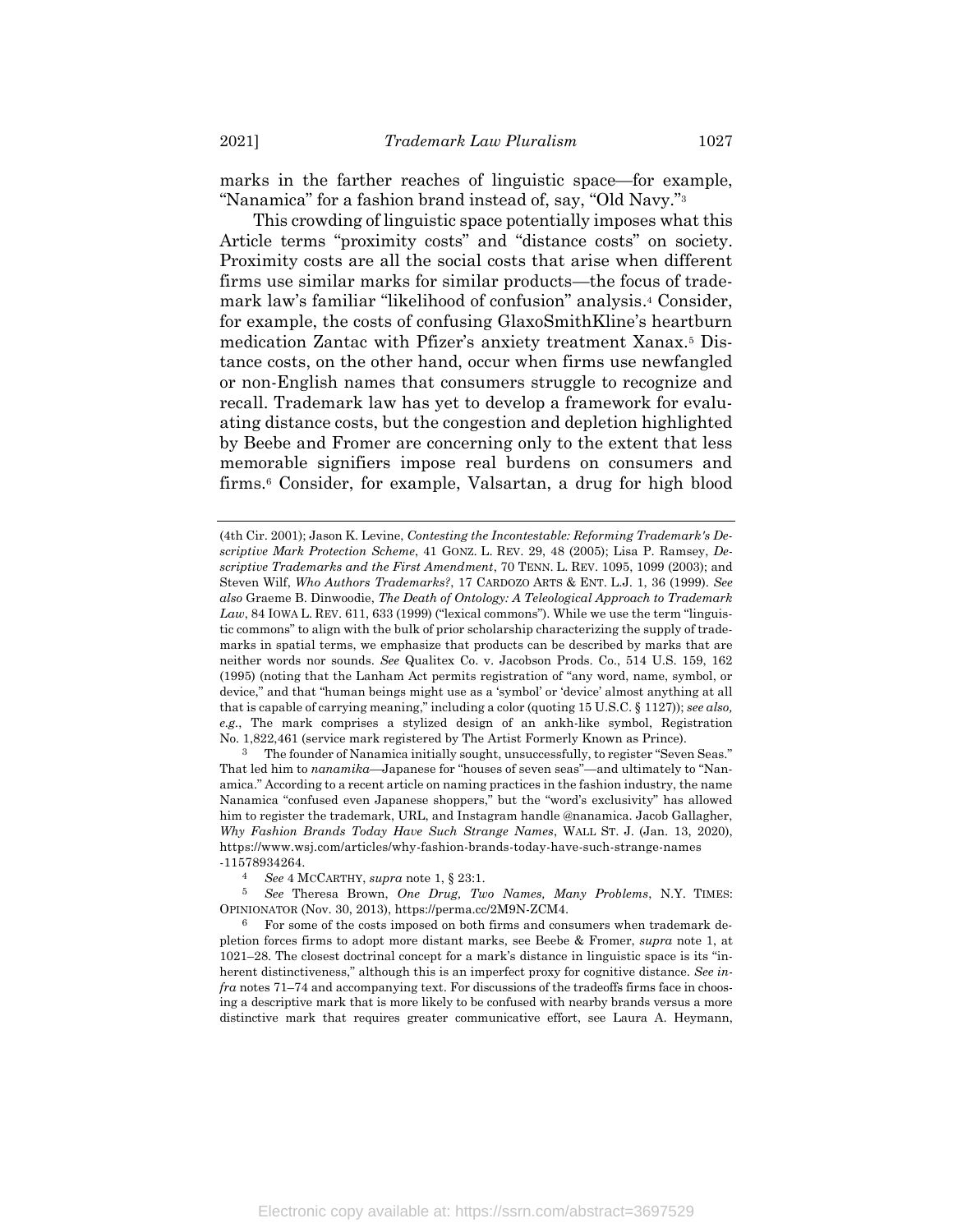pressure, or Namzaric, which (ironically) is used to treat memory loss. If those two names don't seem so difficult to keep in mind, wait until the end of this Introduction and see if you still can recall—and spell—both.

Conceptually, proximity costs and distance costs are quite different. Proximity costs arise when the names of similar products are too close to each other in linguistic space; distance costs occur when product names are too long or far from the core of semantic signifiers familiar to ordinary consumers. Practically, however, proximity costs and distance costs may be nearly identical in their consequences. Whether it is because the patient confuses Zantac and Xanax or because the patient cannot conjure up the name Valsartan or Namzaric from the recesses of her memory, the result is that the patient cannot communicate as effectively with her physician, pharmacist, and others about her medication.

The social costs of proximity and distance do not affect only consumers. For firms entering a new market, proximity costs and distance costs likewise have similar practical effects. An upstart microbrewery may choose a beer name proximate to market incumbents—in the same linguistic region, say, as Hopalicious, Hoptastic, Hopscotch, and the like. Or it may follow the path of Jester King Brewery in Austin, Texas, some of whose beer names—"Gotlandsdricka," "Örter i Mörker," "分 桃" <sup>7</sup>—baffle all but the most polyglottic of drinkers. Whether because consumers confuse the firm's mark with marks of competitors or because consumers simply cannot remember the name of the firm's product, a new entrant may face difficulty establishing, growing, and defending market share.<sup>8</sup>

<span id="page-4-0"></span>To facilitate product identification and differentiation,<sup>9</sup> trademark law seeks to strike a balance between proximity costs

*Naming, Identity, and Trademark Law*, 86 IND.L.J. 381, 389 (2011); Jake Linford, *The False Dichotomy Between Suggestive and Descriptive Trademarks*, 76 OHIO ST. L.J. 1367, 1419– 20 (2015).

<span id="page-4-1"></span><sup>7</sup> *See Jester King Brewery*, BEERADVOCATE, https://perma.cc/6LK9-EGDU.

<sup>8</sup> Further research is needed to document how entry costs are affected by the crowding of linguistic space. *See* Lisa Larrimore Ouellette, Response, *Does Running Out of (Some) Trademarks Matter?*, 131 HARV. L. REV. F. 116, 120–21 (2018).

<sup>9</sup> *See* Mark A. Lemley, *The Modern Lanham Act and the Death of Common Sense*, 108 YALE L.J. 1687, 1695 (1999) ("We give protection to trademarks for one basic reason: to enable the public to identify easily a particular product from a particular source."). The view that trademark law exists to "mak[e] products and producers easier to identify in the marketplace" (and thereby to encourage investments in product quality) had become so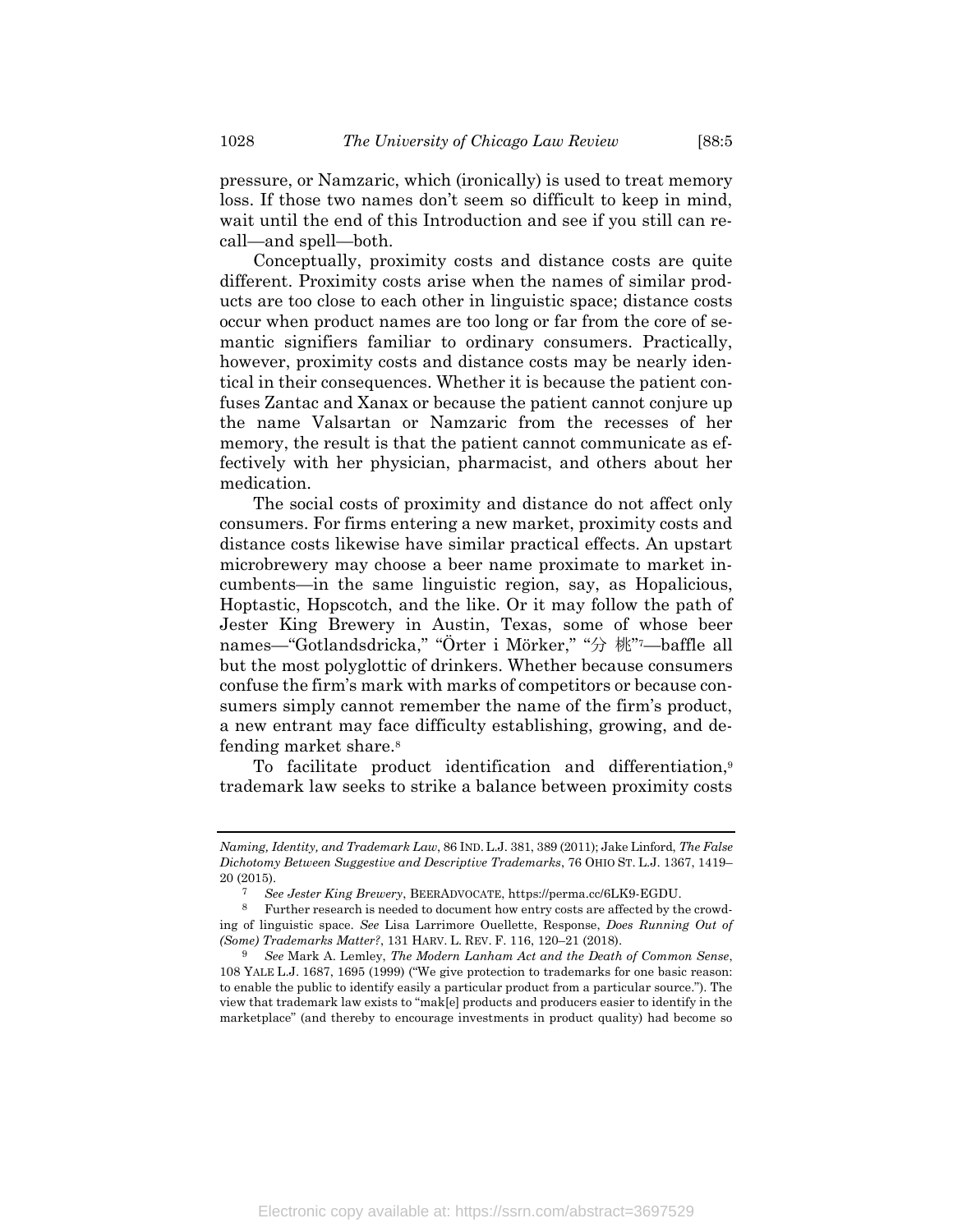and distance costs, although the balance is not conventionally framed in these terms. Stronger trademark protection allows mark holders to occupy a larger swath of linguistic space, thus reducing proximity costs. But a law that allows a mark holder to claim a larger swath of desirable linguistic space for herself necessarily pushes other firms to the periphery. Symmetrically, weakening trademark protection—allowing more firms to use marks that are linguistically similar to the marks held by incumbents reduces distance costs by allowing more firms to locate their marks closer to the core of words and phrases with which consumers are familiar. But the flip side of a reduction in distance costs is at least some increase in proximity costs—more firms using similar marks that confuse consumers through their linguistic overlap.

To be sure, proximity and distance costs do not always arise when firms use marks that are linguistically close to one another or far from the core of words, sounds, and symbols to which consumers have grown accustomed. On the proximity side, Chinese restaurants across the United States name themselves "Golden Dragon" or "Hunan Garden"—not to distinguish themselves or to mislead consumers into believing that they are under common ownership but to signal that they offer up a particular cuisine and experience familiar to U.S. diners.<sup>10</sup> And on the distance side, Jester King Brewery calls its aged wild ale "分 桃" (*fēn táo*, or "the shared peach") not because it could not find an easier-to-remember name, but precisely because it wanted a name that could communicate a specific message to a subset of its drinkers.<sup>11</sup> But in many

<span id="page-5-0"></span>dominant in trademark law doctrine and scholarship by the beginning of the twenty-first century that Beebe would write: "No alternative account of trademark doctrine currently exists." Barton Beebe, *The Semiotic Analysis of Trademark Law*, 51 UCLA L. REV. 621, 623–24 (2004). Professor Mark McKenna—while acknowledging that the consumerconfusion rationale for trademark law is "rampant in the literature" and "widely embraced by courts"—has argued that, historically, trademark law instead focused on protecting *producers* from unfair competition by conferring on them a property right. Mark P. McKenna, *The Normative Foundations of Trademark Law*, 82 NOTRE DAME L. REV. 1839, 1841, 1845–46 (2007). For a third normative framework developing and applying a theory of trademark law rooted in contractualist moral philosophy, see Jeremy N. Sheff, *Marks, Morals, and Markets*, 65 STAN. L. REV. 761, 797–801 (2013).

<sup>10</sup> On the overlap of Chinese restaurant names, see Roberto A. Ferdman & Christopher Ingraham, *We Analyzed the Names of Almost Every Chinese Restaurant in America. This Is What We Learned*, WASH. POST (Apr. 8, 2016), https://perma.cc/K8RC-Z4EQ.

<sup>&</sup>lt;sup>11</sup> Jester King's in-house artist, Josh Cockrell, explains that the phrase *fen tao*  $\hat{\mathcal{H}}$  *M* has become "a Chinese byword for homosexuality, born out of a time, prior to Western influence, when homosexuality was accepted as a normal facet of life." The label is intended to serve as "allied encouragement" and a representation of support for the LGBTQ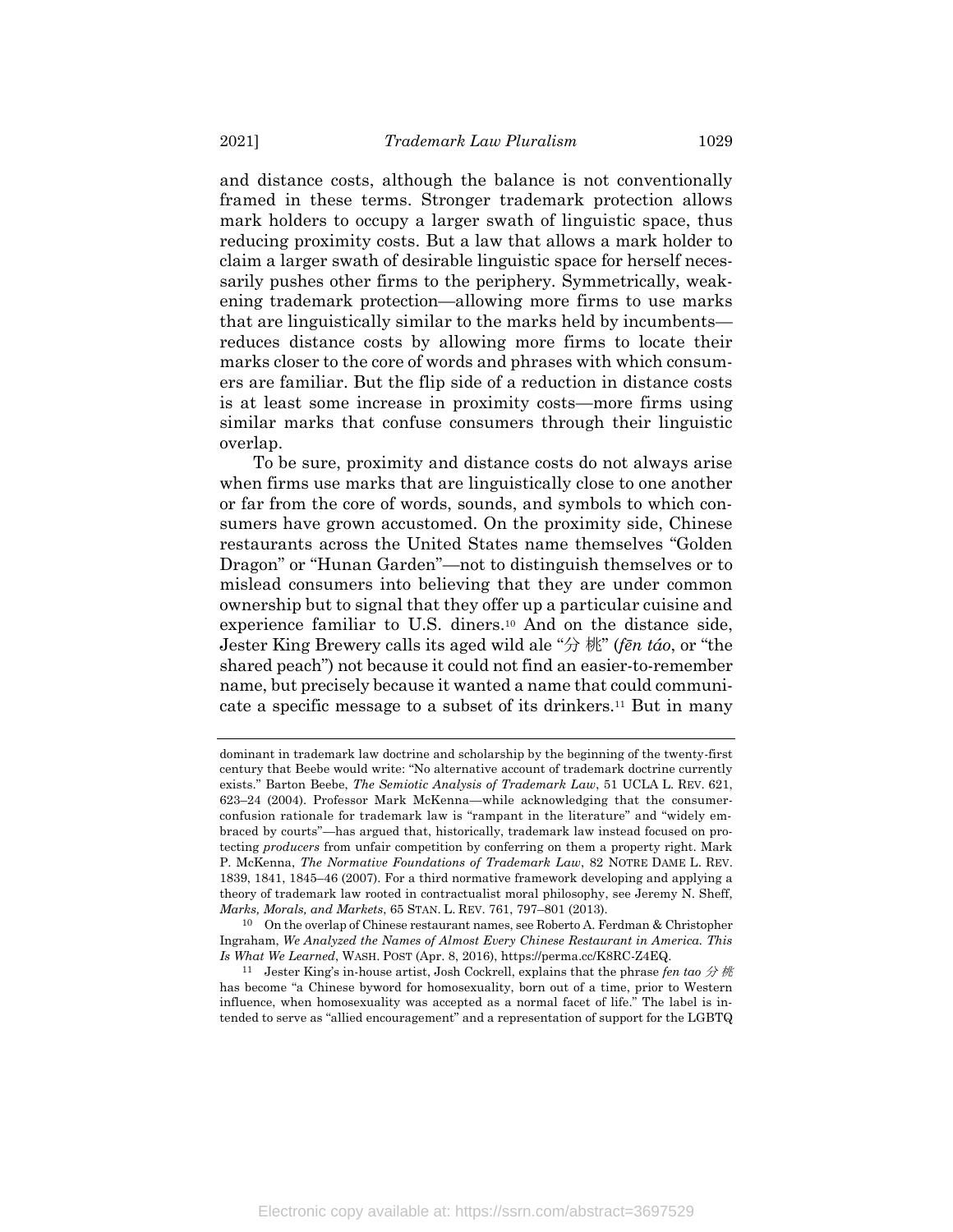other cases, proximity and distance impose real social costs. For example, confusion over pharmaceutical names has been estimated to account for thousands of medication errors each year. 12

Understanding trademark law's balancing act between proximity and distance yields important conceptual payoffs for the field. For one, it highlights the commonalities between this branch of intellectual property law and a much older body of real property and land use law. To be sure, linguistic space—unlike land—is theoretically infinite. With twenty-six English letters and ten Arabic numerals to work with, we quickly get to more than 2.8 trillion possible eight-character combinations, or more than 360 possible product names per living human being on the planet. There is no particular reason, moreover, to limit to eightcharacter combinations or to English letters and Arabic numerals—longer character strings, other alphabets, symbols, capitalization distinctions, etc., can further expand trademark law's domain. But on longer reflection, the theoretical infinitude of linguistic space is not so dissimilar to land. Nearly 97% of the United States is rural;<sup>13</sup> open space is not, in itself, scarce. Quarter-acre lots close to Midtown Manhattan or the Financial District of San Francisco are, however, quite scarce—and therefore quite costly. In much the same way, while open marks are plentiful, open marks *close to the linguistic core but still spaced out from one another* are scarce. The fact that "Y9scD4nQ" remains unclaimed does little for the pharmaceutical firm searching for a name for a new drug or for the brewery seeking a memorable moniker for its summer pale ale.<sup>14</sup>

community. *Introducing Jester King* 分 桃 *(Pronounced Fēn Táo)*, FULL PINT (Aug. 27, 2014), https://perma.cc/SK2Q-BJU7.

<sup>12</sup> *See* INST. OF MED., PREVENTING MEDICATION ERRORS 275 (Philip Aspden et al. eds., 2007).

<sup>13</sup> *See* U.S. CENSUS BUREAU, PERCENT URBAN AND RURAL IN 2010 BY STATE, https://www2.census.gov/geo/docs/reference/ua/PctUrbanRural\_State.xls (last updated Dec. 2, 2019).

<sup>14</sup> Note also that, like in linguistic space, proximity and distance in physical space are not always *costly*. The burgeoning subfield of "agglomeration economics" emphasizes "the benefits that come when firms and people locate near one another together in cities and industrial clusters." *See* Edward L. Glaeser, *Introduction*, *in* AGGLOMERATION ECONOMICS 1, 1 (Edward L. Glaeser ed., 2010). So too with distance: the virtues of solitude have been celebrated across the centuries. *See, e.g.*, HENRY DAVID THOREAU, *Walden*, *in* WALDEN AND OTHER WRITINGS 1, 1 (Brooks Atkinson ed., 1992) (1854). Naming conventions among Chinese restaurants in the United States might be understood as the linguistic correlate to an agglomeration economy. *See supra* not[e 10](#page-5-0) and accompanying text. And Jester King Brewery, by choosing linguistically distant marks for its beers, is arguably doing something analogous to firms that commodify geographic remoteness. *See, e.g.*,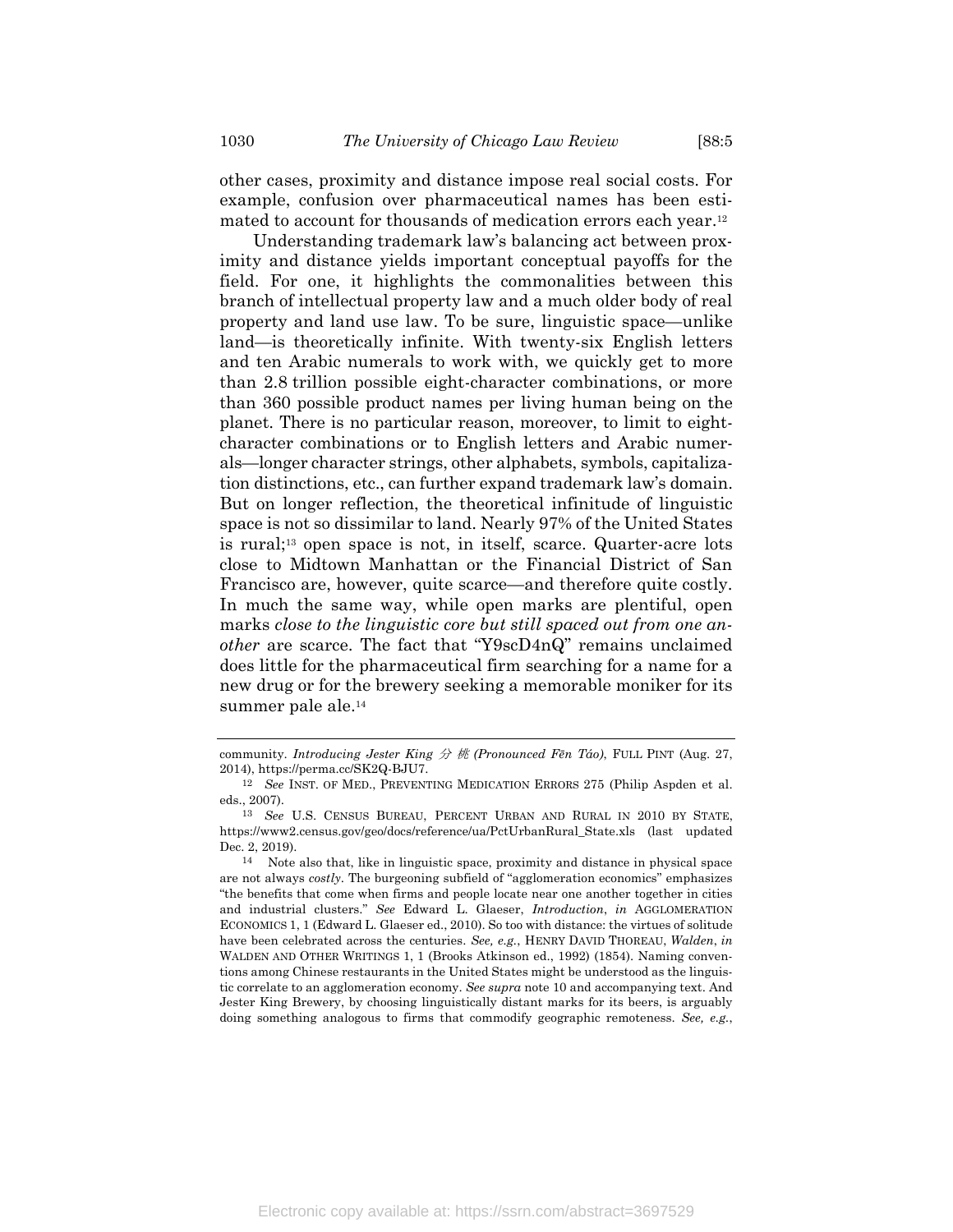<span id="page-7-0"></span>Linguistic space, in addition to its theoretical infinitude, is also many-faceted. Proximity and distance can denote similarities and differences of spelling or sound or shape or color. And they can refer to similarities and dissimilarities of marks alone or of mark-product combinations. Trademark law does not protect marks in the abstract; it protects them as signifiers for particular products or services, such that use of the same mark for different product categories is often permissible.<sup>15</sup> "Apple Corps," the record company owned by the Beatles, and "Apple," the computer company, have orthographically and phonetically similar marks, but they refer to different mark-product combinations—or, at least, they did before the computer company Apple entered the music business.<sup>16</sup> Here, too, one can draw analogies to real property and land use. Real property and land use law are about more than surface area—parties assert conflicting claims with respect to underground and overhead rights, noise pollution, smells, sightlines, and more. Linguistic space is similarly multidimensional and multisensory—a fact that leads to new possibilities for mark differentiation as well as mark overlap.

Not only does our proximity-distance framing shed light on commonalities between trademark law and other areas of law, but it also underscores conflicts within trademark law. Proposed reforms internal to trademark law often involve a balancing act between proximity costs on the one side and distance costs on the other. This balancing act does not mean that there are no gains to be had within trademark law. It does, though, motivate a search for alternatives that can transcend the proximity-distance tradeoff.

Consider proposals to impose stricter geographic limits on trademark protection. Beebe and Fromer note that eliminating nationwide priority for registered marks would mitigate the problem with "running out of trademarks," <sup>17</sup> and earlier, Professor

Elaine Glusac, *The New Escapism: Isolationist Travel*, N.Y. TIMES (June 24, 2020), https://perma.cc/X3TF-C26Y.

<sup>15</sup> *See* 15 U.S.C. § 1051(a)(2) (requiring registrations to specify "the goods in connection with which the mark is used"); Therma-Scan, Inc. v. Thermoscan, Inc., 295 F.3d 623, 632 (6th Cir. 2002) ("[I]f the goods or services are totally unrelated, confusion is unlikely." (quoting Daddy's Junky Music Stores, Inc. v. Big Daddy's Fam. Music Ctr., 109 F.3d 275, 282 (6th Cir. 1997))).

<sup>16</sup> On the Apple versus Apple dispute, see generally *Apple Corps Ltd. v. Apple Computer, Inc.* [2006] EWHC (Ch) 996, [2006] Info. TLR 9 (Eng.).

<sup>17</sup> Beebe & Fromer, *supra* note [1,](#page-2-0) at 1037. They conclude, however, that this reform "is unlikely to result in net benefits to the trademark system." *Id.*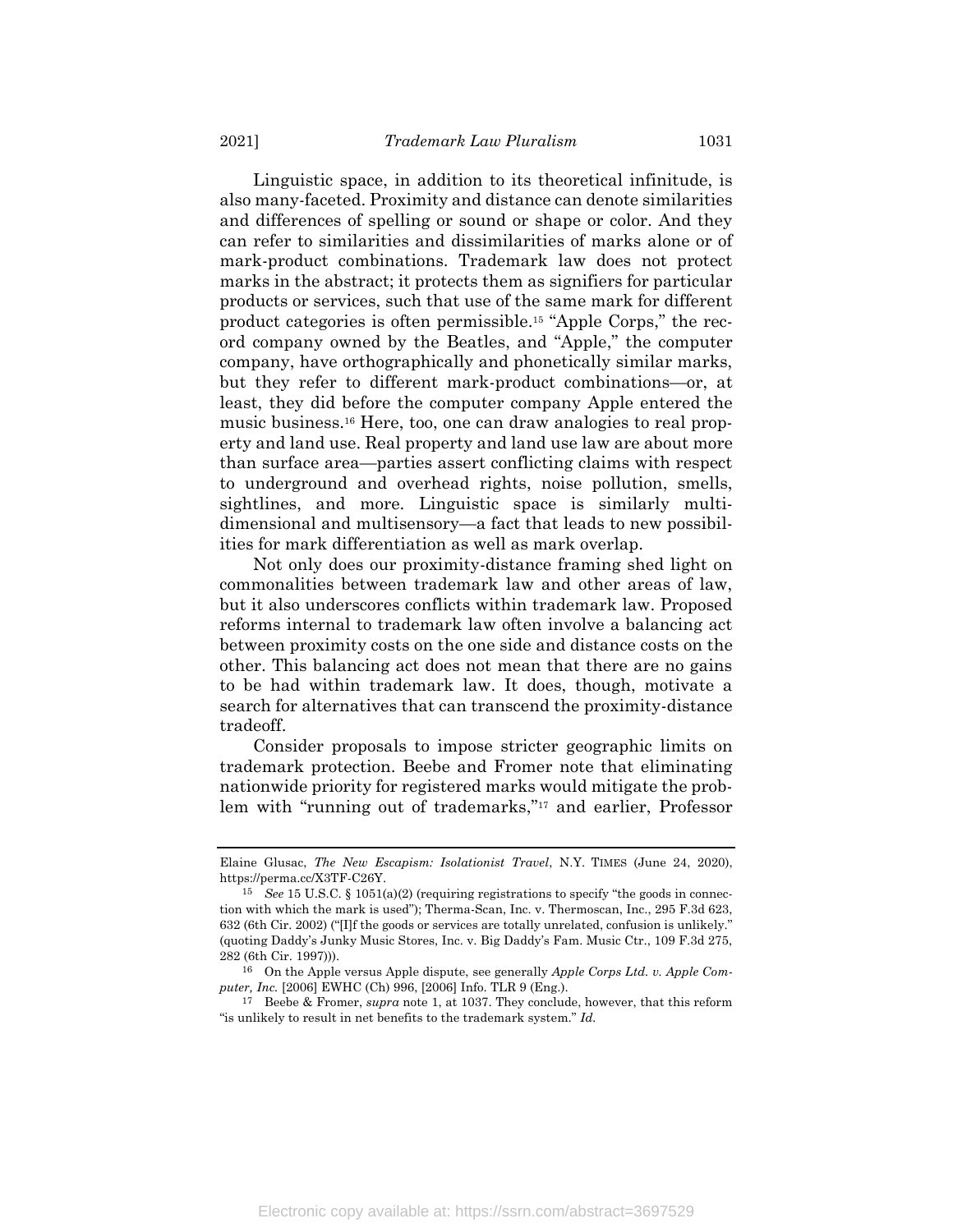<span id="page-8-1"></span>Stephen Carter advocated for a regional registration system for similar reasons.<sup>18</sup> Geographic limits—e.g., restricting the scope of a microbrewery's trademark rights to a single state or region reduce distance costs in other states and regions, because farflung microbreweries now face a larger menu of memorable and pronounceable mark options. Starting a brewery in Texas? Under a regional system, the mark "Hopalicious"—currently registered by the Ale Asylum brewery in Madison, Wisconsin—might be available. But when the Wisconsin-based brewery controls the rights to the mark "Hopalicious" only in the Upper Midwest, consumers who travel from Wisconsin to Texas and see a Hopalicious beer from another brewery may confuse the Texas version with the Ale Asylum original. Proximity costs rise when distance costs fall.

<span id="page-8-0"></span>Or consider proposals to prune marks from the federal trademark registry that have fallen into disuse, or that were never used in the first place.<sup>19</sup> For example, a brewery in Maryland sought to register the mark "Hopallelujah" in 2015<sup>20</sup> but appears to have never marketed a beer under that name. Pruning "Hopallelujah" from the registry would enable another brewery to register that mark instead of something less memorable. In that respect, pruning reduces distance costs. But opening up "Hopallelujah" for registration also raises proximity costs in light of the similarity between "Hopallelujah" and "Hopalicious." In this case, the potential for a mix-up is not so strong as to amount to a likelihood of confusion by trademark law's lights, but it is probably greater than zero.<sup>21</sup>

Again, the analogy to land use is apparent. Stricter zoning laws reduce proximity costs at the center of cities but increase distance costs by forcing more households and enterprises to relocate to suburbs and exurbs. Urban growth boundaries, by contrast, alleviate the problem of sprawl but raise the costs of overlapping and sometimes-incompatible uses of space near the urban

<sup>18</sup> Stephen L. Carter, *The Trouble with Trademark*, 99 YALE L.J. 759, 796–98 (1990). 19 *See, e.g.*, Beebe & Fromer, *supra* not[e 1,](#page-2-0) at 1033–35; Rebecca Tushnet, *Registering* 

*Disagreement: Registration in Modern American Trademark Law*, 130 HARV. L. REV. 867, 918 (2017); *Counterfeits and Cluttering: Emerging Threats to the Integrity of the Trademark System and the Impact on American Consumers and Businesses: Hearing Before the Subcomm. on Cts., Intell. Prop. & the Internet of the H. Comm. on the Judiciary*, 116th Cong. 18–22 (2019) (statement of Barton Beebe and Jeanne Fromer, Professors, New York University School of Law).

<sup>20</sup> U.S. Trademark Application Serial No. 86/636,072 (filed May 20, 2015).

<sup>21</sup> The applicant, DuClaw Brewery, LLC, abandoned the mark prior to registration in December 2016. *Id.*, Notice of Abandonment (Dec. 5, 2016).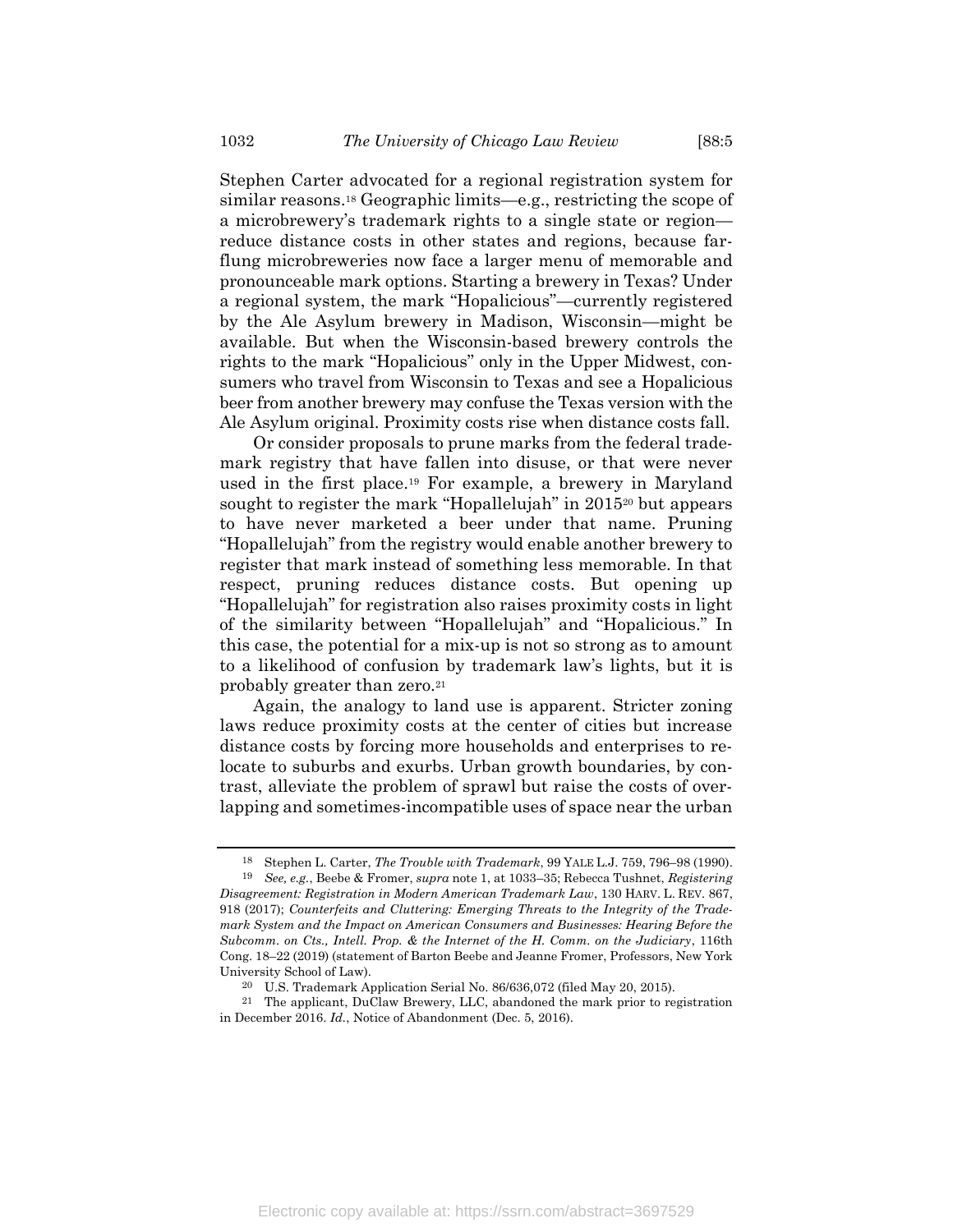core. Proximity costs—the costs of confusion between similar marks—are the linguistic correlate to urban congestion. Distance costs—the costs of remembering newfangled, non-English, and other hard-to-recall marks—are the linguistic correlate to long suburb-to-city commutes. Trademarks that are easier to obtain or broader in scope create the linguistic version of San Francisco: a heavily zoned city where limits on residential space have pushed residents into California's Central Valley. Weaker trademark protection is the linguistic version of Seoul, South Korea, the densest city in a high-income country, with twice as many people packed into each square mile as New York.<sup>22</sup>

Like land use law, trademark law must also evaluate when valuable rights should be held in common. One way to increase the supply of quarter-acre lots in Manhattan would be to sell off Central Park, which would produce around three thousand new lots. But New York City planners have (sensibly) determined that this land generates greater social value as green space open to the nearly ten million unique visitors the park receives each year.<sup>23</sup> Similarly, trademark law prevents breweries from claiming property rights in the very heart of beer-related linguistic space, including terms like "beer" or "lager" and product features like particular flavors. These signifiers are part of the linguistic commons, the trademark public domain that is free for any brewery to use.<sup>24</sup> But courts are often asked to grapple with the issue of how far outward from the center of linguistic space this commons should stretch. The proximity-distance framing does not resolve these sorts of cases, but it clarifies the stakes.

Consider again the Supreme Court's recent decision regarding the eligibility of "Booking.com" for trademark registration.<sup>25</sup> In general, generic terms are part of the public domain—one cannot claim exclusive trademark rights to "apple" for selling apples, or "booking" for travel reservation services, because of the limits such rights would place on competition and free expression.<sup>26</sup> In

<sup>22</sup> *See* Dana Schulz, *Maps Compare NYC's Footprint to Other Cities Around the World*, 6SQFT (Apr. 24, 2015), https://perma.cc/M6SQ-BAEV.

<sup>23</sup> *See* CENT. PARK CONSERVANCY, REPORT ON THE PUBLIC USE OF CENTRAL PARK tbl.7A.1 (2011).

 $24$  On the protection of this commons through trademark law and First Amendment law, see generally Lisa P. Ramsey, *Free Speech Challenges to Trademark Law After* Matal v. Tam, 56 HOUS. L. REV. 401 (2018).

<sup>25</sup> *Booking.com*, 140 S. Ct. 2298; *see also supra* not[e 2](#page-2-1) and accompanying text.

<sup>26</sup> *See* Ramsey, *supra* note [2,](#page-2-1) at 1098–99.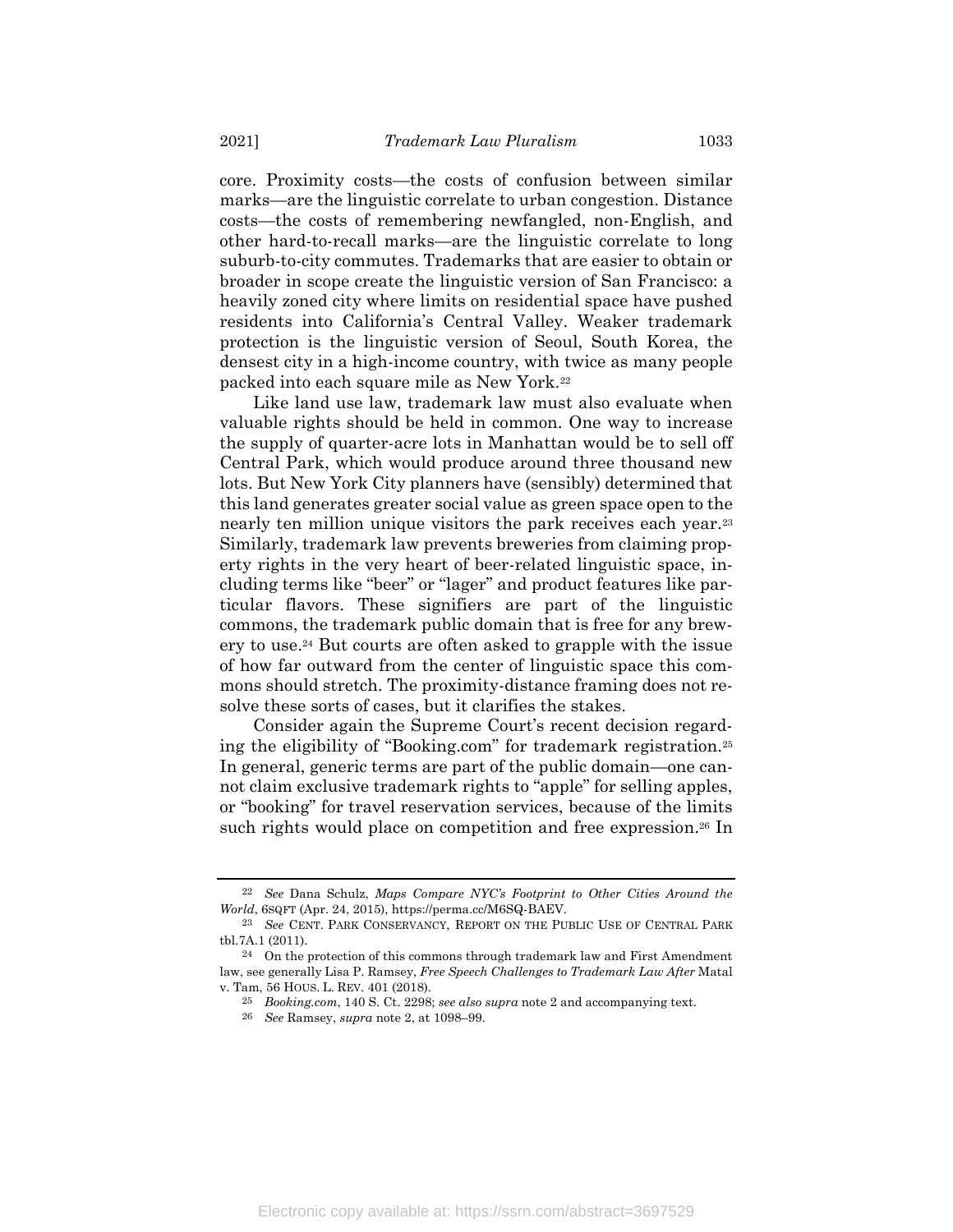*United States Patent & Trademark Office v. Booking.com*, <sup>27</sup> however, the Supreme Court held that the combination of a generic term with ".com"—as in "Booking.com"—can be registered and protected under federal trademark law.<sup>28</sup> Though the opinions did not use the terms "proximity" and "distance," the issue in the case is difficult to understand without consideration of both concepts.

The primary reason for allowing Booking.com to register its mark is to reduce proximity costs arising from other firms using close variants. The primary reason for *not* allowing Booking.com to register its mark is because of the distance costs that registration might generate for others. As Justice Stephen Breyer noted in his dissent, names like Booking.com are "easy to remember."<sup>29</sup> If other firms cannot use names like "eBooking.com" for travel sites, then they may be pushed further out into the linguistic periphery, making it more difficult for them to compete. <sup>30</sup> Justice Breyer's suggested solution was to keep these "generic.com" names within the public domain, effectively available for anyone to use without trademark law limiting them.<sup>31</sup> Whether or not he is right, the tension that Justice Breyer sees between proximity and distance costs is the same tradeoff that underlies many disputes about trademark registrability and the scope of mark holders' rights.<sup>32</sup>

31 *See id.* at 2311–12. Justice Breyer allowed for the possibility of a different rule involving new domain names like ".guru," ".club," and ".vip," as well as "rare cases where the top-level domain interacts with the generic second-level domain in such a way as to produce meaning distinct from that of the terms taken individually." *Id.* An example of the last category could be "tennis.net." *Id.* at 2305 n.4 (majority opinion).

32 Registration does not necessarily mean that Booking.com would win an infringement case against eBooking.com—such an infringement case would depend on whether Booking.com is viewed as creating a broad enough scope of protection that there is a likelihood of confusion with eBooking.com. On the benefits and limits of registration, see Tushnet, *supra* note [19,](#page-8-0) at 899–906. As Justice Breyer notes, the advantages of registration in actions against users of similar marks helps to explain Booking.com's rationale for seeking registration in the first place:

Indeed, why would a firm want to register its domain name as a trademark unless it wished to extend its area of exclusivity beyond the domain name itself? The domain name system, after all, already ensures that competitors cannot appropriate a business's actual domain name. And unfair-competition law will often separately protect businesses from passing off and false advertising.

*Booking.com*, 140 S. Ct. at 2315 (Breyer, J., dissenting).

<sup>27</sup> 140 S. Ct. 2298 (2020).

<sup>28</sup> *Id.* at 2308.

<sup>29</sup> *Id.* at 2314 (Breyer, J., dissenting).

<sup>30</sup> *See id.* at 2314–15.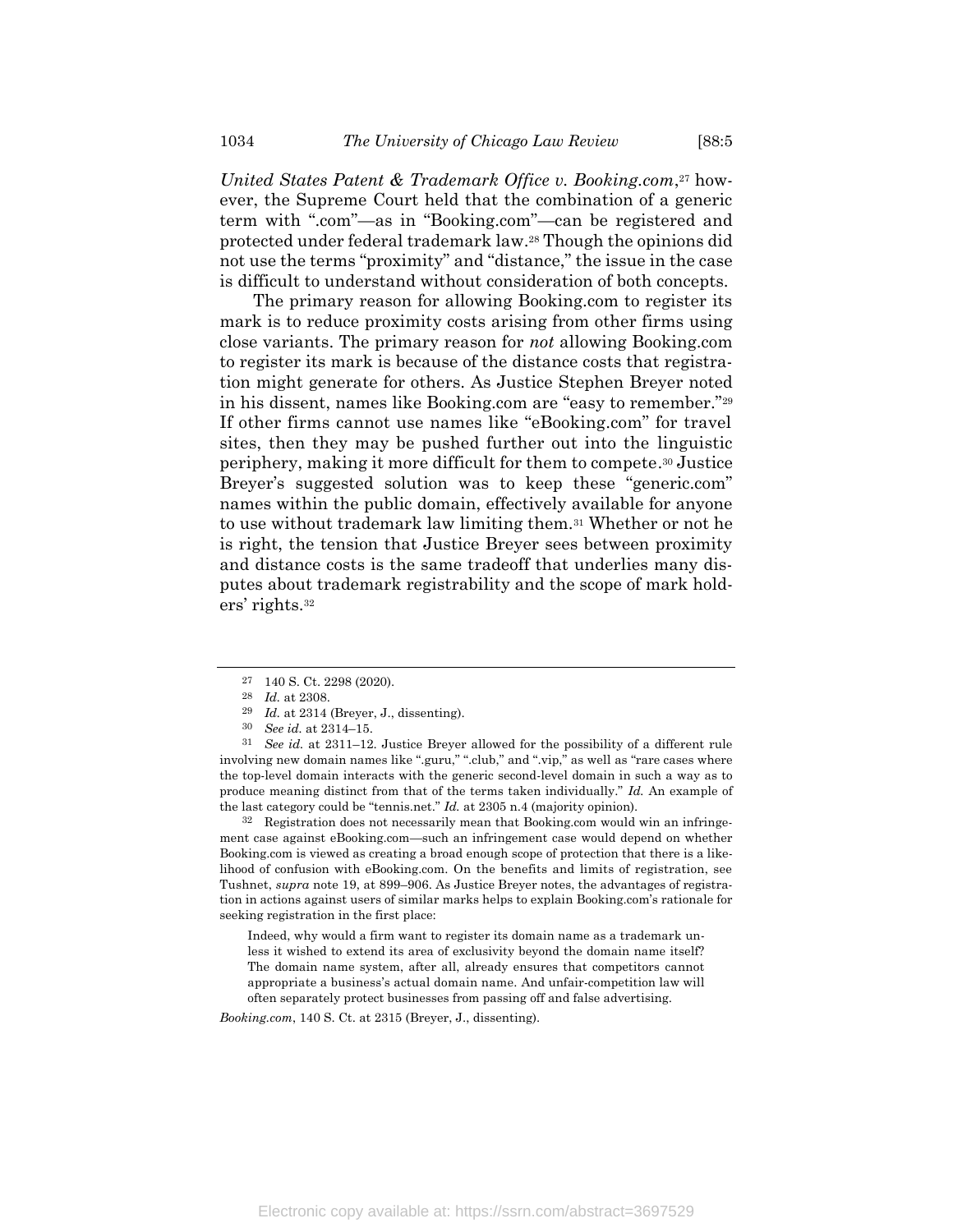None of this is to suggest that trademark law reform (or zoning reform) is a fool's errand. Some configurations of rights will strike *better* balances between proximity costs and distance costs than others, and some reforms will reduce proximity costs much more than they increase distance costs, or vice versa. Moreover, there is wide room for welfare-enhancing reforms that address a range of problems plaguing the larger trademark system, including high litigation costs and anticompetitive practices. Professor Rebecca Tushnet's proposal for a "[s]ubstantive [t]urn" in trademark registration—whereby the U.S. Patent and Trademark Office (USPTO) would resolve more questions at the registration stage and leave less for courts to sort out—is one prominent and promising example.<sup>33</sup> Just as land registry laws can rationalize the world of real property,<sup>34</sup> trademark registration reforms can serve to order linguistic space. Land registries do not change the amount of space at the center of the city, nor do they cut commute times to the suburbs. But they do reduce the costs of resolving competing claims and the costs of uncertainty over ownership. 35

This Article introduces the proximity-distance balance as a new framework for evaluating various trademark law reforms. It also—and more ambitiously—seeks to transcend the tension between proximity and distance costs by looking beyond trademark law for solutions to linguistic congestion. Our conclusions are both pessimistic and optimistic. We are pessimistic concerning the capacity of trademark law to efficiently govern the increasing crowding of linguistic space on its own. We are optimistic about the ability of nontrademark interventions to promote product identification without raising proximity costs or distance costs.

We focus here on three general categories of responses to the crowding of linguistic space. First, we consider whether the "market" can solve the problems of proximity and distance on its own much like Professor Ronald Coase suggested that market transactions could reduce the social costs arising from incompatible uses of land.<sup>36</sup> We place "market" inside quotation marks because

<span id="page-11-0"></span><sup>33</sup> *See* Tushnet, *supra* not[e 19,](#page-8-0) at 932–40.

<sup>34</sup> *See generally* Benito Arruñada & Nuno Garoupa, *The Choice of Titling System in*  Land, 48 J.L. & ECON. 709 (2005) (emphasizing the benefits associated with land registration laws).

<sup>35</sup> For a famous argument regarding the importance of land titling, see HERNANDO DE SOTO, THE MYSTERY OF CAPITAL: WHY CAPITALISM TRIUMPHS IN THE WEST AND FAILS EVERYWHERE ELSE 231–35 (2000).

<sup>36</sup> *See* R.H. Coase, *The Problem of Social Cost*, 3 J.L. & ECON. 1, 2–8 (1960).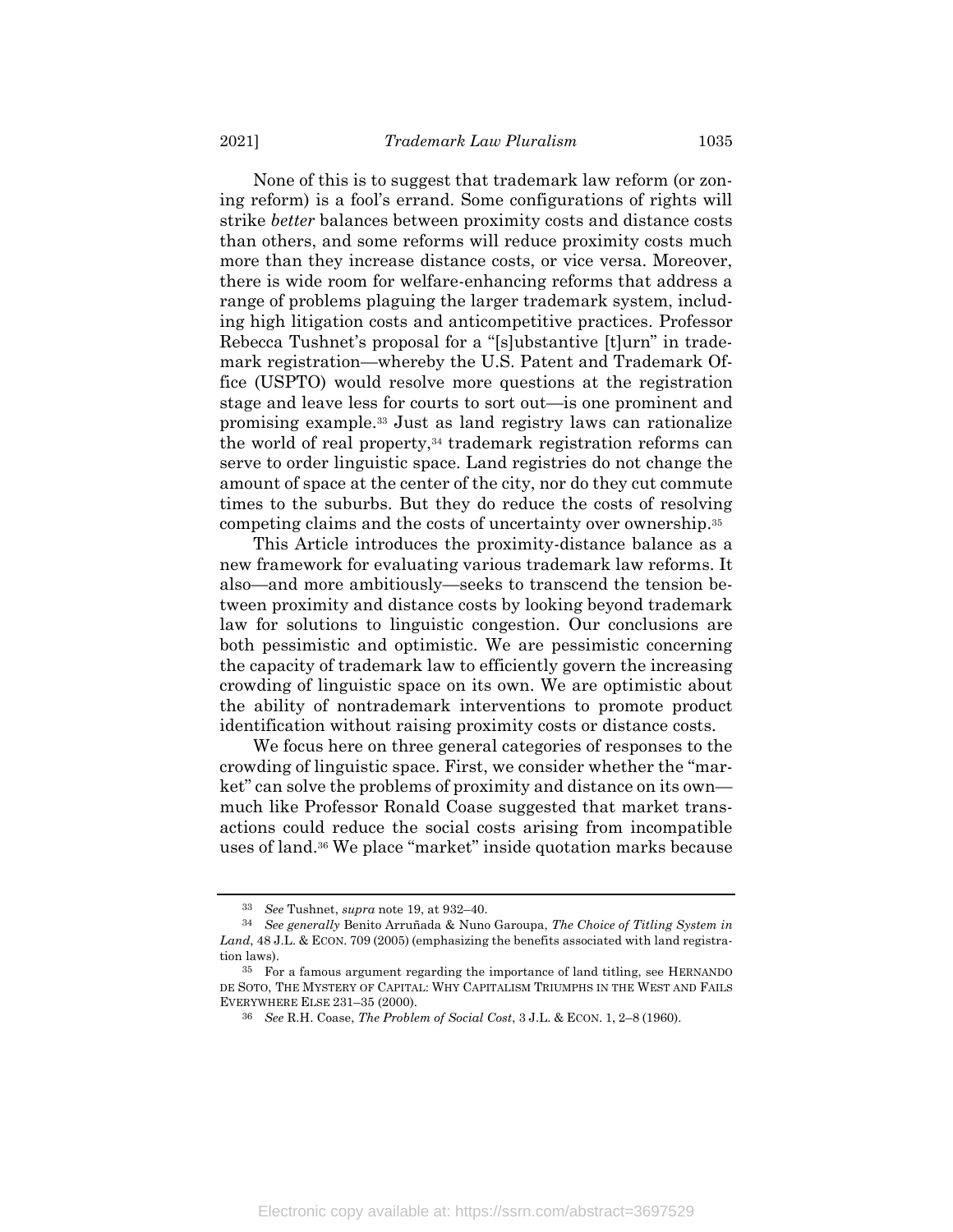the ability of the private sector to address proximity and distance costs is highly dependent on the state. A second set of strategies seeks to reduce the cognitive costs of proximity and distance. The land use analogy for proximity is to streetcars and buses, which alleviate congestion in the city center, and for distance is to bullet trains and eight-lane highways, which make it easier for individuals to travel over land between the center and the periphery. A third category of responses reaches beyond plain language for alternative systems of product identification. The land use analogy is to Boston's Big Dig—which created a network of underground arteries that effectively adds a third dimension to the metropolis.

The payoffs from our project are both practical and theoretical. On a practical level, we identify a number of interventions that we think governments should seriously consider and other policies that our analysis casts in a new light. Our analysis of strategies to reduce the cognitive costs of distance also offers a fresh perspective on policies related to advertising, including the historically favorable federal tax treatment of advertising expenditures. And we bring new attention to third-dimension strategies—such as the privately managed Universal Product Code (UPC) system and the government-generated National Drug Code (NDC) system—that have largely lain outside the purview of trademark law scholarship until now. We explain how these third-dimension approaches—the linguistic correlate to Boston's Big Dig—can alleviate some of trademark law's tensions, and we articulate whether, when, why, and how public law ought to intervene in the operation of these systems.

On the theoretical plane, our aim is somewhat different. Scholars of intellectual property regimes other than trademark namely, patent and copyright—have come to recognize that intellectual property is only one among a number of tools that can be used to address the problems with which these regimes contend.<sup>37</sup> Prizes, grants, intramural agency research, and tax

<span id="page-12-0"></span><sup>37</sup> *See, e.g.*, Michael Abramowicz, *Prize and Reward Alternatives to Intellectual Property*, *in* 2 RESEARCH HANDBOOK ON THE ECONOMICS OF INTELLECTUAL PROPERTY LAW 350, 353 (Ben Depoorter et al. eds., 2019); Daniel J. Hemel & Lisa Larrimore Ouellette, *Innovation Policy Pluralism*, 128 YALE L.J. 544, 593–612 (2019) [hereinafter Hemel & Ouellette, *Innovation Policy Pluralism*]; Daniel J. Hemel & Lisa Larrimore Ouellette, *Beyond the Patents–Prizes Debate*, 92 TEX. L. REV. 303, 326–67 (2013); Amy Kapczynski, *The Cost of Price: Why and How to Get Beyond Intellectual Property Internalism*, 59 UCLA L. REV. 970, 1006–21 (2012); Ted Sichelman, *Patents, Prizes, and Property*, 30 HARV. J.L. & TECH. 279, 294–97 (2017).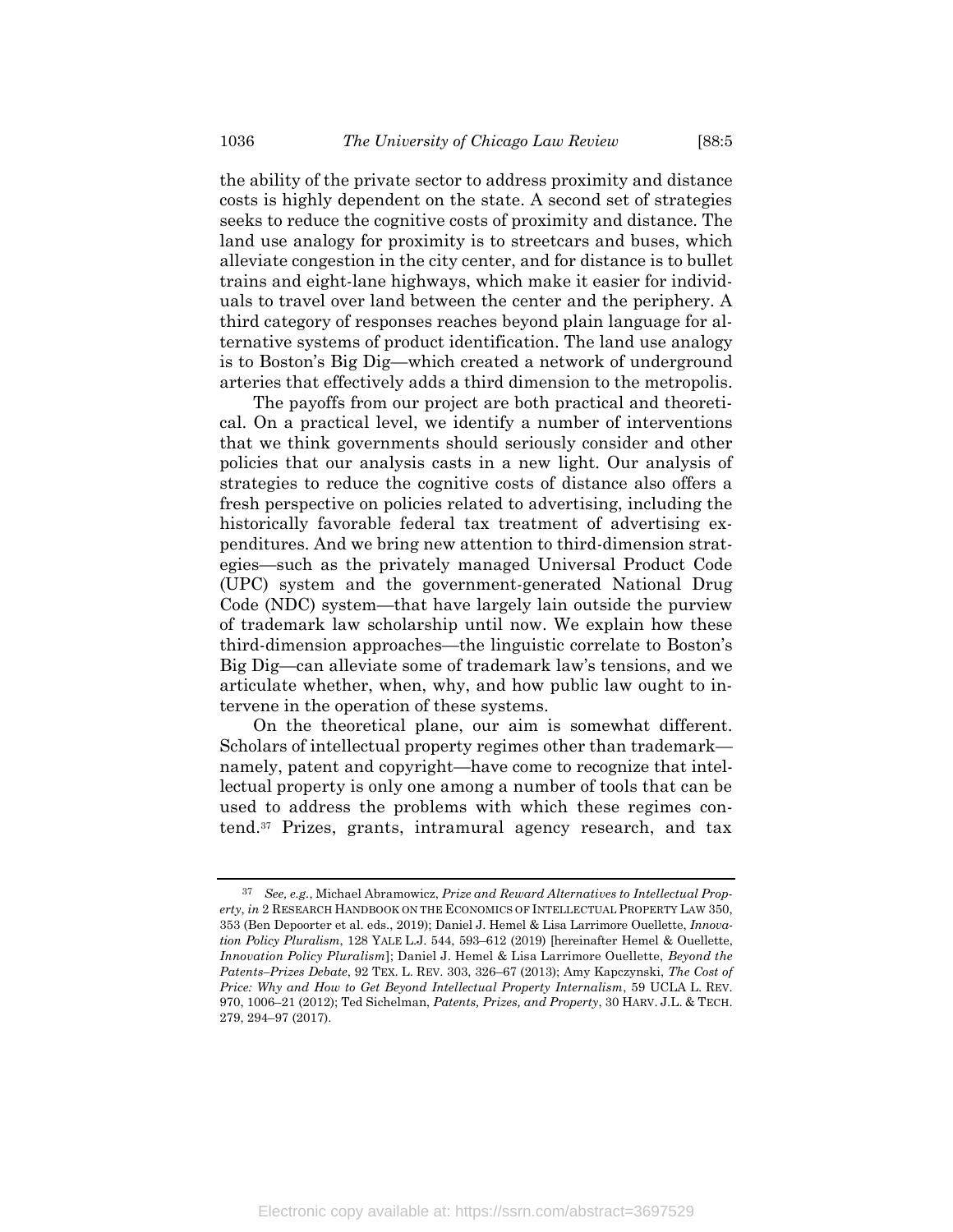credits can incentivize innovation and creativity without giving rise to monopoly power over knowledge goods. We and other scholars have sought to reimagine patent and copyright as elements of—but not the entirety of—innovation policy and to redefine the scholarly endeavor around the problem (producing and allocating knowledge goods) rather than a particular and partial solution (patent or copyright). Our objective here is to begin to do the same for trademark: to recast trademark law as one institution that mediates conflicts in linguistic space, but not the only such institution, and thus to open the door to comparative institutional analysis and a wider range of potential policy solutions.

Part I describes proximity costs and distance costs in more detail and explains why reforms internal to trademark law cannot escape the proximity-distance tradeoff: any decrease in proximity costs will cause at least some increase in distance costs, and vice versa. Part II describes three approaches to the management of linguistic space that seek to transcend the proximity-distance conflict: relying on the market to make more efficient use of existing linguistic space, reducing the cognitive costs of proximity and distance for consumers, and creating alternatives to plain language for identifying products and services. Finally, Part III considers how a more pluralistic approach illuminates new possibilities for legal reform in this area. Trademark law is not the only way to address consumer confusion in the marketplace, and consumer confusion is only one of many problems that trademark law potentially addresses. A pluralistic perspective allows us to identify instances in which nontrademark tools can advance trademark law's traditional objectives and in which trademark law can be used as a tool in service of aims not typically understood as within its ambit.

#### I. GOVERNING LINGUISTIC SPACE WITH TRADEMARK LAW

In his *Second Treatise of Government*, John Locke wrote that man may legitimately remove resources from the commons for his own private use by "mix[ing]" his labor with them, "at least where there is enough, and as good left in common for others."<sup>38</sup> What exactly Locke meant by his "enough and as good" proviso is a

<sup>38</sup> JOHN LOCKE, *The Second Treatise of Government*, *in* TWO TREATISES OF GOVERNMENT 265, § 27, at 287–88 (Peter Laslett ed., Cambridge Univ. Press 2008) (1690).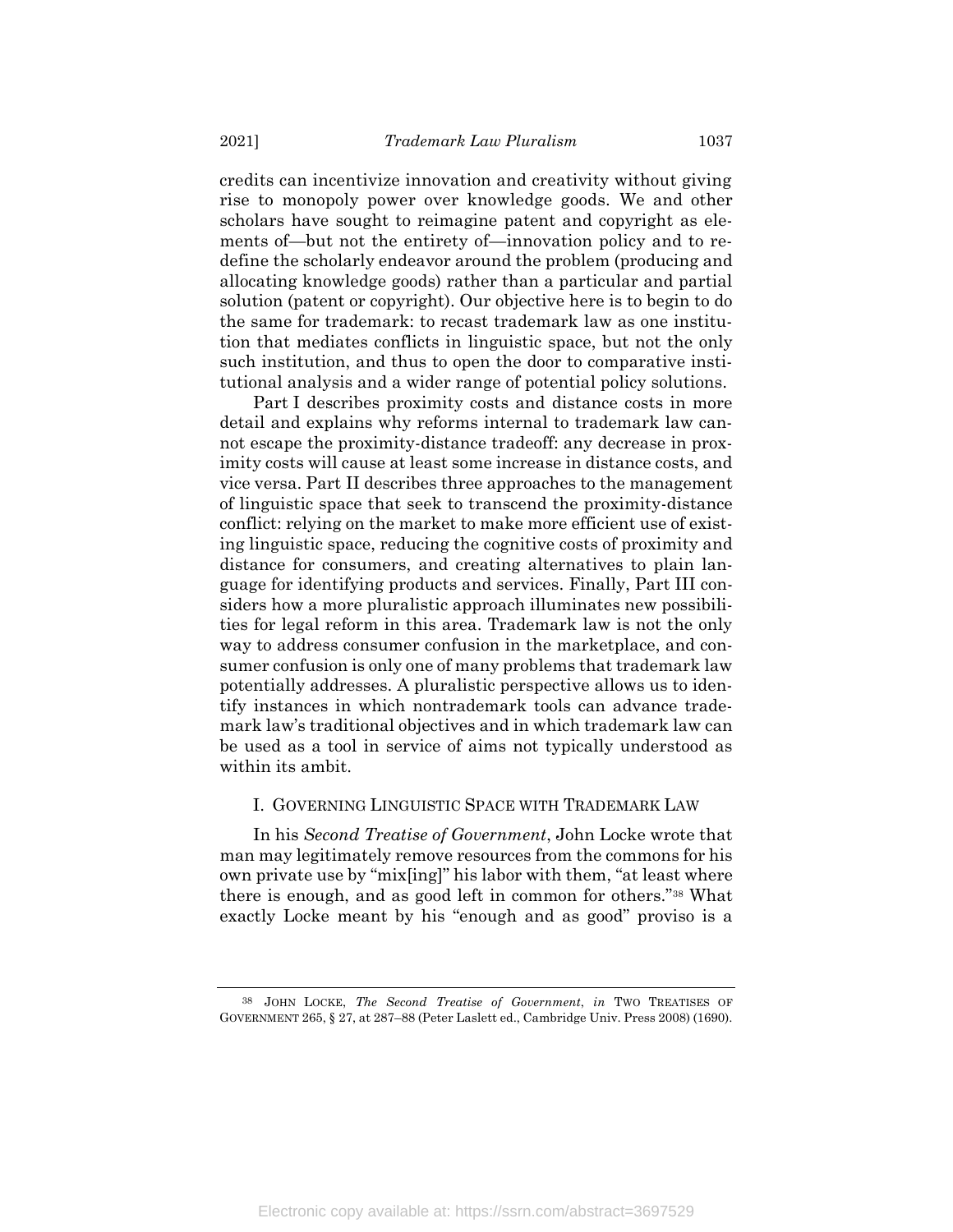subject of much debate among philosophers,<sup>39</sup> but it seems doubtful that, even in 1690, Locke could have believed that the pool of natural resources available for human exploitation was infinite. And whether or not the infinite pool assumption ever formed the basis of an argument for private property rights in natural resources, few property rights defenders rely on that assumption today. Instead, modern justifications for a robust private property regime tend to emphasize the role of property as a strategy for encouraging effort and investment and for managing externalities across space and time.<sup>40</sup>

While debates over property rights with respect to natural resources moved on from the infinite pool assumption long ago, only in the past few decades have scholars begun to consider whether linguistic space might also defy Locke's "enough and as good" assumption. By "linguistic space," we refer to the supply of words, sounds, and symbols that can be used to describe tangible and intangible items—and, in particular, to describe products, services, and their sources. Through the 1980s, legal scholarship continued to reflect the idea of infinite linguistic space, which in turn served to justify strong legal protection for trademark rights.<sup>41</sup> Judicial opinions still sometimes reflect this assumption.<sup>42</sup> But starting with Carter's influential 1990 essay *The Trouble with Trademark*, <sup>43</sup> a number of scholars have seriously scrutinized the claim that the supply of "good" marks is effectively infinite. Most recently, Beebe and Fromer have demonstrated in an impressive empirical study that the supply of frequently used English words, short neologisms that are pronounceable by

<sup>39</sup> *See generally, e.g.*, Jeremy Waldron, *Enough and as Good Left for Others*, 29 PHIL. Q. 319 (1979).

<sup>40</sup> *See, e.g.*, Harold Demsetz, *Toward a Theory of Property Rights*, 57 AM. ECON. REV. 347, 356–57 (1967).

<sup>41</sup> *See, e.g.*, William M. Landes & Richard A. Posner, *Trademark Law: An Economic Perspective*, 30 J.L. & ECON. 265, 274 (1987) ("[W]ords that will serve as a suitable trademark are as a practical matter infinite.").

<sup>42</sup> *See, e.g.*, Guthrie Healthcare Sys. v. ContextMedia, Inc., 826 F.3d 27, 42 (2d Cir. 2016) ("One seller's monopolization of a particular term does not deprive competitors of anything of value because the number of arbitrary or fanciful marks available for use is infinite."); Ent. One UK Ltd. v. 2012Shiliang, 384 F. Supp. 3d 941, 952 (N.D. Ill. 2019) (finding bad faith where the junior user chose "a confusingly similar mark, out of the infinite number of marks in the world" (quoting Sands, Taylor & Wood Co. v. Quaker Oats Co., 978 F.2d 947, 963 (7th Cir. 1992))).

<sup>43</sup> Carter, *supra* not[e 18.](#page-8-1)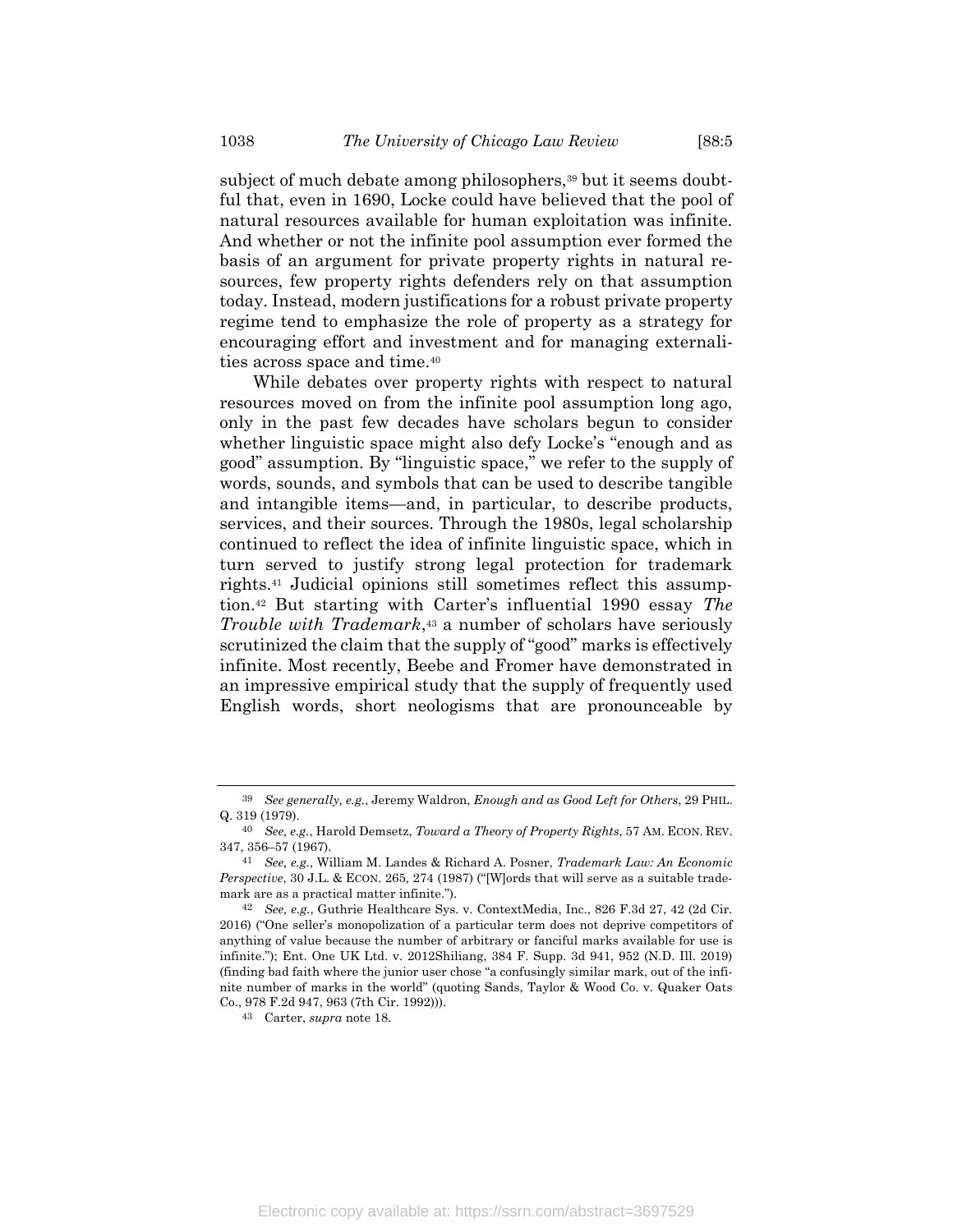English speakers, and common U.S. surnames available for federal trademark registration is dwindling.<sup>44</sup>

Beebe and Fromer analyze trademark registrations at the USPTO along two dimensions: "trademark depletion," which they define as "the process by which a decreasing number of potential trademarks remain unclaimed by any trademark owner," and "trademark congestion," or "the process by which an alreadyclaimed mark is claimed by an increasing number of different trademark owners."<sup>45</sup> They find, for example, that all 1,000 of the most frequently used nouns and adjectives in American English were claimed in an active trademark registration in 2014, with the average word being claimed by 745 distinct registrants.<sup>46</sup> This does not mean that a new mark seeker is necessarily out of luck: the fact that Apple Computer has registered the "Apple" mark for a wide range of electronics will not bar everyone else from using the word "Apple" anywhere in their name (AppleLove pet food supplements, Bluapple ethylene gas absorber, Big Apple Pizza, and so on). But even when Beebe and Fromer narrow their analysis to each of the 45 classes of goods or services used to categorize trademark registrations, they find evidence of substantial congestion and depletion<sup>47</sup>—phenomena that lead to both proximity costs and distance costs.

#### A. Proximity Costs Versus Distance Costs

As introduced above, proximity costs are created when the use of similar marks for similar products sold by different firms causes consumers to face greater difficulty in distinguishing among products. Existing research demonstrates that some consumers struggle to distinguish name-brand products from proximate knockoffs, at least in laboratory settings. One study, for example, found that 10% of consumers believed that the knockoff Fortini vermouth was the brand name Martini after exposure to Fortini for a second.<sup>48</sup> And while it is unclear how these results

<sup>44</sup> Beebe & Fromer, *supra* not[e 1,](#page-2-0) at 951. Registration is not required for U.S. trademark protection, but it confers numerous procedural advantages. *See* 15 U.S.C. § 1125(a) (creating a federal cause of action for infringement of unregistered marks). *See generally* Tushnet, *supra* note [19](#page-8-0) (discussing the role of registration in U.S. trademark law).

<sup>45</sup> Beebe & Fromer, *supra* not[e 1,](#page-2-0) at 950–51.

<sup>46</sup> *Id.* at 1016 & fig.24.

<sup>47</sup> *Id.* at 984 fig.4, 990 fig.7, 993 fig.8, 994 fig.9, 997 fig.10.

<sup>48</sup> Jean-Noël Kapferer, *Brand Confusion: Empirical Study of a Legal Concept*, 12 PSYCH. & MKTG. 551, 558–59 & tbl.1 (1995).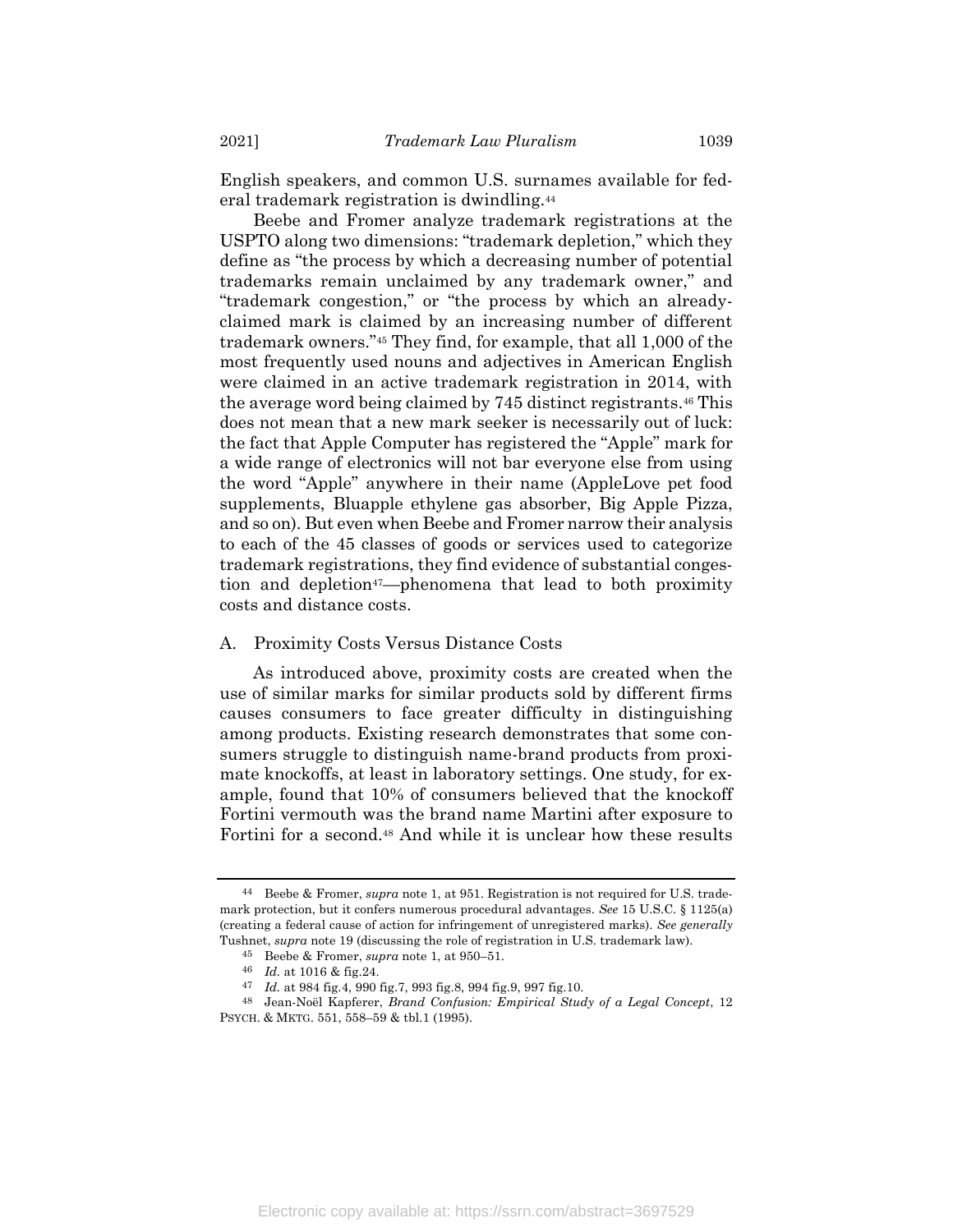translate to real-world marketplaces,<sup>49</sup> there is at least anecdotal support for proximity-cost concerns. For example, video game enthusiasts report confusion between the marks "The Outer Worlds" and "Outer Wilds," which are used for two different first-person, open-world spacefaring video games.<sup>50</sup> The owners of Redemption Alewerks in Indianapolis report regular confusion of their beers with those of Redemption Brewing in London, four thousand miles away.<sup>51</sup> Many if not all of us can draw examples from our own lives as consumers in which we have struggled to distinguish two similarly named products—picking out Nature Valley Oats 'n Honey crunchy granola bars instead of Nature's Path Honey Oat Crunch crunchy granola bars,<sup>52</sup> putting Stoned Wheat Thins (from Red Oval Farms) on a shopping list and having the shopper acquire Wheat Thins (from Nabisco) instead, confusing the soft drink brands Dr. Brown's and Dr. Pepper, and so on. Aside from the increase in consumer search costs, the corresponding decline in product differentiation may dull the incentives for firms to invest in quality maintenance and innovation: Why develop a product that is top-notch and cutting-edge if consumers will not be able to distinguish it from the competitor?

Distance costs, in contrast, are created as the supply of memorable and pronounceable marks dries up. Firms then will increasingly resort to distant marks—i.e., marks that are far away from the items they signify and potentially outside the

<sup>49</sup> *See* Ouellette, *supra* not[e 8,](#page-4-0) at 119–23. For critiques of a related method of measuring consumer confusion from similar marks—delays in response time for matching a mark with associated products or attributes (e.g., "Godiva" and "chocolates" or "rich taste") after viewing an allegedly diluting ad (e.g., "Dogiva dog biscuits")—see Barton Beebe, Roy Germano, Christopher Jon Sprigman & Joel H. Steckel, *Testing for Trademark Dilution in Court and the Lab*, 86 U. CHI. L. REV. 611, 636–39 (2019); Rebecca Tushnet, *Gone in Sixty Milliseconds: Trademark Law and Cognitive Science*, 86 TEX. L. REV. 507, 521–22 (2008).

<sup>50</sup> *See* Michael McWhertor, *The Difference Between* The Outer Worlds *and* Outer Wilds, POLYGON (Oct. 25, 2019) (alteration in original), https://www.polygon.com/ 2019/10/25/20932030/outer-worlds-vs-outer-wilds-games:

Every video game-focused podcast I listen to and many stories I read about *The Outer Worlds* and *Outer Wilds* are tinged with some sort of confusion, with writers and gaming personalities carefully reciting the name of each title when discussing them, double-checking that they've said the right thing. Each game's respective Wikipedia entry even starts with the line "Not to be confused with [the other game name]."

<sup>51</sup> *See* Mark E. Lasbury, *Doubling Up on Indiana Brewery Names – Twin Children of Different Mothers*, IND. ON TAP (Nov. 1, 2017), https://perma.cc/2FUK-MMLZ.

<sup>52</sup> *See* Tami Dunn, *Nature's Path Honey Oat Crunch vs Nature Valley Oats 'n Honey Blind Taste Test*, YOUTUBE (Sept. 25, 2016), https://www.youtube.com/watch?v=Ve86pNEJ1\_o.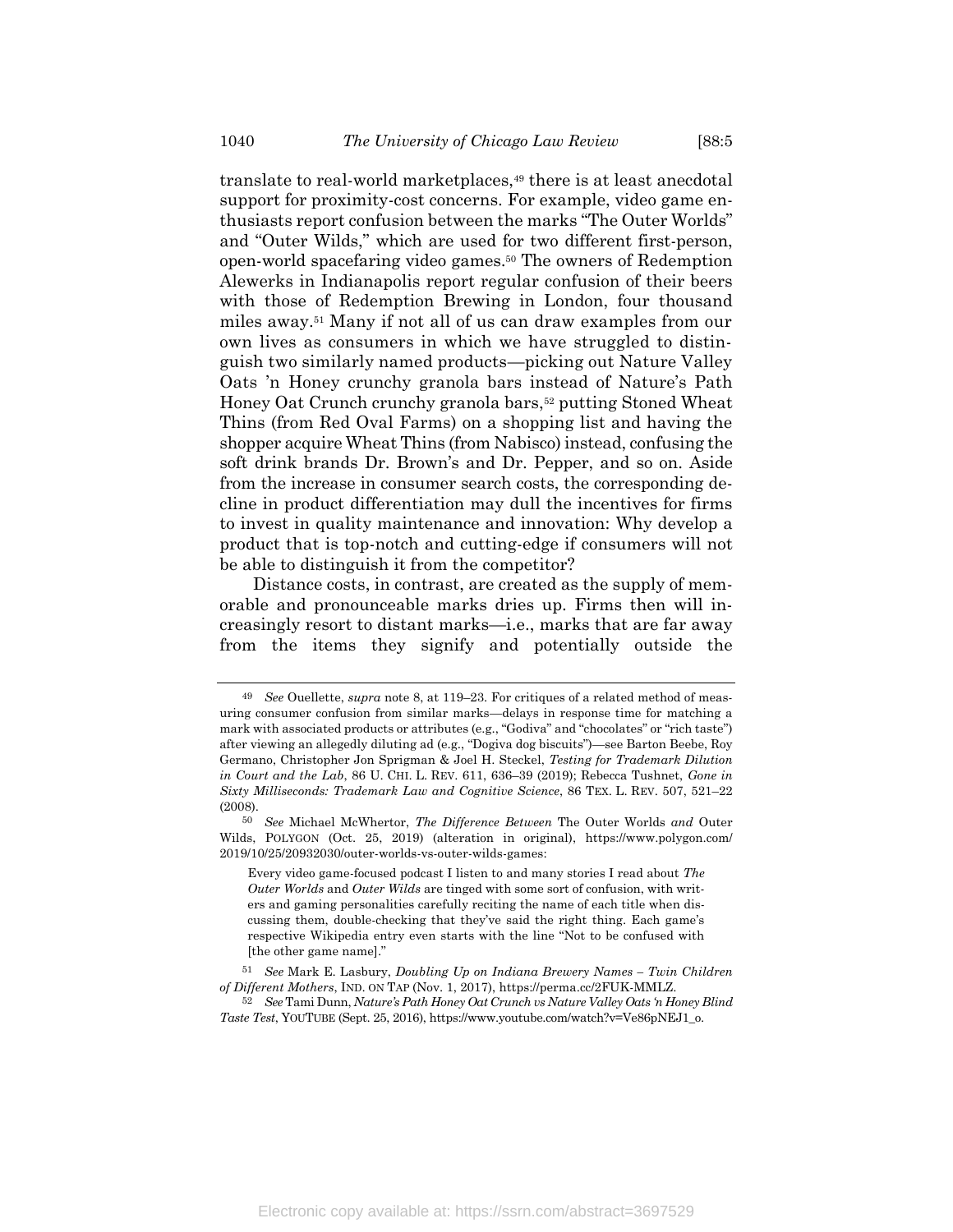constellation of words and sounds with which English speakers are familiar. While distance is, in some senses, antonymous to proximity, distance *costs* are quite similar to proximity costs in their consequences: the use of difficult-to-remember marks imposes cognitive costs on consumers, and firms face weaker incentives to invest in quality maintenance and innovation if consumers cannot readily recognize and recall those firms' marks. We are not aware of studies evaluating the cognitive costs of distance, but again, anecdotes abound. For example, a recent *New York Times* feature on "[h]ow Amazon is causing us to drown in trademarks" notes that a search for the term "winter gloves" yields many brands "you've never heard of" and "that evoke nothing in particular," like "SHSTFD, Joyoldelf, VBIGER and Bizzliz."<sup>53</sup> Entire books advise pharmacology students on how to master difficultto-remember drug names.<sup>54</sup>

<span id="page-17-0"></span>Proximity costs and distance costs do not only affect product users; they may also raise entry costs for new firms and for existing firms seeking to enter new markets. These entry costs may include the costs of searching for a mark that does not conflict with marks that are already in use and the costs of using a less effective mark.<sup>55</sup> For example, Beebe and Fromer point to anecdotes such as the entrepreneur who struggled to name his new firm: "Every name we liked, either somebody already had it or it wasn't trademarkable or it meant something pornographic in another language."<sup>56</sup>

To illustrate these concepts,

<sup>53</sup> John Herrman, *All Your Favorite Brands, from BSTOEM to ZGGCD*, N.Y. TIMES (Feb. 11, 2020), https://perma.cc/6FYX-M3QX.

<sup>54</sup> *See generally, e.g.*, TONY GUERRA, MEMORIZING PHARMACOLOGY: A RELAXED APPROACH (2016).

<sup>55</sup> *See* Beebe & Fromer, *supra* not[e 1,](#page-2-0) at 1021–22.

<sup>56</sup> *Id.* at 949 (quoting Justin Fox, *We're Going to Run Out of Company Names*, BLOOMBERG VIEW (Jan. 13, 2017), [https://www.bloomberg.com/opinion/articles/2017-01-](https://www.bloomberg.com/opinion/articles/2017-01-13/we-re-going-to-run-out-of-company-names) [13/we-re-going-to-run-out-of-company-names\)](https://www.bloomberg.com/opinion/articles/2017-01-13/we-re-going-to-run-out-of-company-names).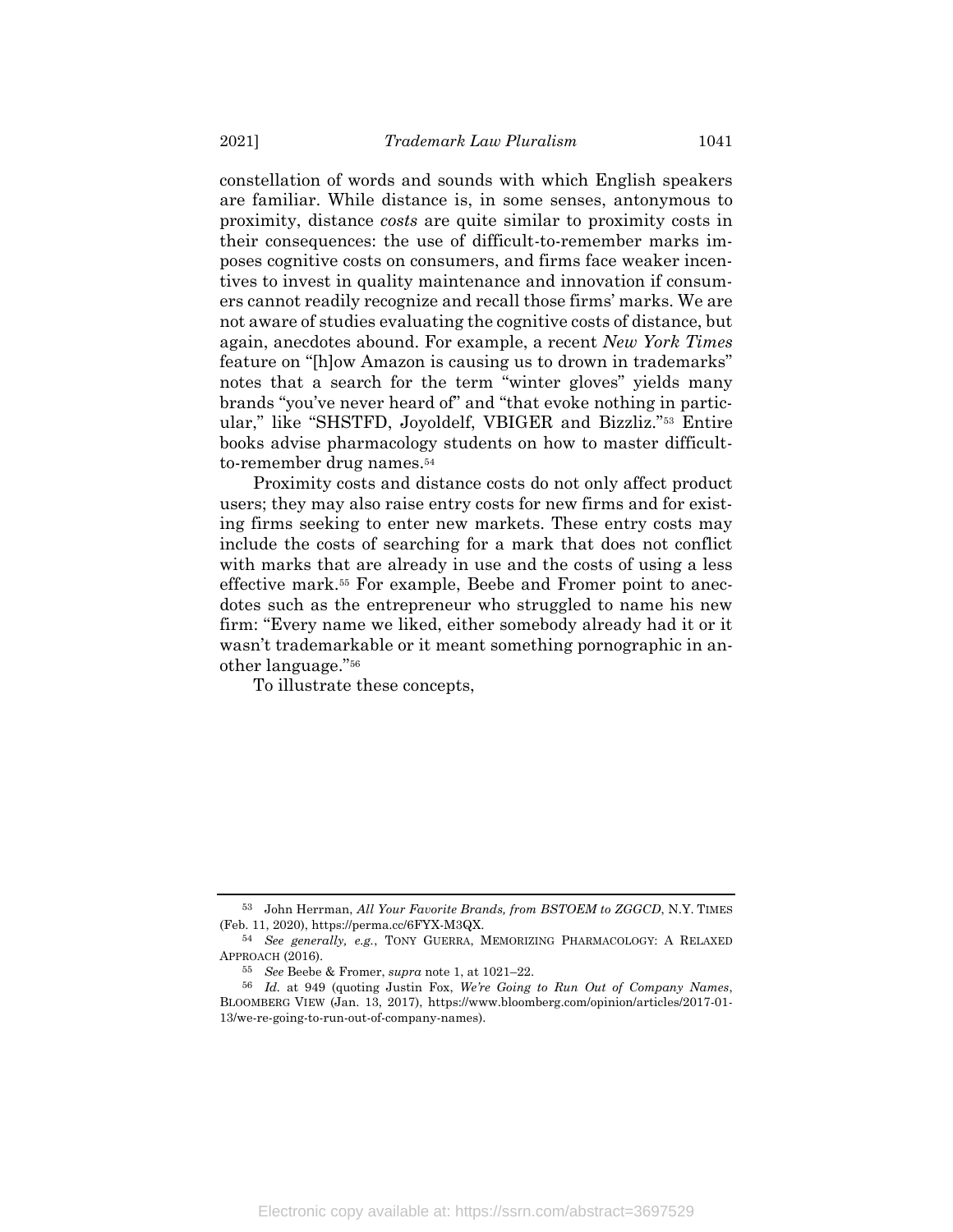<span id="page-18-2"></span>[Figure](#page-18-0) 1 flattens the multi-dimensional linguistic space into a two-dimensional slice focused on beer brands, an area in which the crowding of linguistic space seems particularly acute.<sup>57</sup> Proximity costs are created when different beer producers use similar terms to market their brews, such as Miller, Molson, and Mill Street. These costs are the focus of trademark law's prohibition on confusingly similar marks, for which the similarity of the marks by sound, sight, and meaning is the most important factor.<sup>58</sup> But we suspect these marks are attractive in part because they are within the core of signifiers familiar to U.S. beer consumers. Distance costs arise when producers choose signifiers that are more difficult for the average U.S. beer drinker to recall—we expect that "Festina Pêche" and "分 桃" fall in this category. Trademark law provides incentives for producers to reach for more linguistically distant brands. Distant marks are more likely to be classified as "inherently distinctive" and thus entitled to protection without providing evidence that the term has acquired "secondary meaning."<sup>59</sup> Distant marks are also less likely to infringe existing marks due to their lack of similarity.<sup>60</sup> But distant marks can impose cognitive costs on consumers and entry costs for new brands in the same way that proximate marks can.

<span id="page-18-1"></span><span id="page-18-0"></span> $57$  On trademark and other forms of intellectual property in the craft beer industry, see generally Zahr K. Said, *Craft Beer and the Rising Tide Effect: An Empirical Study of Sharing and Collaboration Among Seattle's Craft Breweries*, 23 LEWIS & CLARK L. REV. 355 (2019). For example, one of Professor Said's interviewees complained: "All of these people trying to name beers with usually hop puns in the name. Every hop pun in the world is done now. They're all taken. Trust me. . . . So from a trademark perspective, like, somethin's gotta give." *Id.* at 387 n.171 (alteration in original).

<sup>58</sup> *See* 4 MCCARTHY, *supra* not[e 1,](#page-2-0) § 23:1, 23:21; Barton Beebe, *An Empirical Study of the Multifactor Tests for Trademark Infringement*, 94 CALIF. L. REV. 1581, 1623 (2006) ("The data clearly show that the similarity of the marks factor is by far the most important factor in the multifactor test.").

<sup>59</sup> Two Pesos, Inc. v. Taco Cabana, Inc., 505 U.S. 763, 767 (1992). Word marks that are classified as fanciful (coined terms like "Zappos"), arbitrary (having no connection to the product they signify, such as "Apple" computers), or suggestive (requiring imagination to link them to the product, such as "Coppertone" suntan lotion) are deemed inherently distinctive and thus qualify for protection without a showing of acquired distinctiveness (also known as "secondary meaning"). *See id.* at 768–69; 2 MCCARTHY, *supra* not[e 1,](#page-2-0) § 11:4.

<sup>60</sup> *See supra* note [53](#page-17-0) and accompanying text.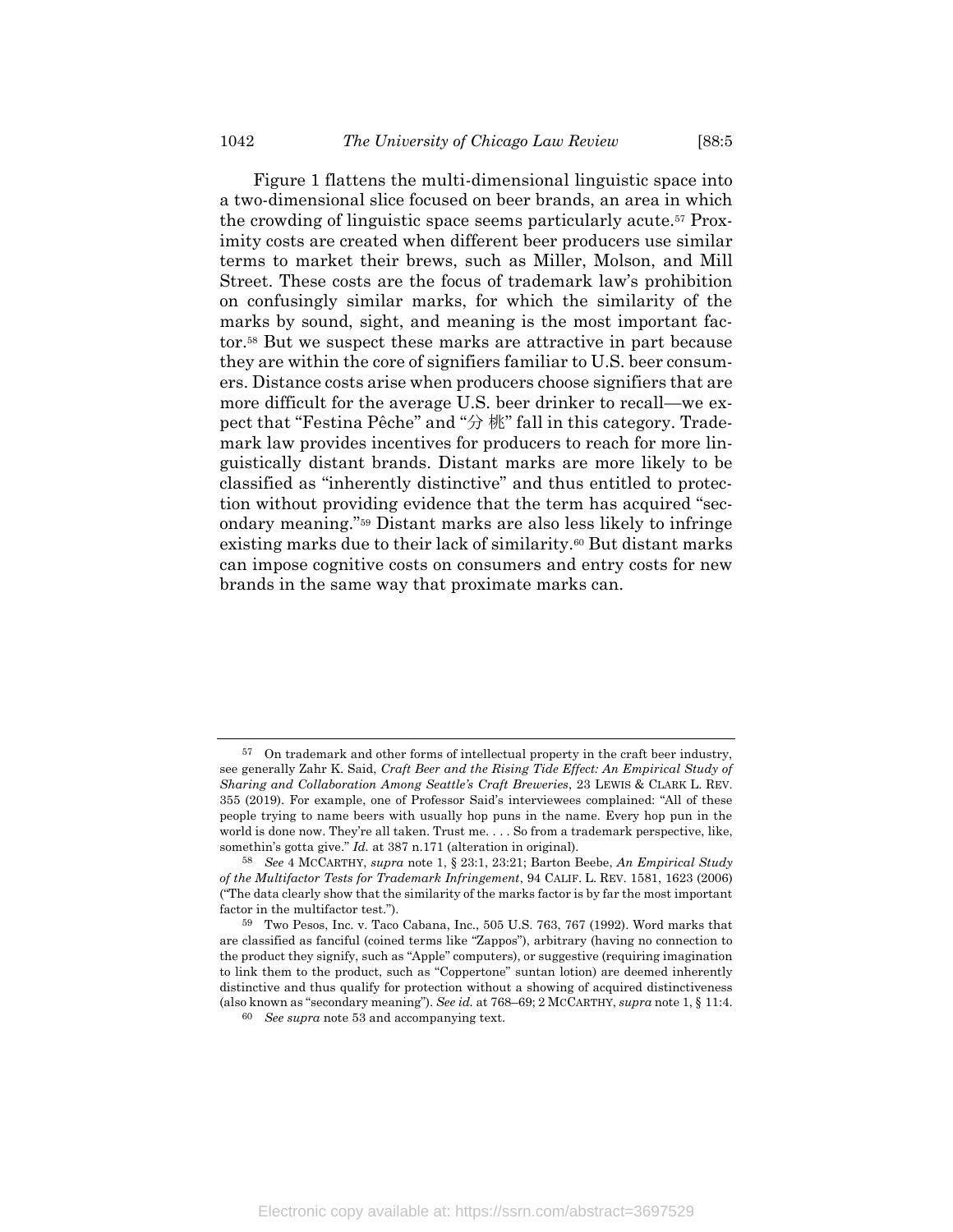

# FIGURE 1: PROXIMITY VERSUS DISTANCE COSTS IN LINGUISTIC SPACE FOR BEER BRANDS

We have illustrated proximity and distance in twodimensional space for conceptual simplicity, building on Beebe's spatial model of trademark scope.<sup>61</sup> In reality, linguistic space is multidimensional, and it stretches to nonlinguistic marks.<sup>62</sup> Proximity encompasses all those factors that might cause consumers to confuse one mark for another—the classic "sight, sound, meaning" trilogy of trademark law as well as the similarity of the products and of the channels through which those products are bought, sold, or traded.<sup>63</sup> For example, Hopalicious for beer is more proximate to Hopalicious for a (hypothetical) hoppy cider than to Hopalicious for a hopscotch park.<sup>64</sup> Weiner King for a hot dog stand on New Jersey's Long Beach Island is more proximate to Weiner King for a hot dog stand elsewhere on the eighteen-mile

<sup>61</sup> Barton Beebe, *The Semiotic Analysis of Trademark Law*, 51 UCLA L. REV. 621, 655 fig.5 (2004).

 $62$  For examples of the wide variety of product features that can be claimed as a mark, see Lisa P. Ramsey, *Non-Traditional Trademarks and Inherently Valuable Expression*, *in* THE PROTECTION OF NON-TRADITIONAL TRADEMARKS: CRITICAL PERSPECTIVES 337, 358– 60 (Irene Calboli & Martin Senftleben eds., 2018).

<sup>63</sup> *See* 4 MCCARTHY, *supra* note [1,](#page-2-0) § 23:19–:30.

<sup>64</sup> The Hopalicious hopscotch park is, unfortunately, hypothetical too, though the hopscotch-park idea is not entirely fanciful. *See, e.g.*, Amanda del Castillo, *'Let's Make the Best of It': South Bay Community Creates Hopscotch Chalk Challenges to Keep Busy During COVID-19*, ABC7 NEWS (Apr. 16, 2020), https://perma.cc/HB7R-ND23; Jamie McKenzie, *Giant Hopscotch Game Runs 'About 200 Yards' up Edinburgh Street as Community Keeps 'Adding Squares' Before It Rains*, EDINBURGH EVENING NEWS (Apr. 18, 2020), https://perma.cc/V28N-GJRQ.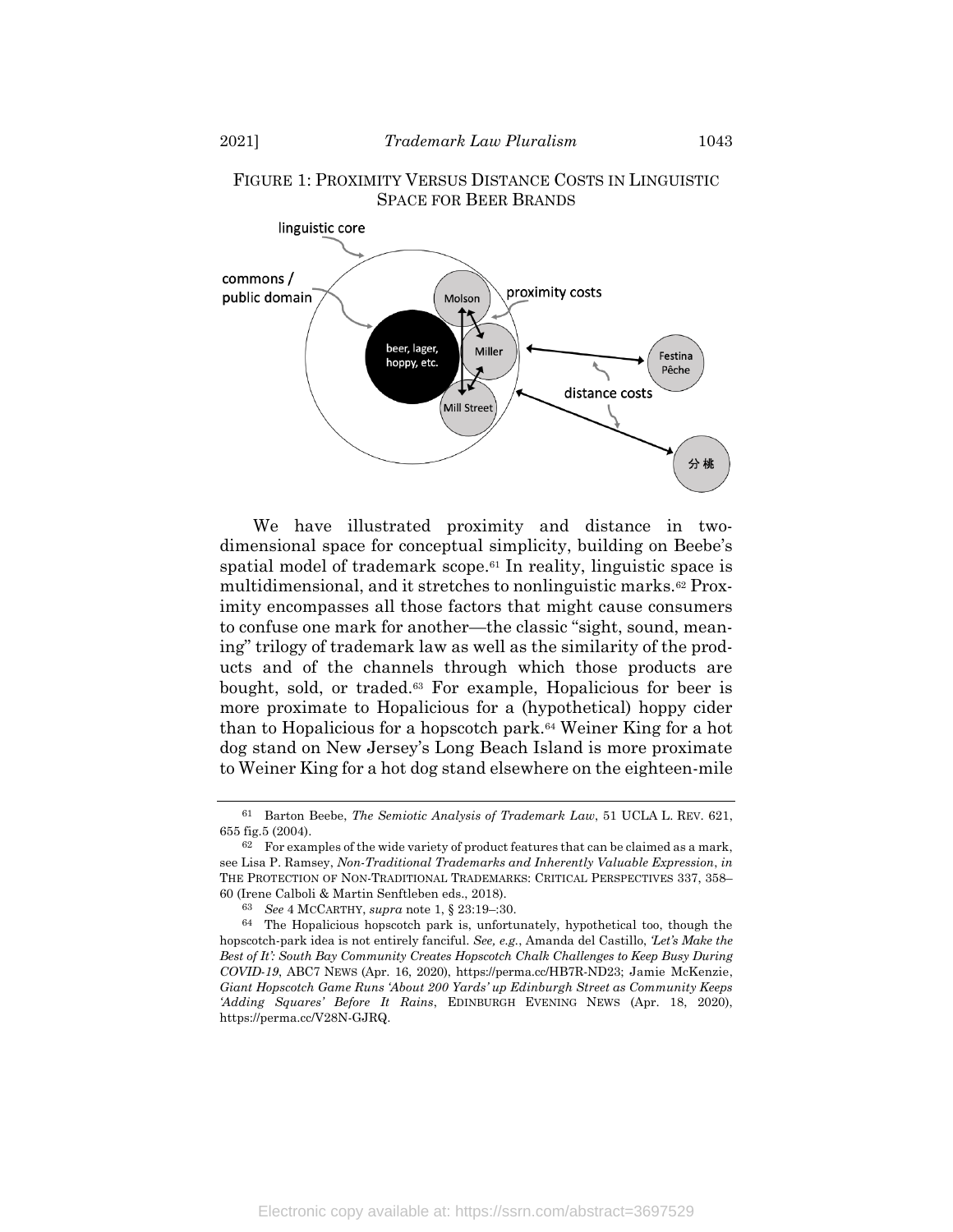island than to Weiner King for hot dogs across state lines in Pennsylvania. <sup>65</sup> The degree to which trademark law's doctrinal test for likelihood of confusion in fact captures the real social costs of proximity is the subject of frequent discussion among trademark scholars.<sup>66</sup> Understanding how the social costs of proximity scale with increasing crowding is also an important avenue for future work.

<span id="page-20-1"></span>Distance, too, is a multifaceted phenomenon. We have hypothesized that "Festina Pêche" and "分 桃" are distant marks for beer brands, but there is surprisingly little evidence on what aspects of difficult-to-remember marks create social costs. Beebe and Fromer suggest that common English words are more effective than coined words, that shorter marks are more effective than longer ones, and that an effective mark is "relatively easy to pronounce, hear, read, and remember."<sup>67</sup> These suggestions all seem plausible, though they all could benefit from further empirical study.<sup>68</sup> Trademark protection, moreover, applies not to a mark in the abstract but to the relationship between a mark and a particular product, $69$  and thus the relationship between mark and product likely affects distance too. It is probably easier for consumers to associate "Bank of America" with a depository institution than, say, with apples, and likewise easier for consumers to associate "Honeycrisp" with apples<sup>70</sup> than with banks.<sup>71</sup>

Because trademark scholars have begun to grapple with the depletion of the linguistic commons only quite recently, we are still far away from understanding all the factors that make a mark easier or harder to associate with a particular product.

<span id="page-20-0"></span><sup>65</sup> *See* Weiner King, Inc. v. Wiener King Corp., 615 F.2d 512, 522–24 (C.C.P.A. 1980).

<sup>66</sup> *See, e.g.*, Robert G. Bone, *Taking the Confusion out of "Likelihood of Confusion": Toward a More Sensible Approach to Trademark Infringement*, 106 NW. U. L. REV. 1307, 1336–48 (2012); Thomas R. Lee, Glenn L. Christensen & Eric D. DeRosia, *Trademarks, Consumer Psychology, and the Sophisticated Consumer*, 57 EMORY L.J. 575, 642–43 (2008); William McGeveran & Mark P. McKenna, *Confusion Isn't Everything*, 89 NOTRE DAME L. REV. 253, 277 (2013); Alfred C. Yen, *The Constructive Role of Confusion in Trademark*, 93 N.C. L. REV. 77, 100–04 (2014).

<sup>67</sup> Beebe & Fromer, *supra* note [1,](#page-2-0) at 965–67. Of course, in a non-English-speaking country, the semantic core would be populated by a different set of possible marks, though the concepts of proximity and distance still would apply.

<sup>68</sup> *See* Ouellette, *supra* note [8,](#page-4-0) at 121–22.

<sup>69</sup> *See supra* note [15](#page-7-0) and accompanying text.

<sup>70</sup> On trademarks in the apple industry, see generally Dan Charles, *Want to Grow These Apples? You'll Have to Join the Club*, NPR (Nov. 10, 2014), https://perma.cc/9JZ4-W4N4.

<sup>71</sup> Apple Bank for Savings has nonetheless survived the test of time. *See History & Vision*, APPLE BANK FOR SAV., https://perma.cc/D9V9-6WG5.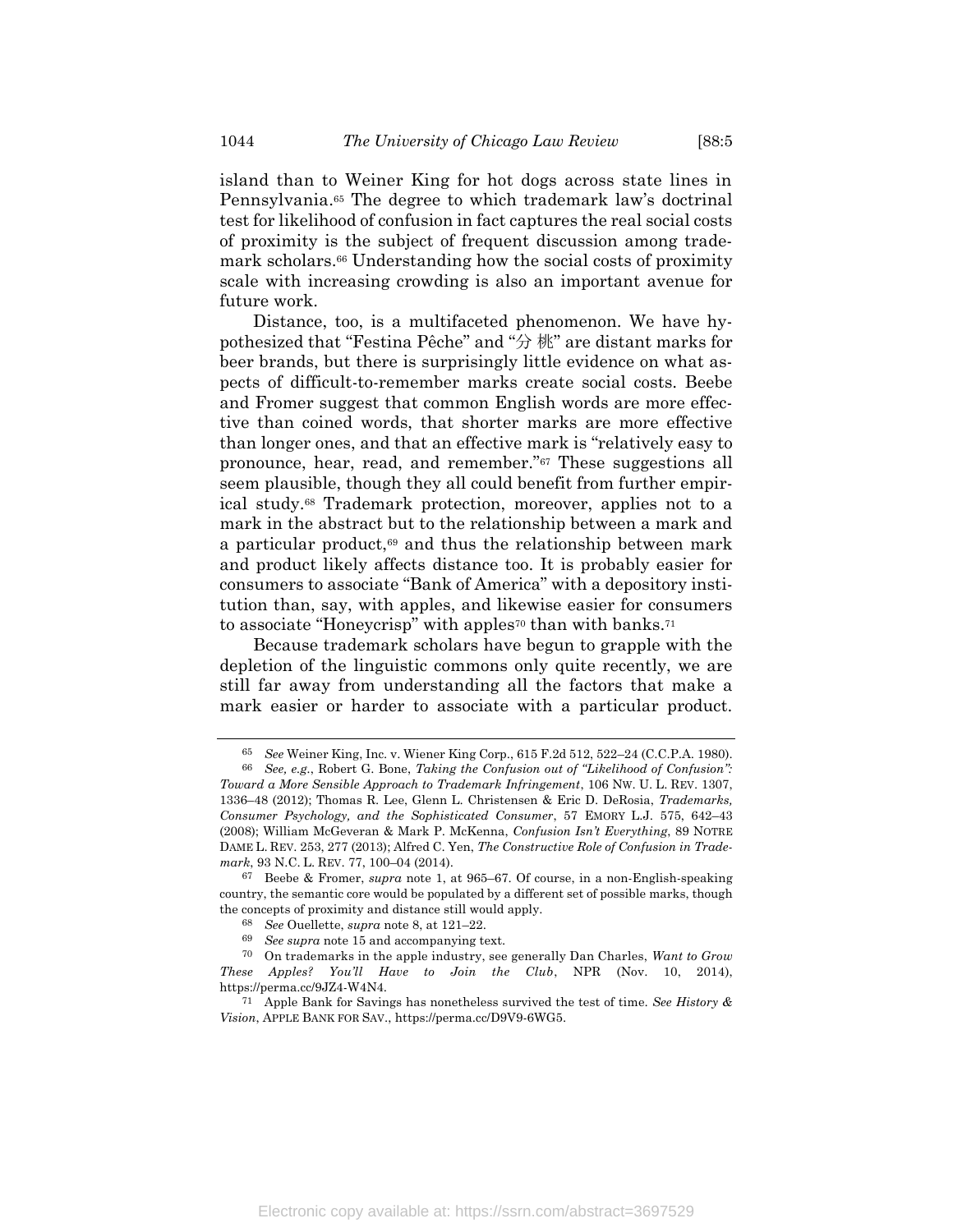<span id="page-21-1"></span><span id="page-21-0"></span>Professor Jake Linford's work on fanciful marks provides one illuminating perspective.<sup>72</sup> Surveying the literature on sound symbolism, Linford notes that listeners are more likely to associate certain sounds than others with particular product attributes.<sup>73</sup> For example, back vowels (such as the "u" in "put" and the "o" in "home") appear to be more easily associated with darkness than front vowels (such as the "ee" in "bee" and the "i" in "hit").<sup>74</sup> Thus, for example, "Godan" appears to evoke dark beer more easily than "Gidan."<sup>75</sup> Neither "Godan" nor "Gidan" would likely qualify as a "good" mark for dark beer by Beebe and Fromer's definition,<sup>76</sup> but while both "Godan" and "Gidan" are far from the linguistic core, "Gidan" for dark beer appears to be even more distant than "Godan."

For present purposes, our argument does not depend on a rigorous mapping of the dimensions of distance, but rather on the simpler claim that some marks are more easily associated with particular products than other marks are. Thus, as more and more marks near the linguistic core are claimed, new entrants will be forced to find marks farther afield—marks that are harder for consumers to associate with their corresponding products. Likewise, if holders of marks near the linguistic core are allowed to reserve a larger swath of space for themselves so as to ward off consumer confusion, then the advantage of reducing proximity costs will be at least partly offset by the disadvantage of raising distance costs.

To emphasize once more: the *relative* magnitude of proximity costs and distance costs still matters. The better we understand the causes and effects of proximity and distance, the better we can balance the double-edged consequences of trademark law reform—and again, empirical work will play an important part in improving our understanding.<sup>77</sup> The conceptual point we underscore here is that reducing proximity costs—along whatever measures of proximity turn out to be most important in the

<sup>72</sup> *See generally* Jake Linford, *Are Trademarks Ever Fanciful?*, 105 GEO. L.J. 731 (2017).

<sup>73</sup> *See id.* at 750–54.

<sup>74</sup> *See* Richard Klink, *Creating Brand Names with Meaning: The Use of Sound Symbolism*, 11 MKTG. LETTERS 5, 8–10 (2000). "Front" and "back" refer to the highest position of the tongue during the pronunciation of the sound. *Id.* at 8.

<sup>75</sup> Linford, *supra* not[e 72,](#page-21-1) at 753; *see also* Klink, *supra* not[e 74,](#page-21-0) at 12 tbl.2.

<sup>76</sup> *See* Beebe & Fromer, *supra* not[e 1,](#page-2-0) at 964–70.

<sup>77</sup> *See* Ouellette, *supra* note [8,](#page-4-0) at 120.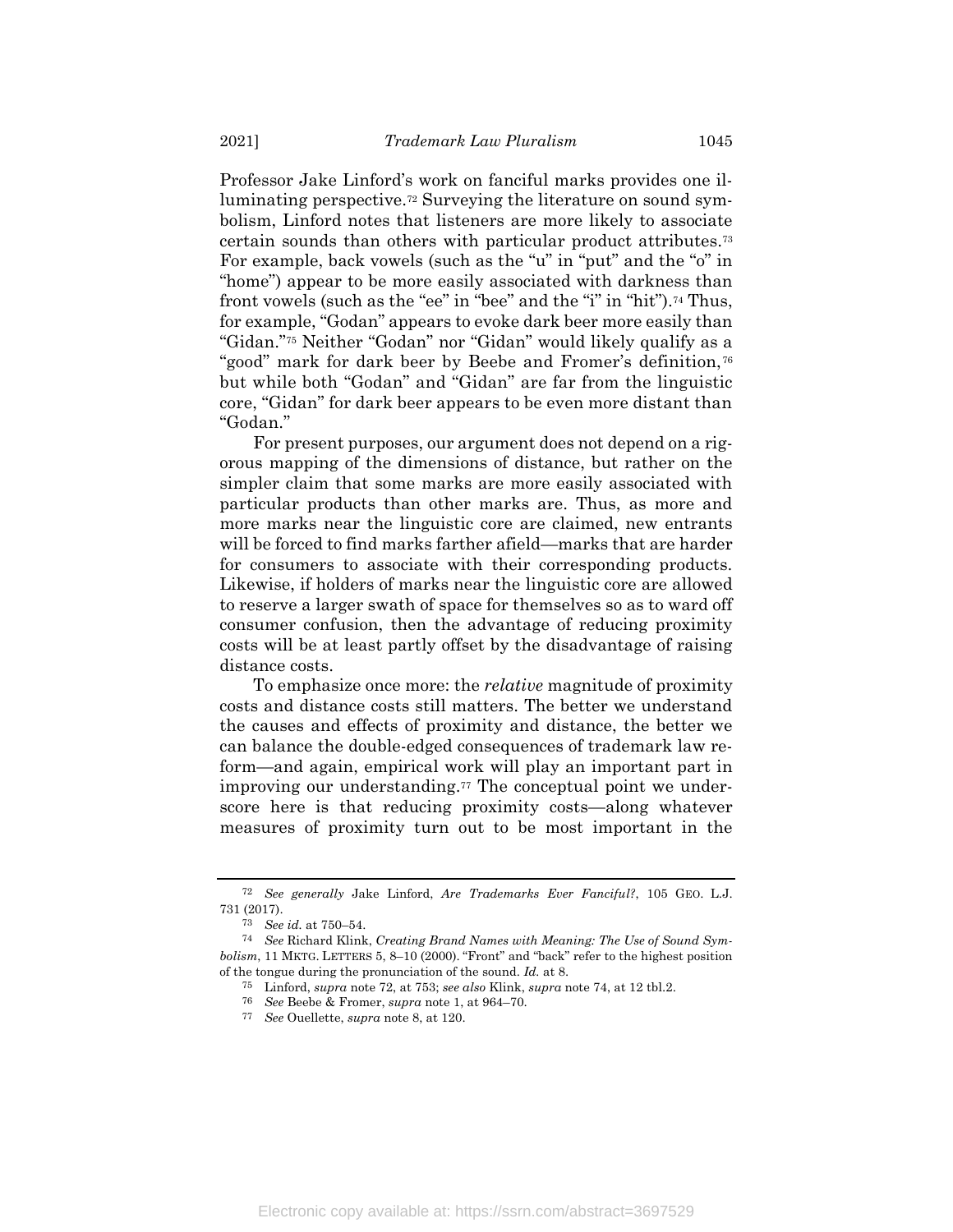marketplace—almost always increases distance costs, and vice versa. Trademark law confronts this challenge, but it cannot escape the tradeoff.

#### B. Reforms Internal to Trademark Law

The intuitive and anecdotal bases for concern regarding linguistic crowding are sufficiently strong to have spurred several scholars to consider potential policy responses. Notably, almost all such proposals are internal to trademark law. Though many of these proposals improve upon the proximity-distance balance that trademark law strikes, they still must confront the tension between these two types of costs.

For example, Carter has suggested that the USPTO should encourage applicants to limit the geographic area in which they claim protection and should impose penalties on firms that fail to use marks that they register.<sup>78</sup> Beebe and Fromer, for their part, suggest higher fees for application, maintenance, and renewal of trademarks; more rigorous enforcement of the use requirement; and a more demanding threshold for showing secondary meaning before registering a descriptive mark.<sup>79</sup> In a thoughtful analysis of the role that registration plays in serving the goals of trademark law, Tushnet has similarly suggested raising the barriers for registration and making it easier to cancel existing registrations for unused marks.<sup>80</sup>

It is worth noting—and emphasizing—the distinction in trademark law between protection and registration. The holder of an unregistered mark still may invoke common law remedies for infringement, and registration does not necessarily mean that a mark holder will prevail in an infringement action.<sup>81</sup> But the substantive issues confronting the USPTO's choice of whether to register a mark are similar to those faced by a court in determining whether a mark is valid, and the USPTO's refusal to register can

<sup>78</sup> Carter, *supra* not[e 18,](#page-8-1) at 796–99.

<sup>79</sup> Beebe & Fromer, *supra* not[e 1,](#page-2-0) at 1029–37. Words that describe some characteristic of the product or service they signify (such as "American" airlines or "Sharp" televisions) cannot be protected as trademarks without a showing that consumers have come to associate the descriptive term with a single source, which is known as having "secondary meaning" or "acquired distinctiveness." *Two Pesos*, 505 U.S. at 769; *see also* 2 MCCARTHY, *supra* not[e 1,](#page-2-0) § 15:1.

<sup>80</sup> Tushnet, *supra* note [19,](#page-8-0) at 918, 921–24.

<sup>81</sup> *See* 3 MCCARTHY, *supra* note [1,](#page-2-0) § 19:3; 6 MCCARTHY, *supra* not[e 1,](#page-2-0) § 32:155.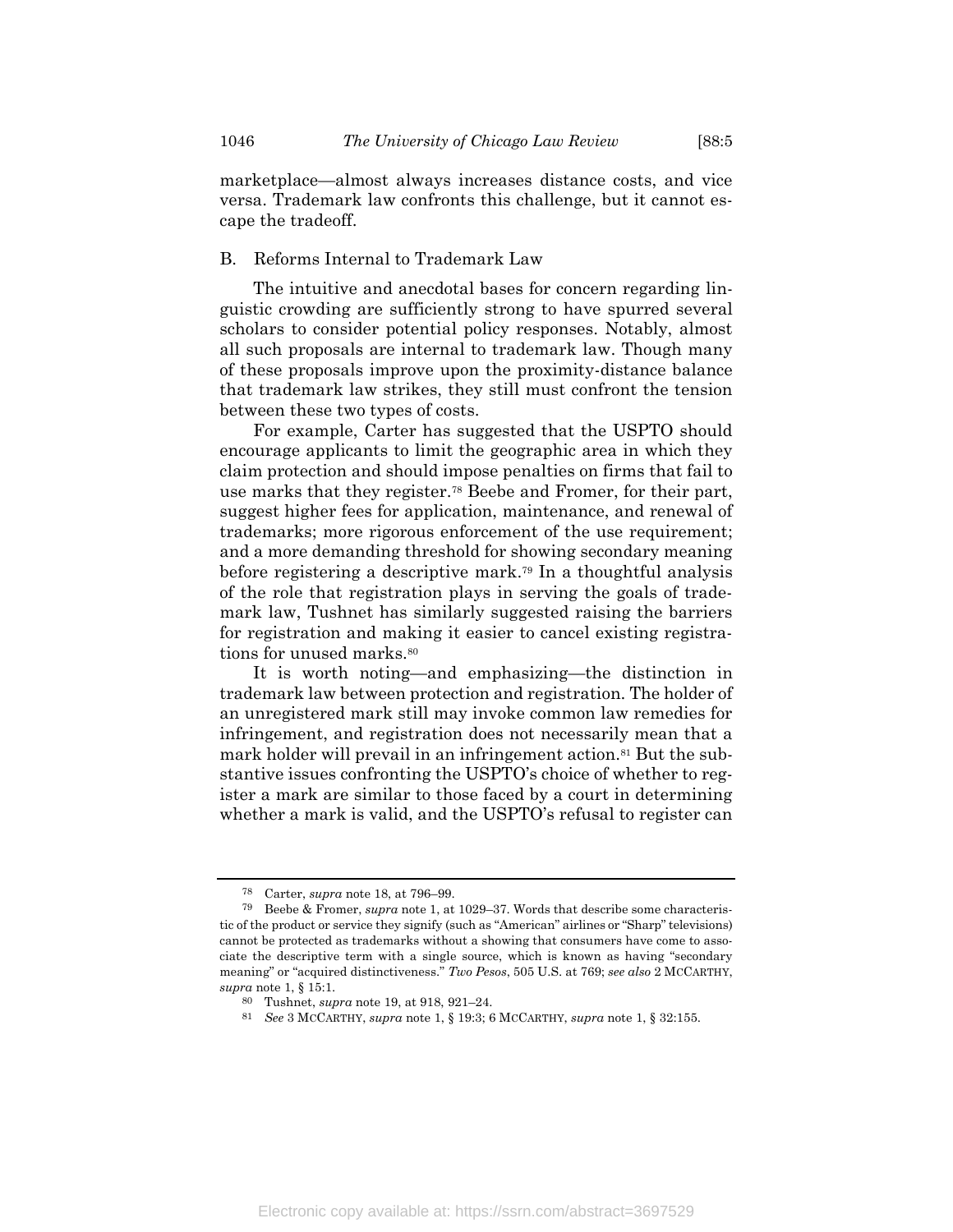have preclusive effect.<sup>82</sup> For purposes of this analysis, we are focused on substantive protection, so when we analyze proposals to raise barriers to registration or prune the registry, we assume that this entails a loss of substantive protection. For readers who view registration as more procedural,<sup>83</sup> our references to limits on registration should be read as limits on protection.

The proposals noted above typically have the effect of reducing distance costs. If unused marks are removed from the registry, or if marks are harder to obtain or are more limited in scope or geographic reach, then more space will become available in the linguistic core—the region of pronounceable and memorable marks that is most desirable for new brands. Firms will thus not need to resort to more distant marks to signify new goods and services. But this decrease in distance costs will be accompanied by some increase in proximity costs: consumers will be more likely to confuse the new marks in the linguistic core with both the marks that survived the stricter test as well as the ones that were weeded out.

Consider proposals to make trademark registration more costly. Higher fees for application, maintenance, and renewal of trademarks will reduce the stock of registered marks, thus lowering distance costs because firms looking for new marks will no longer need to resort to the linguistic periphery.<sup>84</sup> Similarly, reforms that would make it harder for firms to qualify for trademark protection through higher legal standards, such as conditioning registration on a stronger showing of use,<sup>85</sup> would reduce distance costs by making it

<sup>82</sup> *See* B & B Hardware, Inc. v. Hargis Indus., Inc., 575 U.S. 138, 141–42 (2015).

<sup>83</sup> *Cf.* Beebe & Fromer, *supra* not[e 1](#page-2-0), at 962 n.77 (discussing "the important question whether marks that are refused registration might nonetheless be protected as unregistered marks"); Tushnet, *supra* note [19,](#page-8-0) at 929–40 (arguing that registration should either be more procedural or more substantive).

<sup>84</sup> These higher fees would function as entry costs for new firms and as continuity costs for small businesses seeking to hold on to their marks. Some firms might forgo registration and rely on protection for unregistered marks through Lanham Act  $\S$  43(a), 15 U.S.C. § 1125(a), although this would raise entry costs for other firms by increasing the cost of conducting a trademark search.

<sup>85</sup> *See* Beebe & Fromer, *supra* note [1](#page-2-0), at 1033 ("[T]he use requirement in trademark law [ ] should be tightened and more strictly enforced."); Tushnet, *supra* note [19,](#page-8-0) at 919 (arguing that "the standard for use or continuing use is low and not very well policed, suggesting that, of the over 250,000 marks registered or renewed each year, a substantial number do not reflect real use"); Alexandra J. Roberts, *Trademark Failure to Function*, 104 IOWA L. REV. 1977, 2039–43 (2019) (arguing that registration should require a stronger showing that a mark is used *as a mark*); Lisa P. Ramsey, *Using Failure to Function Doctrine to Protect Free Speech and Competition in Trademark Law*, 104 IOWA L. REV.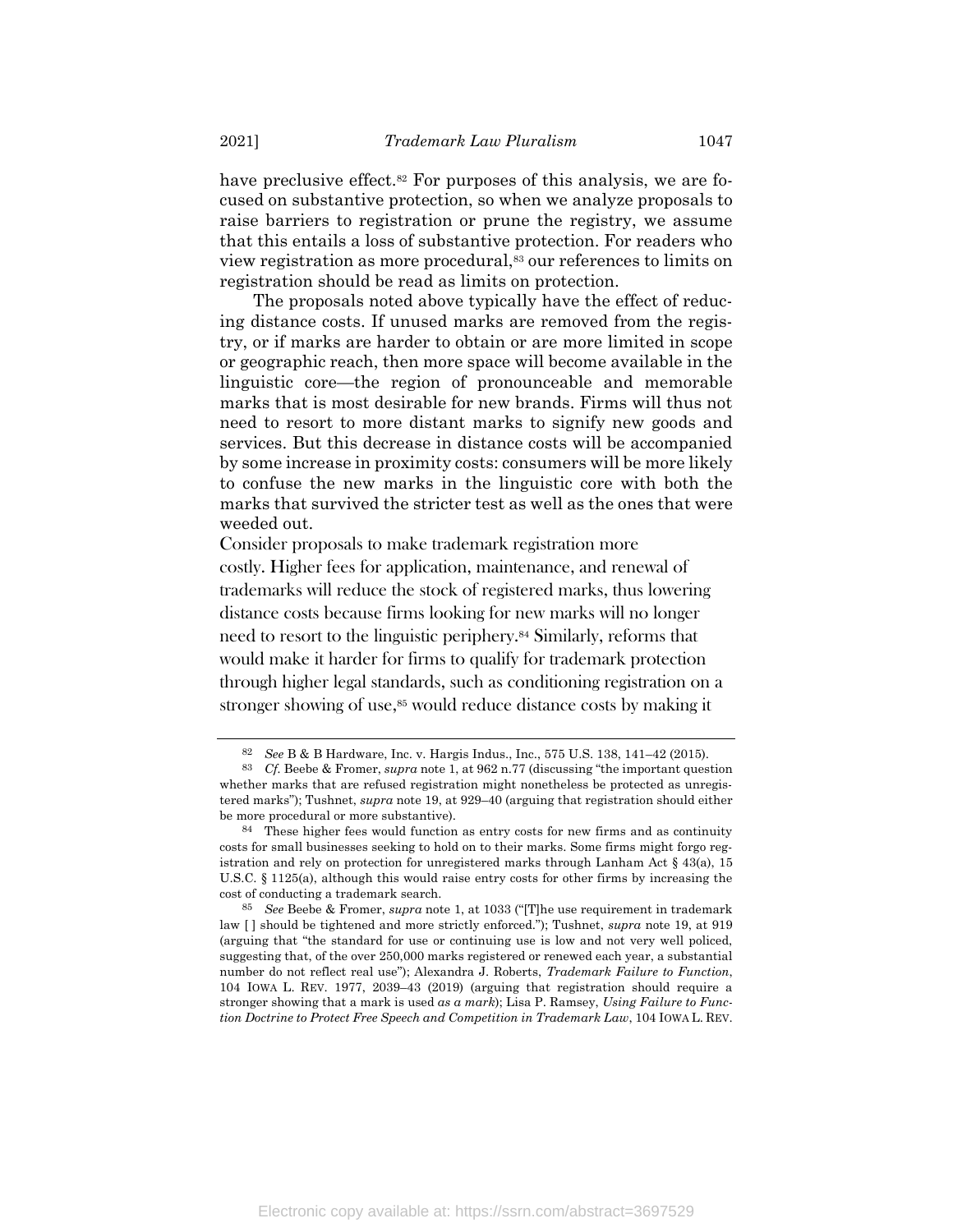1048 *The University of Chicago Law Review* [88:5

easier for firms to find an unclaimed mark that consumers can readily remember. As illustrated in

ONLINE 70, 92 (2020) (arguing that the Lanham Act should be revised to allow challenges to registered marks for failure to function or lack of distinctiveness even after a mark has become incontestable). Firms may file intent-to-use trademark applications before commencing use, but U.S. registration depends on actual use. *See* 3 MCCARTHY, *supra* not[e 1,](#page-2-0)  § 19:1.25.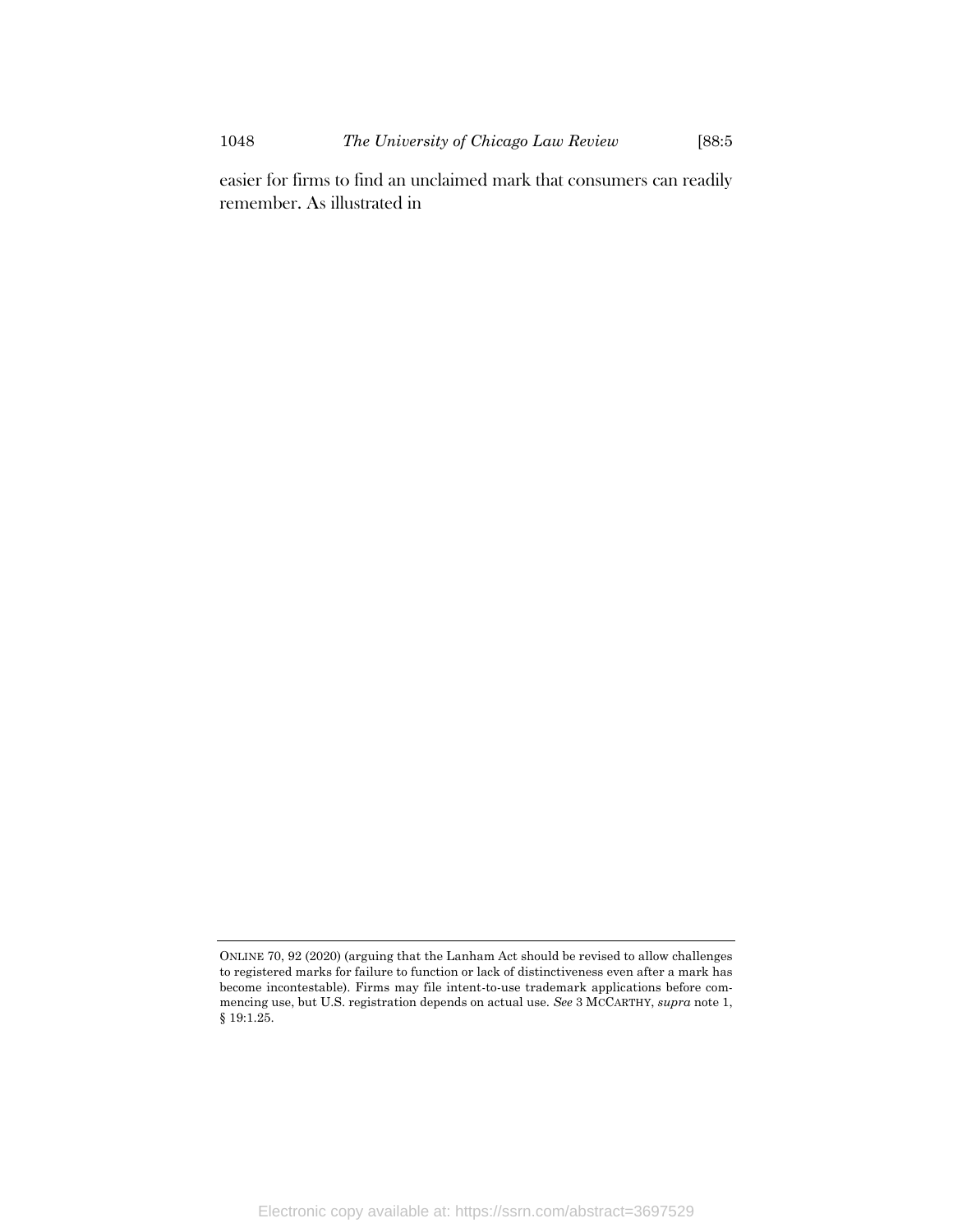<span id="page-25-0"></span>[Figure](#page-25-0) 2, however, as low-value or unused marks that had been crowding the linguistic core are replaced by active marks, there will be some increase in proximity costs with marks already in the linguistic core. (As in Figure 1, the black circle in the center of the linguistic core represents the linguistic commons—the portion of linguistic space representing generic terms and other signifiers that may not be claimed as trademarks.) The unused marks consuming space in the linguistic core effectively act as vacant lots that reduce congestion in their vicinity. Expunging unused winter glove marks may allow firms to choose more memorable brands than "SHSTFD" or "VBIGER"—perhaps a word that evokes a day on the slopes. But this decrease in distance costs comes at the risk of increased confusion with, for example, gloves already named after slope features (Mountain, Ridge, Treeline Ridge), specific mountains (Denali, Tumalo Mountain), and types of skiing (Heli, Randonee).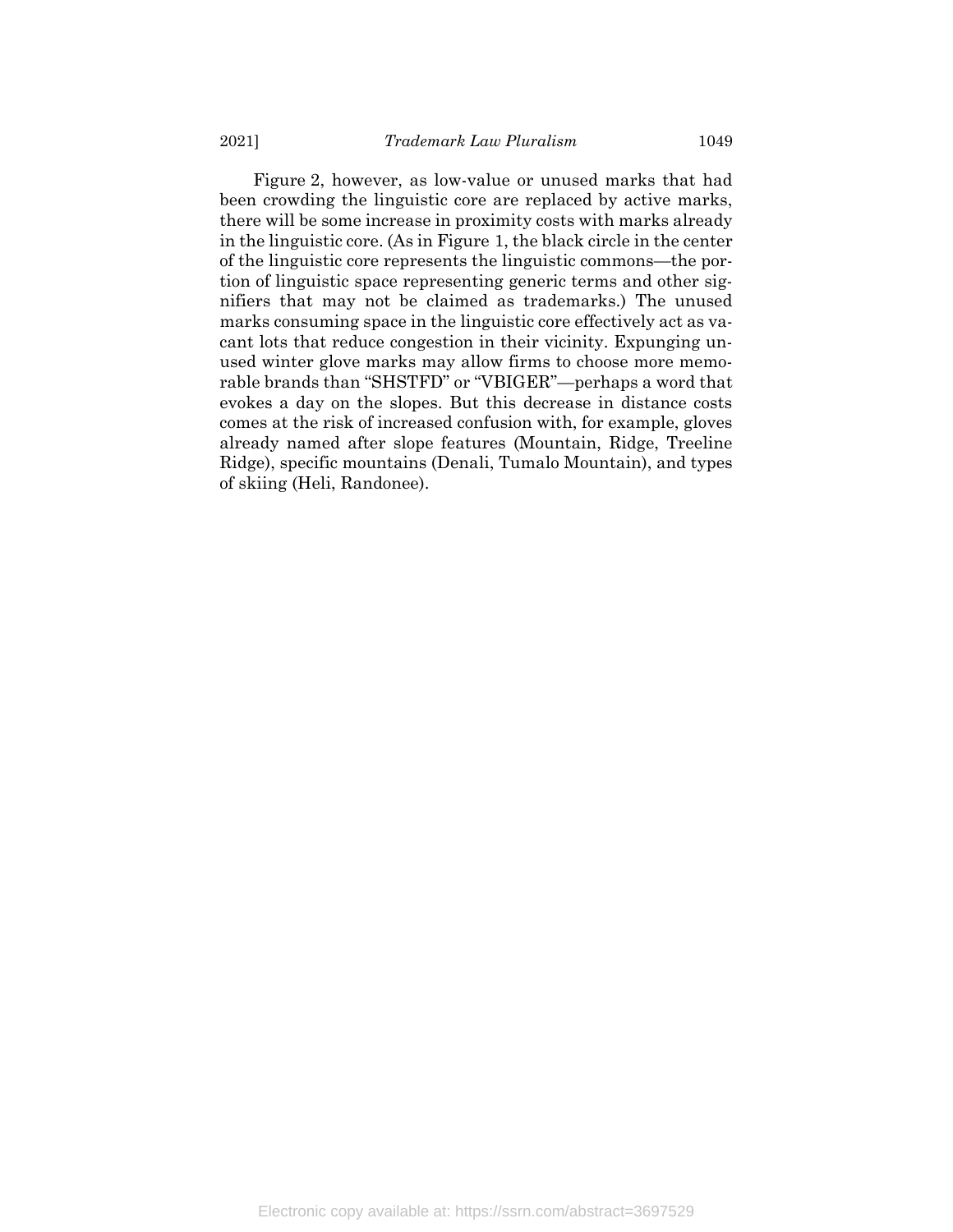# FIGURE 2: PRUNING MARKS IN THE LINGUISTIC CORE WITH FEES OR STRONGER USE REQUIREMENTS



The same effect is true for proposals to narrow the scope of trademark rights, such as by making it harder for rights holders to prevent uses across geographic regions or product categories, or by raising the threshold for finding that two marks are sufficiently similar to create a likelihood of confusion. <sup>86</sup> As illustrated in

<span id="page-26-1"></span><span id="page-26-0"></span>[Figure](#page-26-0) 3, narrowing the scope of trademark rights allows more producers to choose marks in the linguistic core rather than farther away in linguistic space. This lowers distance costs, but at the expense of increased proximity costs. Again, the net effect on cognitive costs for consumers and entry costs for new brands may be salutary, but the tradeoff remains.

86 On the doctrines trademark law uses to define the scope of rights, see Mark A. Lemley & Mark P. McKenna, *Scope*, 57 WM. & MARY L. REV. 2197, 2243–59 (2016).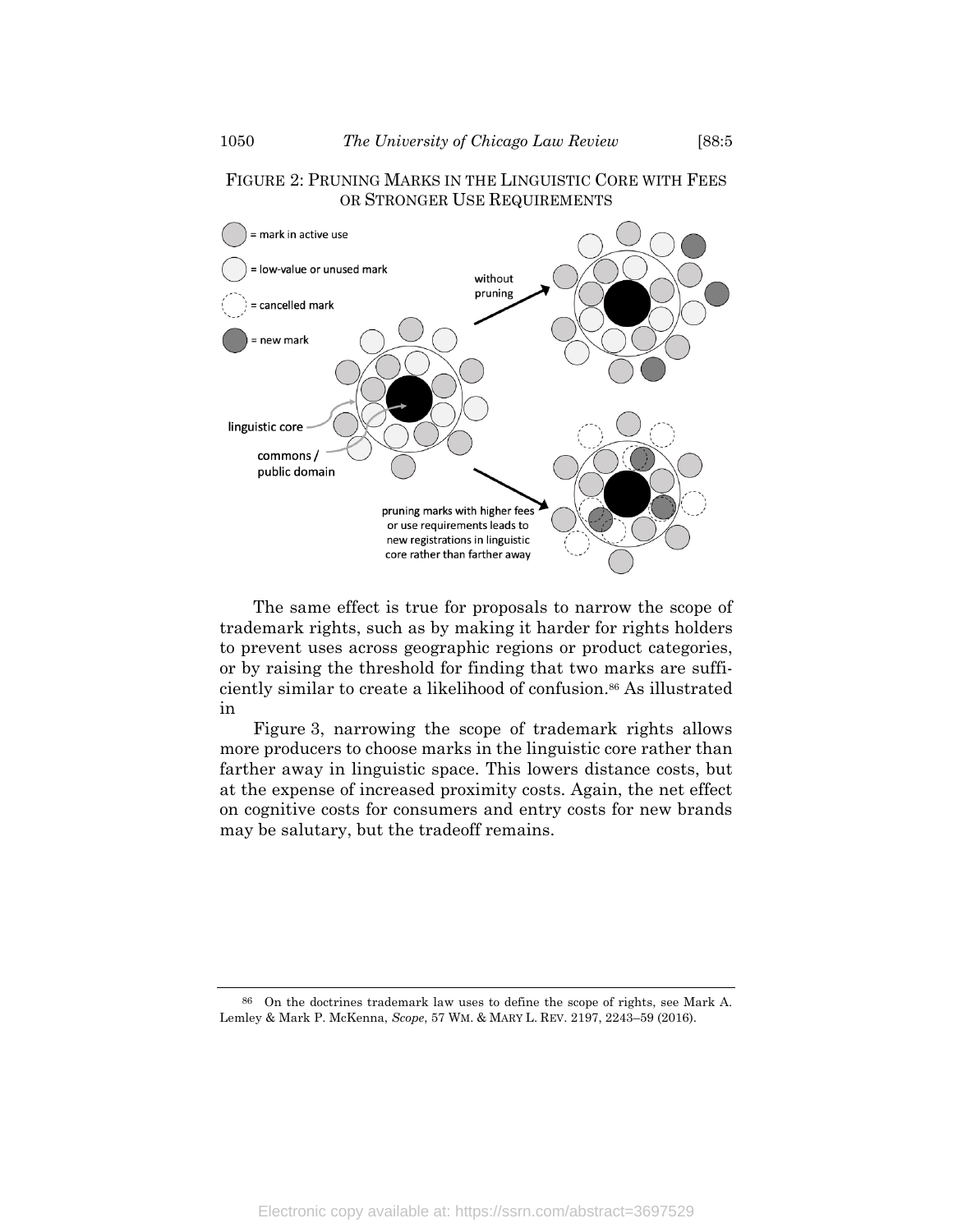

### FIGURE 3: NARROWING THE SCOPE OF TRADEMARK RIGHTS

Proposals for geographic limits present the same challenge. Restricting the territorial scope of marks leads to greater availability of memorable and pronounceable marks in certain regions, thus lowering distance costs. Currently, common law trademark rights have geographic limits: local businesses can operate in the same state or sometimes even the same city without creating a likelihood of trademark confusion.<sup>87</sup> Thus, the Red Hen restaurant in Washington, D.C., operates at the same time as unaffiliated Red Hen restaurants across the country, including in Virginia, New Jersey, Connecticut, and Vermont. These independent eateries were able to use "Red Hen" rather than a less pronounceable or memorable moniker.<sup>88</sup> But this decrease in distance costs comes at the expense of higher proximity costs. Consumers who see a Red Hen in one city may confuse it with another—especially if one gains national publicity, as when then–White House press

<sup>87</sup> *See* 5 MCCARTHY, *supra* note [1,](#page-2-0) § 26:29.

<sup>88</sup> The only federal trademark registration of "Red Hen" for restaurant services was filed in 2014 by 42 Chicken LLC, located in New York City. *See* RED HEN, Registration No. 4,638,588. Federal registration generally establishes nationwide protection, but earlier users of a mark have priority in the area in which they have established rights. *See* 5 MCCARTHY, *supra* note [1,](#page-2-0) §§ 26:31, 26:53. The only Red Hen restaurants we found in New York are now closed.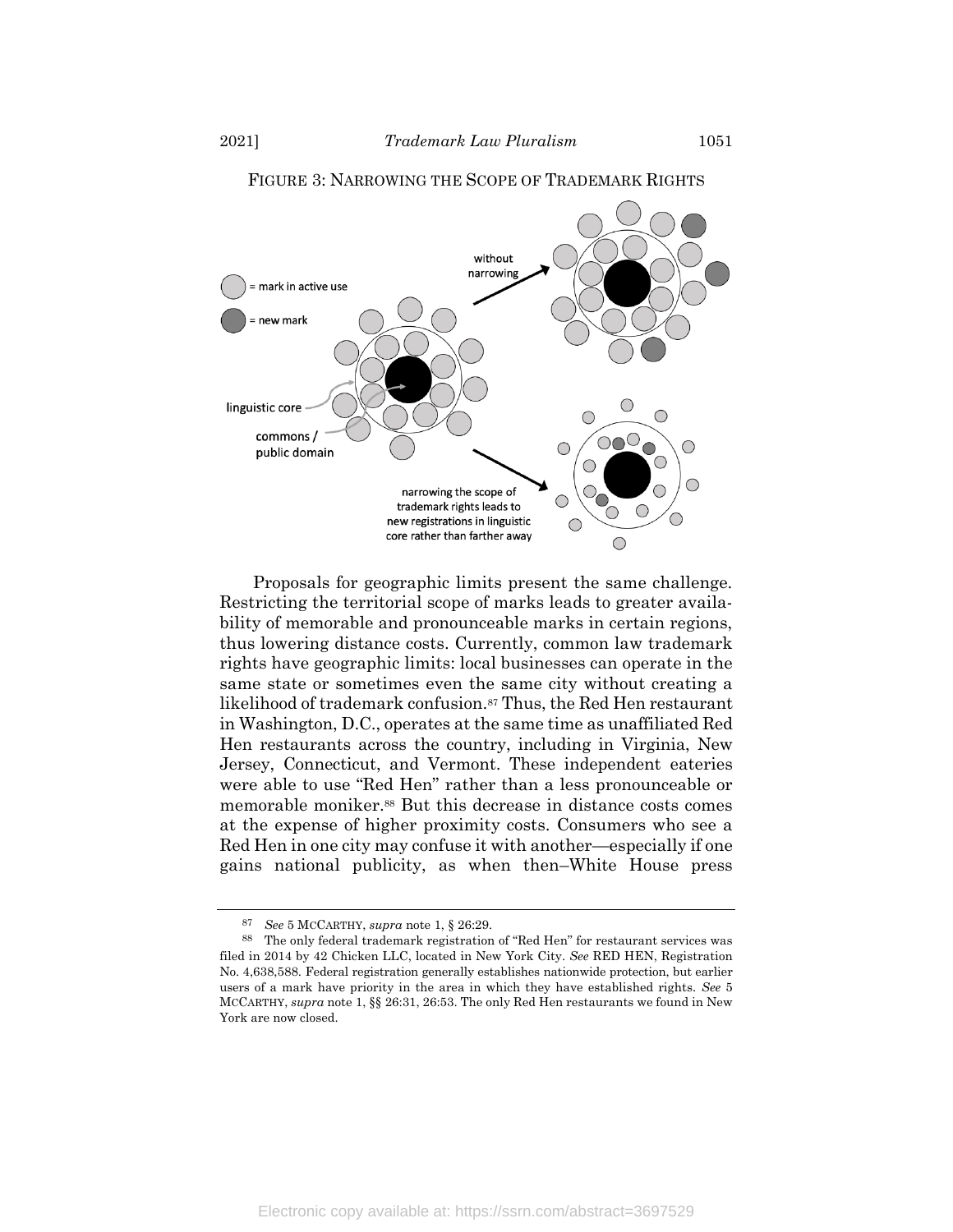secretary Sarah Huckabee Sanders was kicked out of the Virginia Red Hen, causing President Donald Trump to criticize "The Red Hen Restaurant" on Twitter without specifying which one.<sup>89</sup> The publicity caused at least ten unaffiliated Red Hen restaurants to receive complaints and harassment,<sup>90</sup> and trademark advisors have suggested that the episode illustrates the importance of choosing unique marks.<sup>91</sup> But given the crowding of linguistic space, it is hard to choose a unique mark that does not increase distance costs. Any of the Red Hens could have chosen to call themselves the "Coquelicot Cockerel"; it is easy to understand why they did not.

For yet another example, consider again the Supreme Court's 2020 decision in *Booking.com*. In dissent, Justice Breyer worried about the anticompetitive effect the Court's ruling will have: "Under the majority's reasoning, many businesses could obtain a trademark by adding '.com' to the generic name of their product." <sup>92</sup> These "generic.com" registrants could threaten lawsuits against similarly named competitors, Justice Breyer warned, envisioning claims against "Bookings.com," "eBooking.com," "Booker.com," and "Bookit.com."<sup>93</sup>

Justice Breyer is likely right that the registration of "generic.com" names may result in lawsuit threats against other firms with proximate names. At the same time, opening up "generic.com" names for registration adds to the supply of potentially "good" marks that new entrants can claim. Which of these two effects will have the larger impact on competition is uncertain. The more significant the competitive consequences of

<sup>89</sup> Donald J. Trump (@realDonaldTrump), TWITTER (June 25, 2018), https://twitter.com/realdonaldtrump/status/1011212766487728133 (archived at TRUMP TWITTER ARCHIVE V2 (June 25, 2018), https://perma.cc/3TAD-DGXP).

<sup>90</sup> *See* Adi Robertson & Makena Kelly, *Red Hen Restaurants Around the World Are Getting Blamed for Kicking Out Sarah Sanders*, THE VERGE (June 26, 2018), https://www.theverge.com/2018/6/26/17501460/red-hen-sarah-sanders-wrong-restaurant -harassment-reviews; Ryan Broderick, *People Are Harassing the Wrong "Red Hen" Restaurant After Another with the Same Name Refused to Serve Sarah Sanders*, BUZZFEED (June 25, 2018), https://perma.cc/XMN2-EPC5 ("The harassment has been intense [ ] with many people refusing to imagine a world where two unrelated restaurants could have the same name.").

<sup>91</sup> Julia Huston, *Enforce Your Trademarks Now or You Might Be the Next Red Hen*, MONDAQ (July 4, 2018), https://perma.cc/4YZJ-ZDD8; *see also* Brad Walz, *Red Hen Protest Shows the Importance of Selecting Unique Marks*, BOB (June 26, 2018), https://perma.cc/K53A-8PH3.

<sup>92</sup> *Booking.com*, 140 S. Ct. at 2314–15 (Breyer, J., dissenting).

<sup>93</sup> *Id.* at 2314.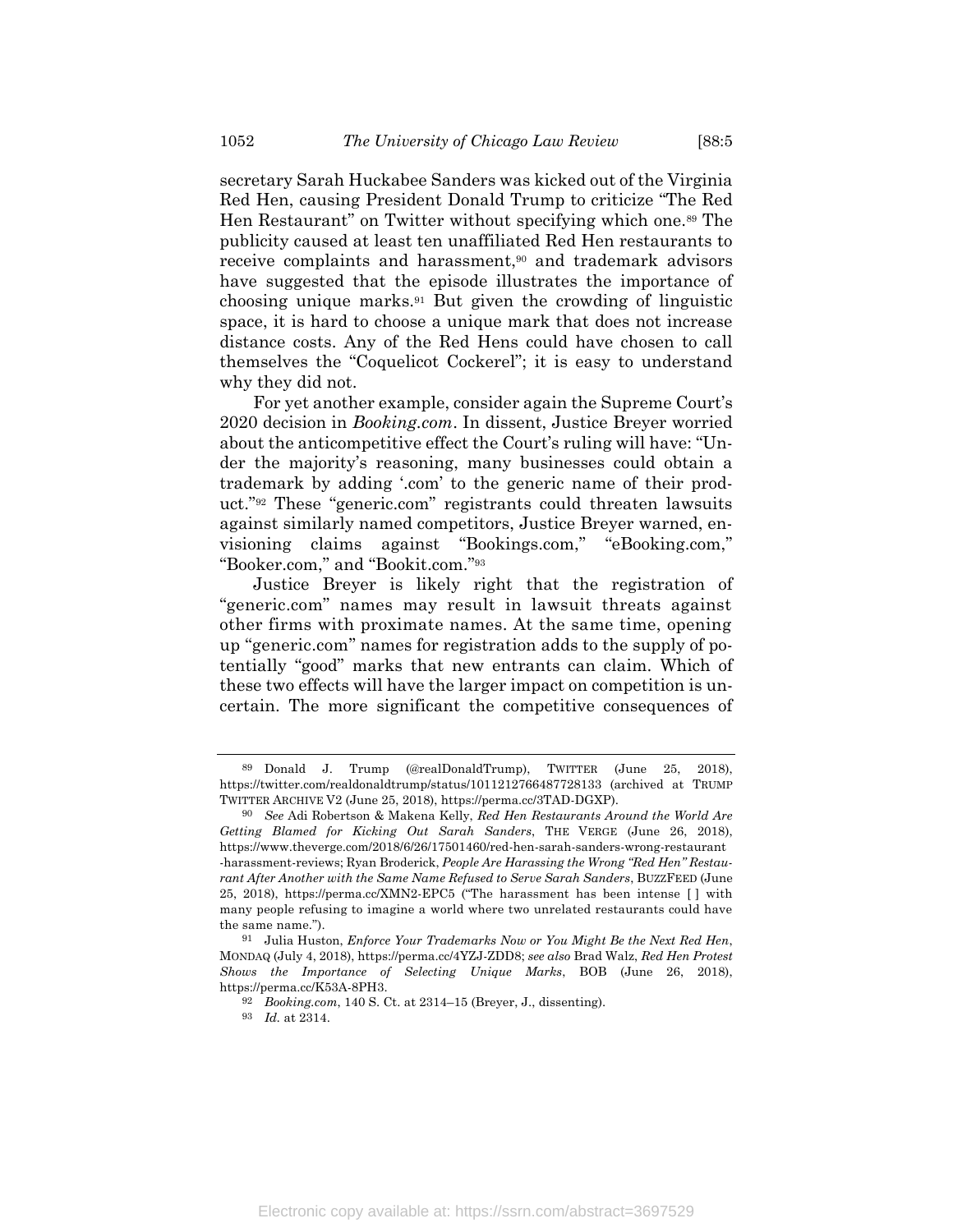distance, the more valuable it may be to open up new trademark "real estate" near the linguistic core.

None of this is to suggest that reforms internal to trademark law are misguided. As we have noted, proposed reforms may decrease distance costs much more than they increase proximity cost, or vice versa, and a number of trademark law solutions proposed by Carter, Beebe and Fromer, Tushnet, and other scholars strike us as quite sensible. But management of linguistic space is not a task for trademark law alone. Just as courts and legislators have long supplemented real property law with a range of other strategies for managing land, policymakers should—we believe look beyond trademark law's confines to manage the challenges that crowding of linguistic space presents.

# II. BEYOND THE PROXIMITY-DISTANCE TRADEOFF

While interventions that expand or contract the scope of trademark protection might still be desirable under certain circumstances, effective management of linguistic space will likely depend on other governance strategies. We focus here on three general types of approaches: (1) strategies aimed at encouraging more efficient use of existing linguistic space, (2) strategies aimed at expanding usable linguistic space by reducing the cognitive costs of distant word marks for consumers, and (3) strategies aimed at expanding linguistic space through product identification systems that can serve as effective alternatives to plain language.

#### A. Using Linguistic Space Efficiently

In an enormously influential 1960 paper, the economist and future Nobel laureate Ronald Coase posited that, in the absence of transaction costs, bargaining will lead to efficient allocations of scarce resources regardless of the initial allocation of property rights.<sup>94</sup> That is, frictionless trade will ensure that every resource is put to its highest and best use. As Coase himself noted, this theorem applies to intangible property as much as to land and

<sup>94</sup> *See* Coase, *supra* note [36,](#page-11-0) at 16. Coase did not define the term "efficiency" in his seminal paper, though subsequent scholarship understands Coase to be referring to Pareto efficiency (i.e., an allocation of resources from which there is no reallocation that would make at least one individual better off and no individual worse off). *See* Joseph Farrell, *Information and the Coase Theorem*, J. ECON. PERSP., Fall 1987, at 113, 113.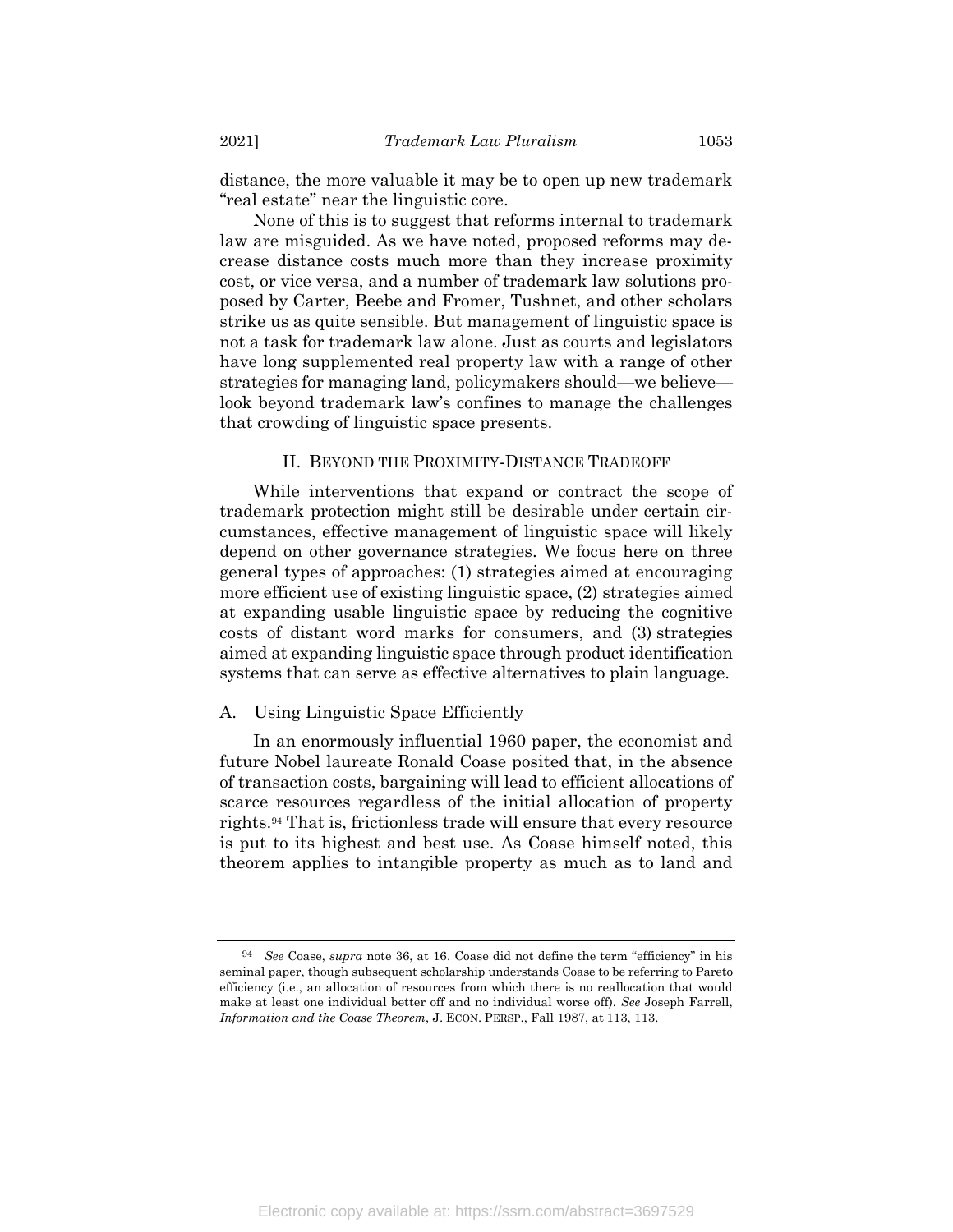chattels.<sup>95</sup> The committed Coasean might wonder, then, why the linguistic status quo does not gravitate toward efficiency through iterated exchanges. If an incumbent owns a mark over which a new entrant could make better use, why doesn't the new entrant buy the relevant right from the incumbent?

For the committed Coasean, the apparently inefficient allocation of property rights in linguistic space does not represent a challenge to the theorem's foundations as much as an indication that transaction costs are high. Two aspects of the linguistic market suggest that frictions meaningfully interfere with bargaining. First, trademark law's "assignment in gross" and "naked licensing" doctrines—which limit the extent to which mark owners can sell or license their marks—deter bargaining between incumbents and new entrants. Second, even when mutually beneficial transactions between incumbents and new entrants do occur, these transactions may generate negative externalities borne by sellers and consumers far away—or far in the future—that the parties to the bilateral bargain are unlikely to internalize.

This Section examines both of these aspects of the linguistic market, while acknowledging that these are not the only reforms that might allow parties to use linguistic space more efficiently.<sup>96</sup> We reach three conclusions. First, doctrinal reform has the potential to reduce transaction costs and promote more efficient uses of linguistic space. Second, Pigouvian taxes on trademark transactions—taxes to account for the harm that the transactions impose on society—are often considered to be an *alternative* to Coasean solutions,<sup>97</sup> but we think they have the potential to *complement* Coasean approaches in this context. Finally, approaches focused on lowering transaction costs encounter limitations, highlighting the importance of interventions that expand linguistic space rather than those that merely reallocate already-occupied regions.

<sup>95</sup> Indeed, Coase wrote that he developed the argument in his study of radio and television frequencies. Coase, *supra* not[e 36,](#page-11-0) at 1 n.1.

<sup>96</sup> One additional problem is the failure of trademark law to provide clear notice of protected rights and their legal scope, as discussed by Robert G. Bone, *Notice Failure and Defenses in Trademark Law*, 96 B.U. L. REV. 1245, 1252–56 (2016), and Lemley & McKenna, *supra* not[e 86,](#page-26-1) at 2219–25.

<sup>97</sup> *See* Coase, *supra* note [36,](#page-11-0) at 28–42 (contrasting his views with Pigou's). On the Coase-Pigou controversy, see generally Brian Simpson's defense of the Pigouvian position, A.W. Brian Simpson, Coase v. Pigou *Reexamined*, 25 J. LEGAL STUD. 53 (1996), and Coase's own response, R.H. Coase, *Law and Economics and A. W. Brian Simpson*, 25 J. LEGAL STUD. 103 (1996).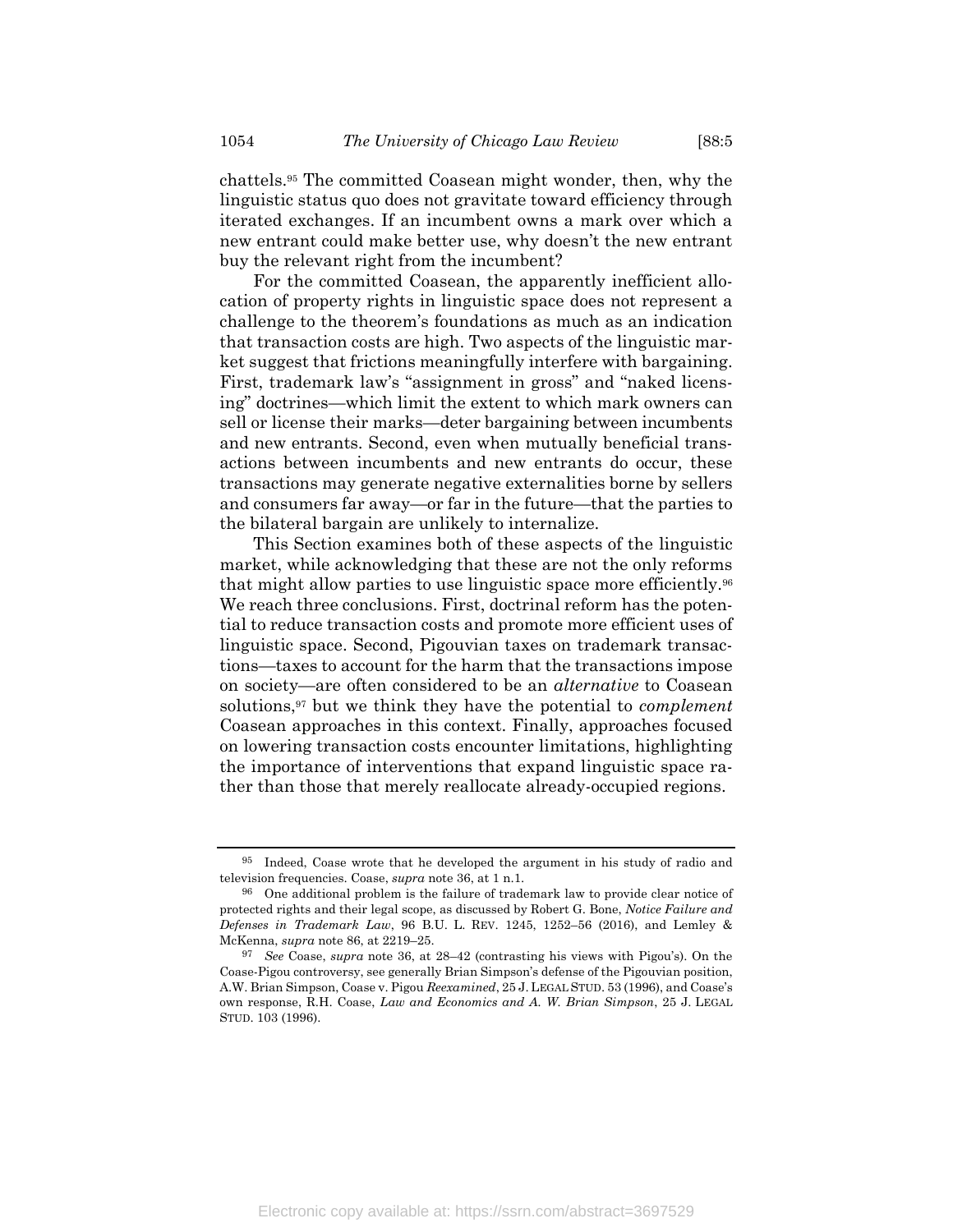#### 1. Assignments in Gross and Naked Licensing

Trademark law limits the ability of mark holders to sell or rent out their rights in two principal ways. The first is the assignment in gross doctrine. Under that doctrine—which is rooted in common law<sup>98</sup> and codified under  $\S 10$  of the Lanham Act<sup>99</sup>—a trademark cannot be assigned from one party to another without also transferring the goodwill that it symbolizes.<sup>100</sup> For a trademark assignment to be valid, there must be a "demonstrable, genuine intent" to continue the mark's "identity and meaning."<sup>101</sup> Otherwise, the transfer of the mark is an invalid assignment in gross, and the effective abandonment of the mark by the assignor can lead to the mark's cancellation.<sup>102</sup>

Scholars have justified the assignment in gross doctrine as a device designed to prevent consumer confusion. Carter views the rule's rationale as "obvious": "When a firm assigns its mark and subsequently leaves the market, the mark no longer signifies what it previously did, and, in consequence, the mark ought to be deemed abandoned; its transfer to a new 'owner' should carry no legal effect."<sup>103</sup> Professor William Kratzke argues that assignment in gross "works a fraud upon the purchasing public" by tricking consumers into believing that a product manufactured by the assignee bears the attributes and qualities of a product previously manufactured by the assignor, even though the only connection between the assignor and the assignee is the bare assignment of the mark.<sup>104</sup> Professor Mark Lemley concurs:

It is hard to see how the goals of preventing consumer confusion and encouraging investments in product quality would be furthered by allowing a company to sell the rights to a mark to another who will not make the same products. If

<sup>98</sup> *See* A. Bourjois & Co. v. Katzel, 260 U.S. 689, 692 (1923).

<sup>99</sup> Pub. L. No. 79–489, 60 Stat. at 431–32 (codified in scattered sections of 15 U.S.C.). 100 15 U.S.C. § 1060(a)(1); *see also* 3 MCCARTHY, *supra* not[e 1,](#page-2-0) § 18:2.

<sup>101</sup> Michael Cavendish, *Avoiding Illegal Trademark Transfers: Introducing the Assignment-in-Gross*, 74 FLA. BAR J. 68, 69–70 (2000).

<sup>102</sup> *See* Irene Calboli, *What If, After All, Trademarks Were "Traded in Gross"?*, 2008 MICH. ST. L. REV. 345, 348. For a criticism of the expanding definition of "goodwill" such that a valid assignment no longer needs to include a transfer of the underlying business, see Glynn S. Lunney, Jr., *Trademark Monopolies*, 48 EMORY L.J. 367, 410–16 (1999).

<sup>103</sup> Carter, *supra* not[e 18,](#page-8-1) at 785.

<sup>104</sup> William P. Kratzke, *Normative Economic Analysis of Trademark Law*, 21 MEM. ST. U. L. REV. 199, 248 (1991).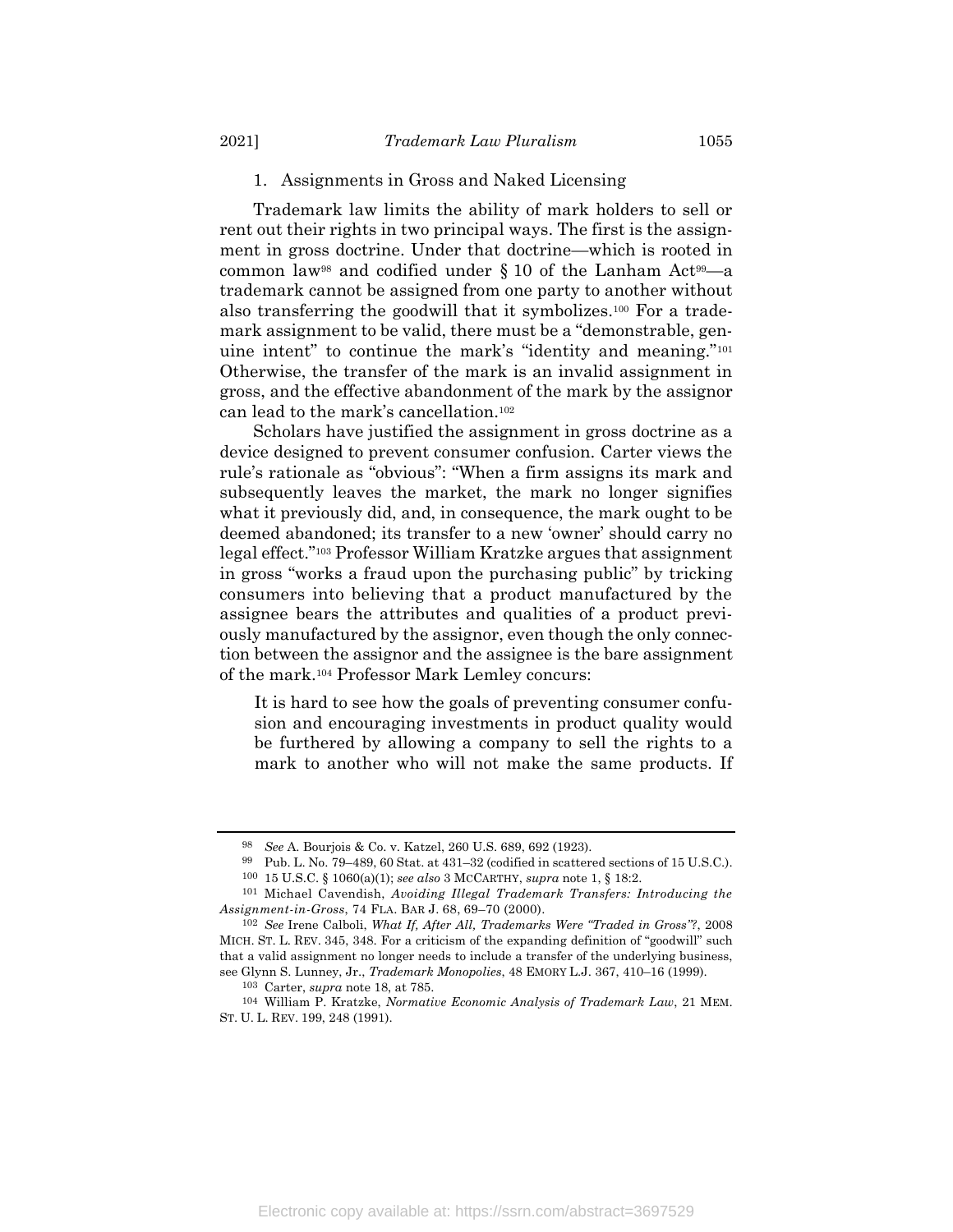anything, assignments in gross are vehicles for *adding to* consumer confusion, not reducing it.<sup>105</sup>

Carter, Kratzke, Lemley, and other defenders of the doctrine against assignments in gross are right that assignments separate from a transfer of goodwill can contribute to consumer confusion. Assignments in gross create proximity costs: consumers may have trouble distinguishing two different products denominated with the same mark at different times. Left out of this analysis, though, is the way assignments in gross reduce distance costs. This reduction in distance costs does not mean that allowing assignments in gross will necessarily improve efficiency; the corresponding increase in proximity costs may swamp this gain. Our point is simply that the effect on linguistic depletion and congestion should be part of the analysis of this doctrine.<sup>106</sup>

To illustrate: Imagine that the manufacturer of Hopalicious pale ale—Ale Asylum of Madison, Wisconsin—comes to realize that its core clientele is no longer interested in highly hoppy beers.<sup>107</sup> Halfway across the country in Texas, however, an upstart brewery (which, for lack of creativity, we will call Upstart Brewery108) with a different customer base is looking to tap into the hops craze and is searching for a suitable name. Upstart would be willing to buy the Hopalicious mark from Ale Asylum at a price well above the value of the mark to the holder. Upstart, however, is not terribly interested in acquiring Ale Asylum's recipe or other goodwill, nor is Ale Asylum especially interested in selling anything other than the mark to Upstart.<sup>109</sup>

<sup>105</sup> *See* Lemley, *supra* note [9,](#page-4-1) at 1709 (emphasis in original).

<sup>106</sup> In a footnote, Beebe and Fromer note that, "[t]o facilitate a market in trademarks, trademark law could become more permissive about allowing trademark assignments in gross." Beebe & Fromer, *supra* note [1,](#page-2-0) at 1040 n.319. The analysis here fleshes out that suggestion and also highlights the limits of doctrinal reform.

<sup>107</sup> On the hops backlash, see Adrienne So, *Against Hoppy Beer*, SLATE (May 16, 2013), https://perma.cc/37SH-T6HW.

<sup>108</sup> Note, though, that Upstart Brewery may have to worry about trademark infringement claims from owners of breweries or beers including UPSIDE, Registration No. 5,088,064; UPWARD BREWING, Registration No. 5,322,058; UPDRAFT, Registration No. 5,674,935; UPRISING, Registration No. 5,210,018; UPROAR BREWING, Registration No. 5,200,610; UPLAND, Registration No. 4,378,860; and possibly U.S. Trademark Application Serial No. 88/800,258 (filed Feb. 17, 2020) ("UPSCALE"); and U.S. Trademark Application Serial No. 88/692,571 (filed Nov. 14, 2019) ("UpFlow").

<sup>109</sup> To avoid an invalid assignment in gross, Ale Asylum would not need to sell tangible assets, but the firms would need to ensure similarity or continuity between Ale Asylum's Hopalicious and Upstart's brew under the same mark. *See* 3 MCCARTHY, *supra* note [1,](#page-2-0)  § 18:23–:24.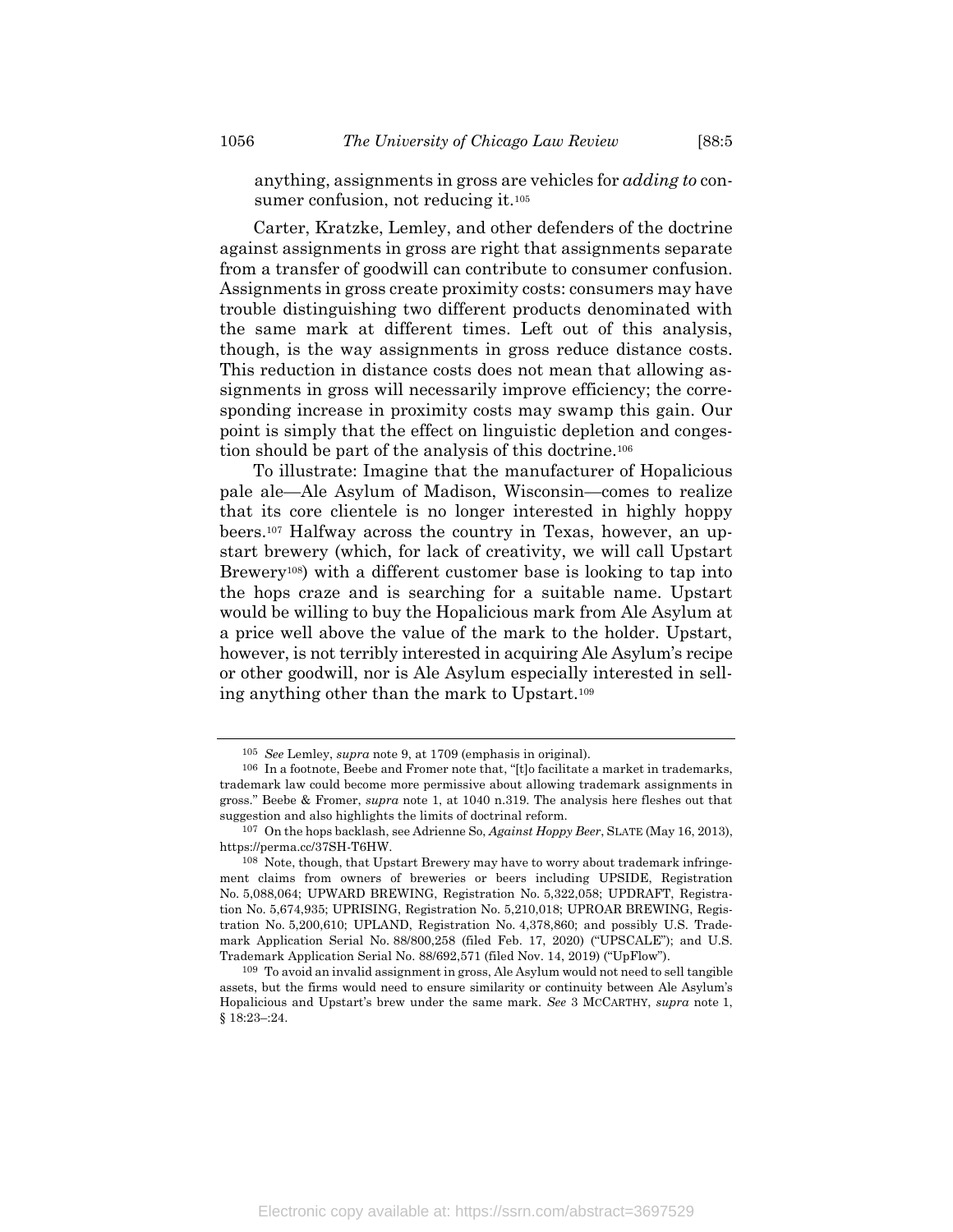Upstart's inability to acquire the Hopalicious mark—at least without waiting for Ale Asylum to legally abandon the mark<sup>110—</sup> will cause it to choose a different name for its new high-hop brew. Due to the well-documented depletion of beer-related marks, Upstart is likely to look toward the periphery of linguistic space for a suitable name. This will prevent Upstart customers from potentially confusing the beer they have at that brewery from the Ale Asylum brew of the same name, but the new name also will be harder for them to remember.

Will the net effect be an increase or a decrease in consumer search costs? The answer is not obvious. Product confusion occurs both when we cannot easily distinguish a product from another product whose name we know and when we cannot easily identify a product whose name has slipped our mind. As emphasized above, legal doctrines that reduce consumer search costs along one dimension may increase search costs along another.

Trademark law's rule against naked licensing poses a similar dilemma. Naked licensing refers to trademark licensing arrangements in which the trademark owner fails to exercise reasonable control over the use of her mark by a licensee.<sup>111</sup> In one well-known case, *Barcamerica International USA Trust v. Tyfield Importers, Inc.*,<sup>112</sup> the California-based Barcamerica licensed the rights to its "Da Vinci" mark for wines to Renaissance Vineyards, also in California. Barcamerica's principal apparently tasted Renaissance's Da Vinci wines occasionally and relied on the international renown of Renaissance's winemaker, but the licensing agreements imposed no quality standards on Renaissance. Several years after the Barcamerica-Renaissance relationship began, an Italian winemaker sought to import a wine bearing the "Leonardo Da Vinci" mark into the United States. Litigation ensued, with Barcamerica arguing that the Italian winemaker was infringing its mark and the Italian winemaker arguing that Barcamerica had abandoned its mark through naked licensing.<sup>113</sup>

The Ninth Circuit sided with the Italian winemaker in a ruling that resulted in the cancellation of Barcamerica's mark. The court rejected Barcamerica's argument that, "because Renaissance makes good wine, the public is not deceived by Renaissance's use

<sup>110</sup> For more on this possibility, see *infra* not[e 126](#page-36-0) and accompanying text.

<sup>111</sup> *See* 3 MCCARTHY, *supra* note [1,](#page-2-0) § 18:48.

<sup>112</sup> 289 F.3d 589 (9th Cir. 2002).

<sup>113</sup> *See id.* at 592–93.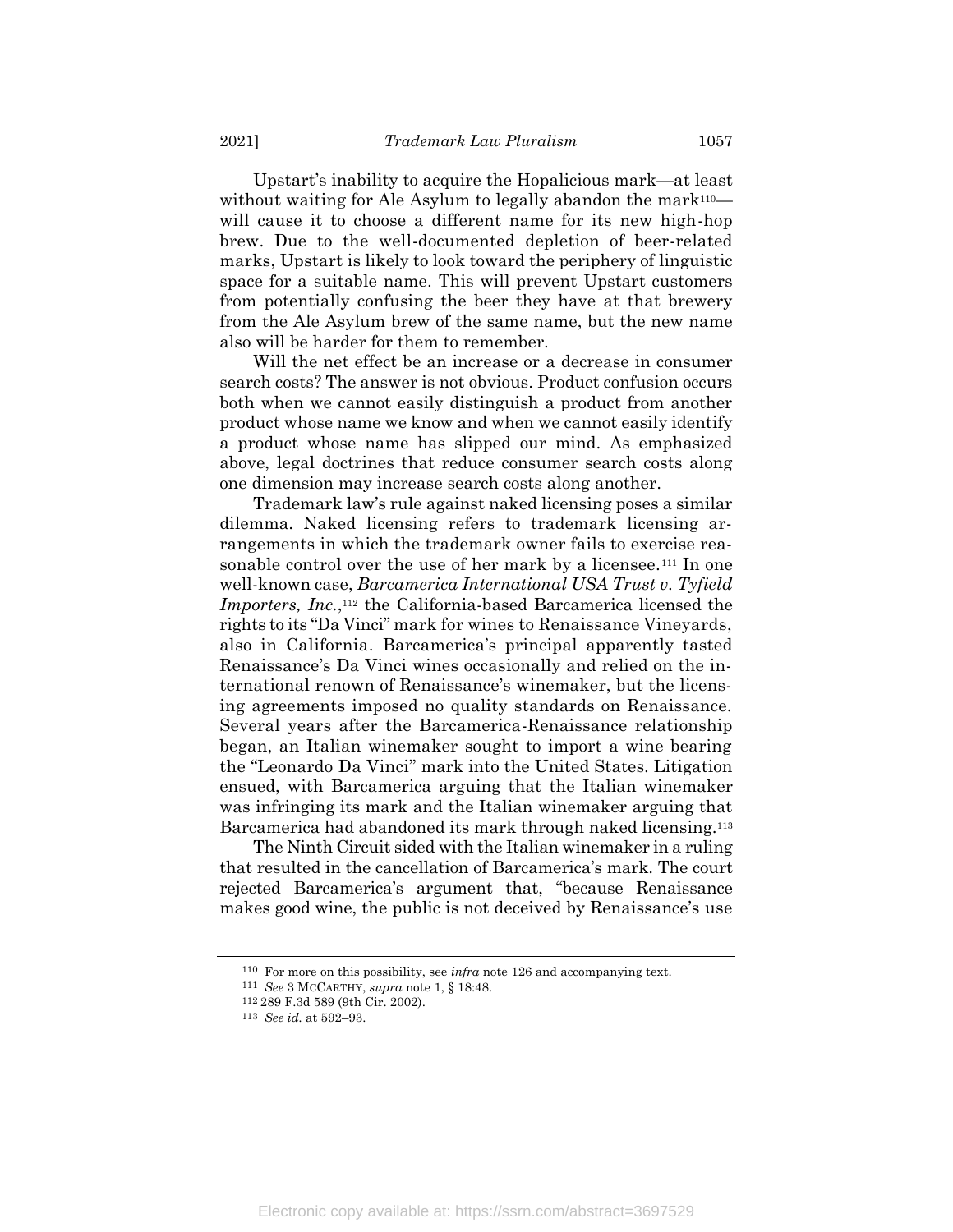of the 'Da Vinci' mark."<sup>114</sup> According to the court, "[w]hether Renaissance's wine was objectively 'good' or 'bad' is simply irrelevant" to the question of abandonment.<sup>115</sup> "What matters," in the court's view, "is that Barcamerica played no meaningful role in holding the wine to a standard of quality—good, bad, or otherwise."<sup>116</sup> The court suggested that Barcamerica's principal or a "designated wine connoisseur" ought to have sampled "some adequate number of . . . Renaissance wines" each year "to ensure that they were of sufficient quality to be called 'Da Vinci.'" 117

This naked licensing doctrine has been the target of much criticism from Coasean-influenced law-and-economics scholars. Coase's onetime colleague Judge Richard Posner argues that the doctrine poses "a threat to the ability of the market to allocate intellectual property to those who value it the most."<sup>118</sup> Professor Daniel Klerman concurs that barring naked licensing "causes real harm by preventing socially beneficial licensing agreements."<sup>119</sup> The potential for harm is easy to see. Consider the recent litigation between the band Guns N' Roses and the Colorado-based brewery Oskar Blues over the brewery's use of the band's name on a rosé-style American pale ale (predictably, "Guns 'N' Rosé").<sup>120</sup> The litigation resulted in Oskar Blues renaming the beer "Rosé for Daze."<sup>121</sup> In the absence of the naked licensing doctrine, a mutually beneficial settlement might have been possible (e.g., Oskar Blues giving a share of Guns 'N' Rosé profits to band members in exchange for the right to use the band's mark). But with cases like *Barcamerica* in the background, the Los Angeles–based band was understandably reluctant to risk its trademark by entering into a licensing agreement with a brewery one thousand miles away, over which Guns N' Roses could exercise limited oversight.<sup>122</sup>

<sup>114</sup> *Id.* at 597.

<sup>115</sup> *Id.* at 597–98.

<sup>116</sup> *Id.* at 598.

<sup>117</sup> *Barcamerica*, 289 F.3d at 598.

<sup>118</sup> Richard A. Posner, *Transaction Costs and Antitrust Concerns in the Licensing of Intellectual Property*, 4 J. MARSHALL REV. INTELL. PROP. L. 325, 327 (2005).

<sup>119</sup> Daniel M. Klerman, *Trademark Dilution, Search Costs, and Naked Licensing*, 74 FORDHAM L. REV. 1759, 1768 (2006).

<sup>120</sup> *See* Complaint at 6, Guns N' Roses v. Canarchy Craft Brewery Collective LLC, No. 19-cv-04052 (C.D. Cal. May 5, 2019).

<sup>121</sup> *See Oskar Blues Brewery's Rosé for Daze Goes National for Summertime*, OSKAR BLUES BREWERY (July 25, 2019), https://perma.cc/Z6LW-XBZU.

 $122$  We cannot be sure, of course, that Guns N' Roses would have entered this licensing agreement in the absence of the naked licensing doctrine. The band may have concluded, for example, that the potential harm to its mark outweighed the licensing revenue. Our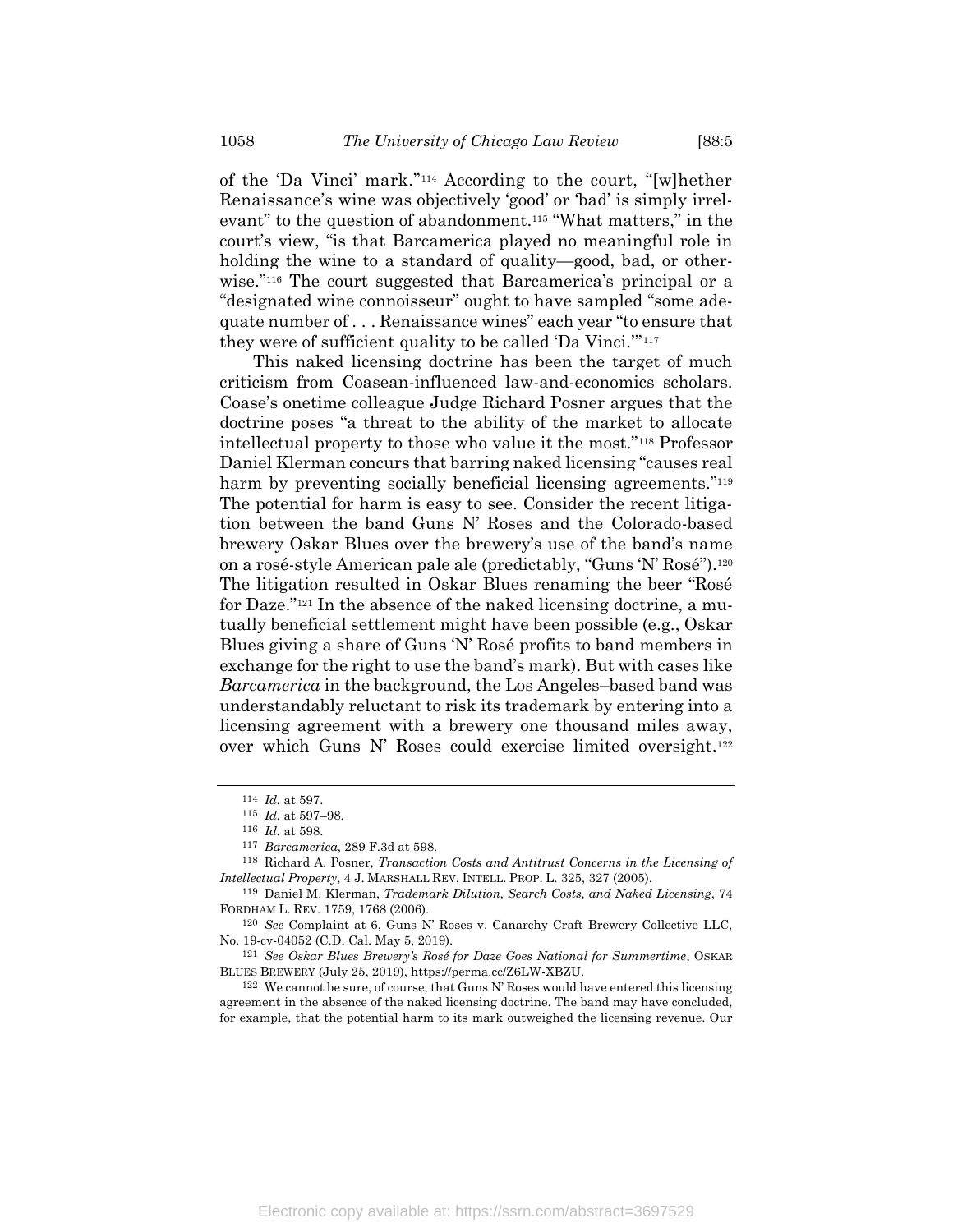Granted, the band potentially could have designated an ale connoisseur to taste some adequate number of Guns 'N' Rosé kegs and cans each year, but the transaction costs entailed in such an arrangement (and the lingering legal uncertainty generated by the Ninth Circuit's less-than-crystal-clear standard) may have been sufficiently large to overwhelm any gains from trade. The result is that Guns N' Roses loses out on licensing revenue, Oskar Blues is stuck using a distinctly inferior name for its beer, and consumers face the additional cognitive and communicative costs of using the less memorable "Rosé for Daze" moniker rather than "Guns 'N' Rosé."<sup>123</sup>

The previous paragraph lays out a case against the naked licensing doctrine, but the normative implications of the doctrine are more nuanced. One problem is that the naked licensor and naked licensee do not necessarily internalize all the social costs of their transaction. To continue with the Guns N' Roses example, allowing a naked license of the Guns N' Roses trademark to the Colorado brewery may cause consumers to believe—when they see any band's name on a beer—that the band has exercised no quality control over the final product. But some bands—such as the Chicago-based post-metal quartet Pelican—do exercise significant oversight over beers bearing their marks.<sup>124</sup> Guns N' Roses' (hypothetical) hands-off license to Oskar Blues might dull the signal of a band like Pelican's conscious decision to link its reputation to a particular brew. A similar argument applies to assignments in gross: assignments in gross may dull the signal sent by assignments with goodwill attached, and the parties to an assignment in gross are unlikely to internalize that cost. (We refer to these uninternalized costs as the "informational externalities" of assignments in gross and naked licenses.) 125

point is simply that the naked licensing doctrine prevents some agreements that would otherwise take place.

<sup>123</sup> Concededly, remembering the name "Rosé for Daze" is not *too* hard, at least for consumers who are still sober.

<sup>124</sup> *See* Philip Montoro, *Three Floyds and Pelican Team Up Again, This Time for the Black IPA Immutable Dusk*, CHI. READER (Nov. 11, 2013), https://perma.cc/4LYB-4C4H.

<sup>125</sup> This observation runs parallel to an argument that Professors Thomas Merrill and Henry Smith make with regard to property forms. *See* Thomas W. Merrill & Henry E. Smith, *Optimal Standardization in the Law of Property: The* Numerus Clausus *Principle*, 110 YALE L.J. 1, 26, 31 n.121 (2000) (discussing "informational externalities"). The doctrine against assignments in gross might be understood as a type of numerus clausus in trademark law—that is, as a limit on customizability justifiable on the ground that customization imposes costs on nonparties. *But cf.* Christina Mulligan, *A Numerus Clausus Principle for Intellectual Property*, 80 TENN. L. REV. 235, 249 (2013) ("Curiously, the numerus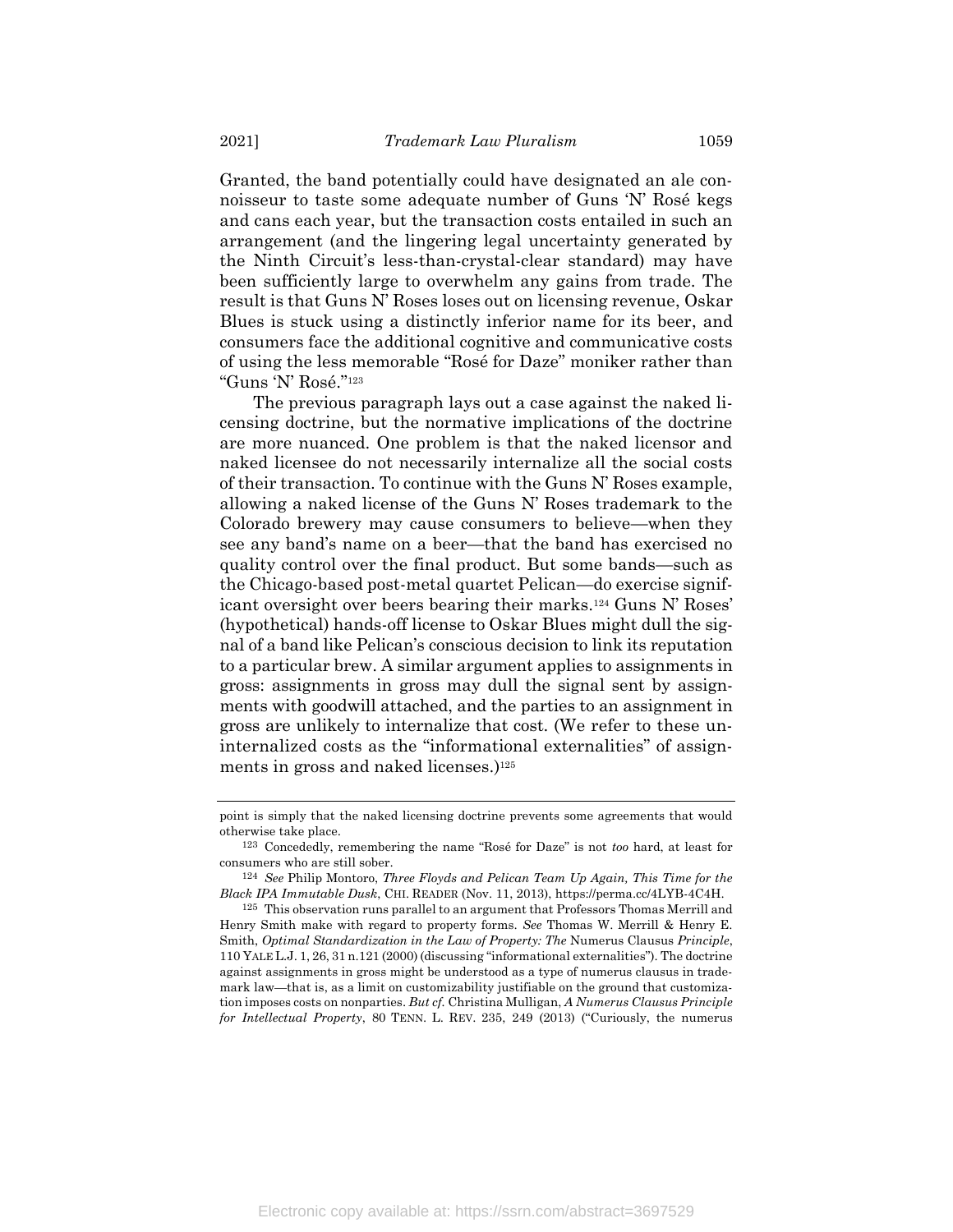<span id="page-36-0"></span>Opening the door to assignments in gross and naked licenses also has the potential to exacerbate the congestion of linguistic space. Consider again the Hopalicious example at the outset of this Section. If assignments in gross and naked licenses are prohibited, then Ale Asylum may decide to abandon its Hopalicious mark as it regears its beers to serve a less hop-enthusiastic customer base. That abandonment eventually would return the mark to the public domain,<sup>126</sup> from which Upstart Brewing could claim it.<sup>127</sup> But if the doctrines against assignments in gross and naked licenses did not exist, Ale Asylum would have an incentive to continue to brew enough of its Hopalicious beer to maintain the mark,<sup>128</sup> thus preserving it for a future assignment or lucrative license. By encouraging mark holders to keep their marks alive, relaxation of the rules against assignments in gross and naked licenses may slow the return of trademarks to the public domain. Or worse, it may incentivize firms to pull more marks out of the public domain, squatting on them through limited commercial use in the hope of earning profits through sales and licenses.<sup>129</sup>

Ultimately, what to do about the assignment in gross and naked licensing doctrines depends on difficult-to-measure empirical inputs. Removing doctrinal barriers to trade may lead to more productive uses of linguistic space, but it is possible that the opposite could be the case.<sup>130</sup> Our analysis again highlights the tradeoff between proximity costs and distance costs that is implicit in the design of trademark doctrine. Allowing assignments in gross and naked licenses would potentially reduce distance costs by enabling entrants to purchase or license marks near the

128 Ale Asylum would need to engage in more than "token use" of the mark. 3 MCCARTHY, *supra* note [1,](#page-2-0) § 17:21.

129 This kind of opportunistic behavior is already a concern for international registrations, particularly because registration in most countries does not depend on use. *See* Kitsuron Sangsuvan, *Trademark Squatting*, 31 WIS. INT'L L.J. 252, 261–64 (2013).

130 More nuanced reforms are also possible. *See, e.g.*, Jake Linford, *Valuing Residual Goodwill After Trademark Forfeiture*, 93 NOTRE DAME L. REV. 811, 856–68 (2017) (proposing an auction system for abandoned marks, with a preference for bidders that take steps to meet consumer expectations).

clausus principle is almost entirely absent from intellectual property law. Intellectual property can be held and conveyed without the limitation of forms . . . .").

<sup>126</sup> *See* 15 U.S.C. § 1127 ("Nonuse for 3 consecutive years shall be prima facie evidence of abandonment.").

<sup>127</sup> *But cf.* Stacey L. Dogan & Mark A. Lemley, *A Search-Costs Theory of Limiting Doctrines in Trademark Law*, 97 TRADEMARK REP. 1223, 1249–50 (2007) (suggesting that no one should be allowed to use an abandoned mark that still carries goodwill); Robert G. Bone, *Of Trolls, Orphans, and Abandoned Marks: What's Wrong with Not Using Intellectual Property?*, 42 COLUM. J.L. & ARTS 1, 50 (2018) (same).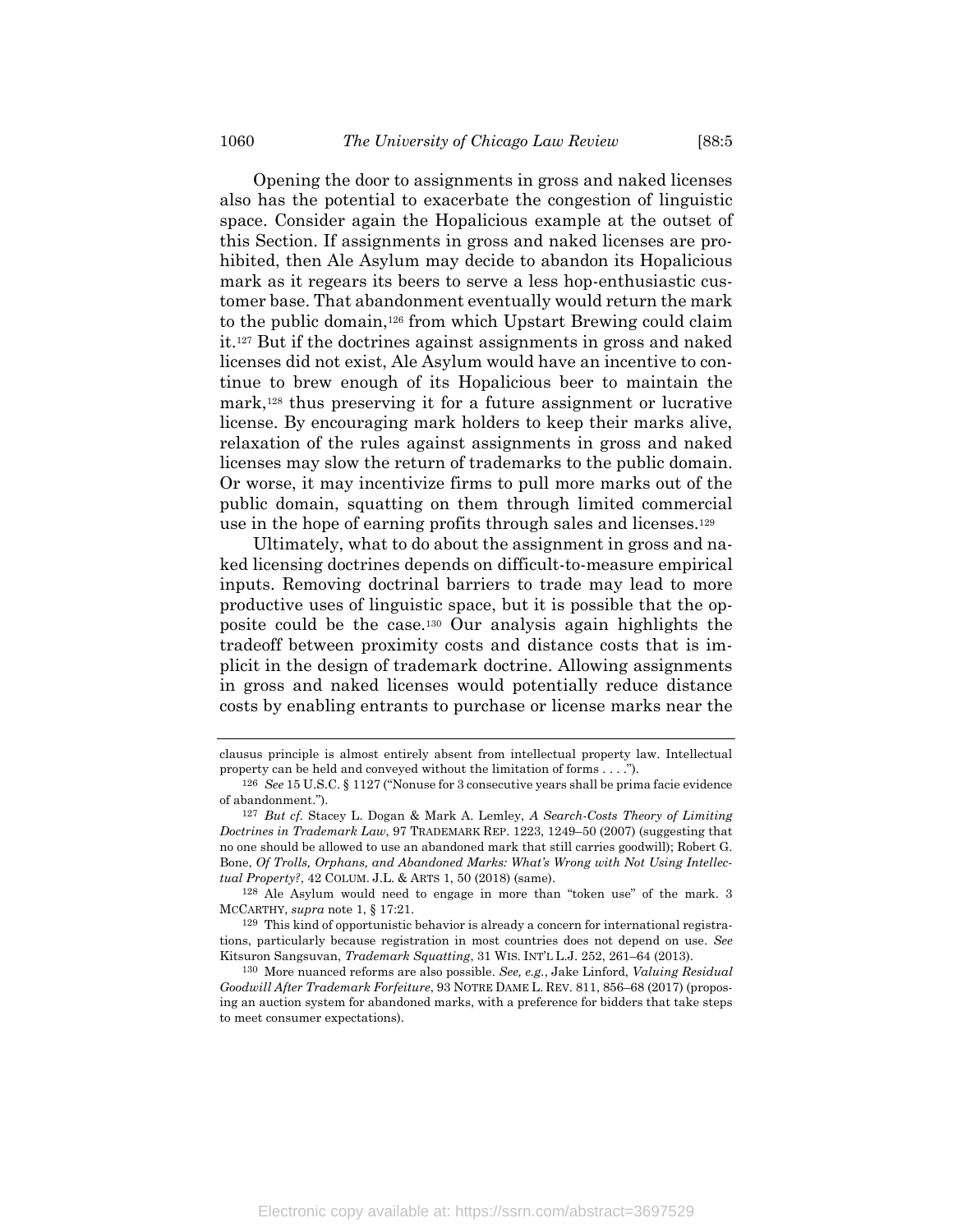linguistic core, but when more marks near the linguistic core are in high use, proximity costs increase. This tension adds to the impetus for nontrademark solutions to the problems of linguistic space governance—solutions that, potentially, can reduce the costs of proximity without raising the costs of distance, or vice versa.

2. Pigouvian Taxes on Trademark Transactions

The discussion of informational externalities in the previous Section underscores the ambiguous welfare effects of interventions aimed at promoting trademark exchanges. To be sure, the problem of informational externalities—like all problems of social costs—could conceivably be addressed through sufficiently wide and thick markets. Imagine, for example, that the band Pelican and its partner brewery Three Floyds were given an entitlement allowing them to block other bands from nakedly licensing their marks to breweries. If the benefit to Guns N' Roses and Oskar Blues of their Guns 'N' Rosé naked licensing arrangement exceeded the informational externality borne by Pelican and Three Floyds (and their customers), then presumably Guns N' Roses and Oskar Blues would purchase the naked licensing entitlement from Pelican and Three Floyds in a mutually beneficial exchange. The example is concededly contrived, and the number of parties potentially affected by naked-licensing and assignment-in-gross transactions is likely far too vast—including large numbers of consumers—for Coasean bargaining to resolve all informationalexternality issues. The key point for our purposes is that, while entirely frictionless bargaining among all affected parties could conceivably produce an efficient allocation of rights in linguistic space, marginally more bargaining among a subset of affected parties will not necessarily yield efficiency-enhancing consequences.

The problem of widely dispersed externalities is not, of course, a new one. A standard solution to such problems in the law and economics toolkit is Pigouvian taxation: imposing a tax to compensate for the external harm caused by a transaction.<sup>131</sup> A Pigouvian approach to assignments in gross and naked licenses would require assignees and licensors (i.e., the mark holders) to pay a tax equal to the informational externality that their

<sup>131</sup> *See generally* Jonathan S. Masur & Eric A. Posner, *Toward a Pigouvian State*, 164 U. PA. L. REV. 93 (2015).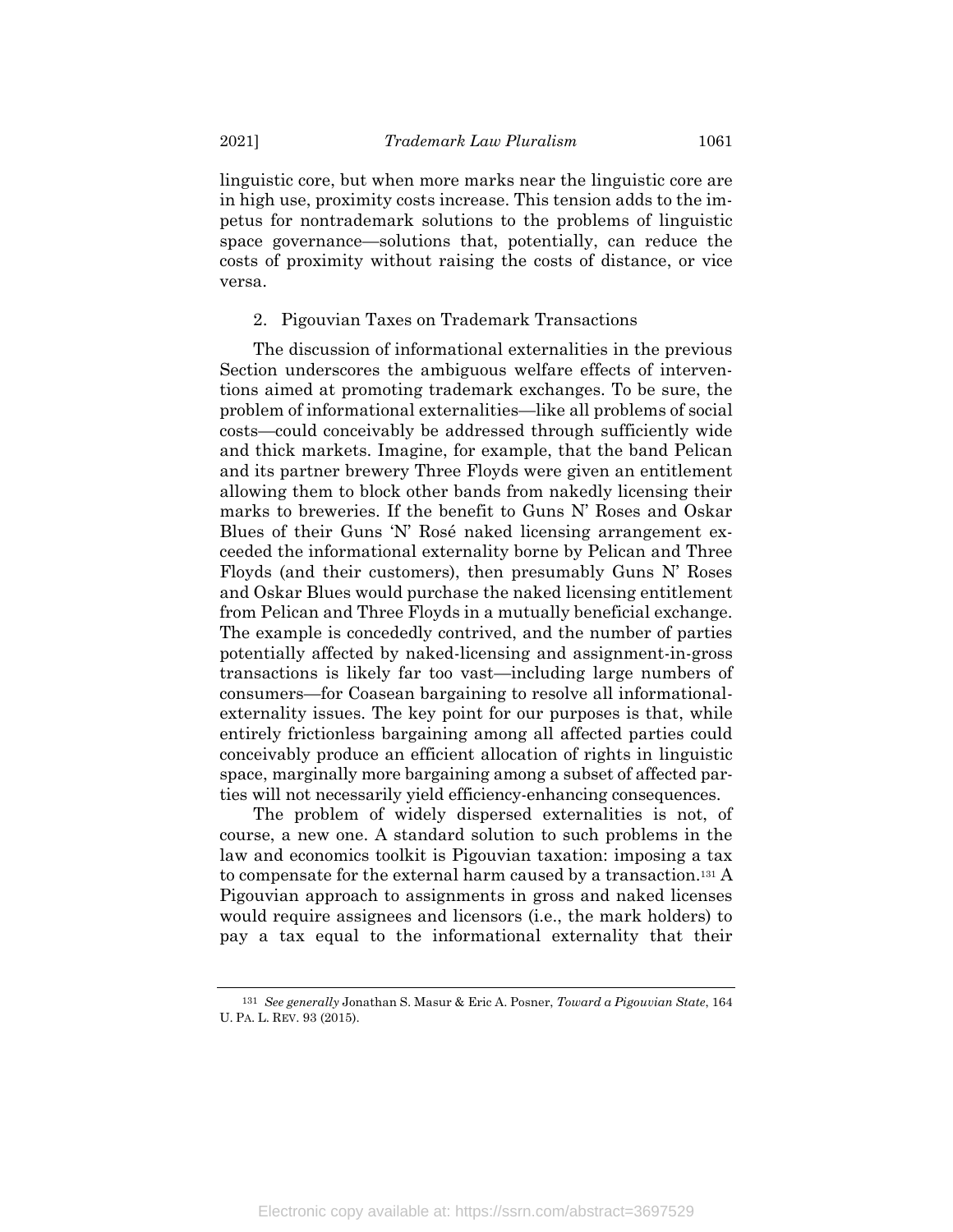transactions generate. Guns N' Roses then would nakedly license its mark to Oskar Blues only if the amount it could charge the brewery for the rights to "Guns 'N' Rosé" exceeded the cost borne by Pelican, Three Floyds, and all other parties to licensing arrangements with quality control provisions (what we might call "fully clothed" licenses).

Pigouvian taxes are easier to propose than to implement. Our brief discussion will not strive to resolve all details of a Pigouvian tax on assignments in gross and naked licenses, but rather to illustrate the potential utility of coupling nontrademark interventions with trademark reforms. We believe, though, that the implementation challenges are not as daunting as first glance might suggest.

The first question in designing a Pigouvian tax on assignments in gross and naked licenses is to determine which transactions will be subject to the tax. The problem is made more difficult by the fact that assignments in gross and naked licenses are not self-announcing. Lawyers have spent many thousands of hours arguing about whether or not particular assignments of trademarks are assignments in gross (i.e., without goodwill) and whether particular licensing arrangements are naked or clothed. The relevant lines are blurry, and taxes that depend on blurry distinctions generate inefficiencies of their own.<sup>132</sup>

We suggest a simple solution: Payment of the Pigouvian tax should serve as a complete defense to claims of trademark invalidity based on the assignment in gross and naked licensing doctrines. Assignees and licensors would then self-select into payment of the tax using their own assessment of their mark's vulnerability to invalidation on those grounds. Administration of the tax would thus be straightforward: the tax authority's only roles would be to collect and record payments. Enforcement would occur entirely through trademark litigation in cases of nonpayment. The amount of litigation over the assignment in gross and naked licensing doctrines, moreover, would likely be less than under the status quo, as a subset of cases in which those doctrines otherwise would apply will be removed from contention by the complete defense.

<sup>132</sup> For the canonical treatment of the efficiency consequences of blurry-lined tax doctrines, see generally David A. Weisbach, *Line Drawing, Doctrine, and Efficiency in the Tax Law*, 84 CORNELL L. REV. 1627 (1999).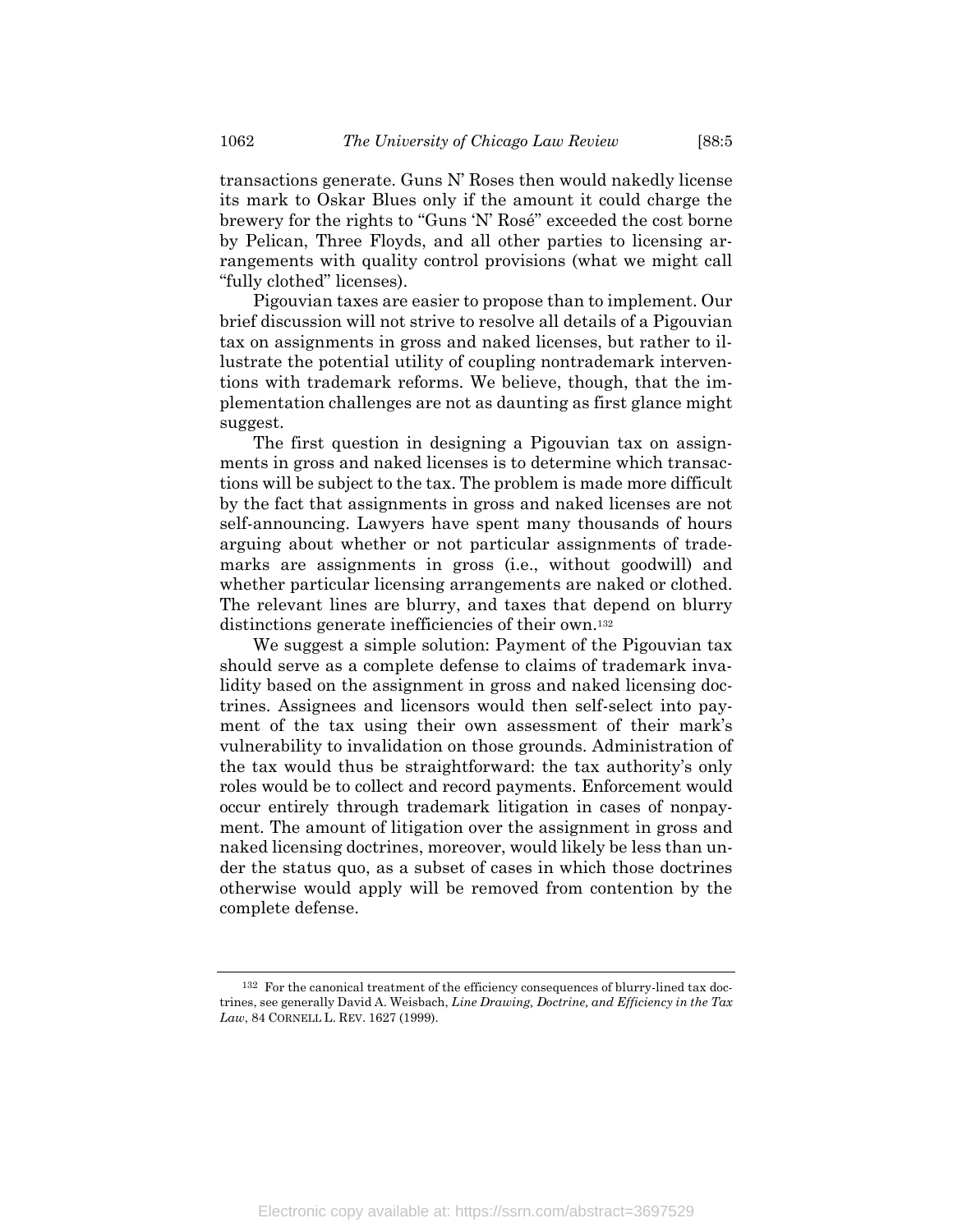A harder question than *which* transactions should be subject to the tax is *how much* the tax should be. Here, we have no easy solution. The optimal Pigouvian tax is generally equal to the corresponding negative externality,<sup>133</sup> but accurately calculating the size of the externality is challenging. Externalities likely vary across contexts. The magnitude of consumer confusion arising from Guns N' Roses' (hypothetical) naked license of its mark to a Colorado brewery is almost certainly less than that which would arise from Guns N' Roses' (also hypothetical) naked license of its mark to another Los Angeles–based hard rock band. The magnitude of the externality also may vary depending on the number of other assignments in gross and naked licenses. At some point, consumers may become so accustomed to these arrangements that they know not to put any stock in trademarks without further investigation, at which point the incremental cost of an additional assignment in gross or naked license would be zero.

The best we can hope for is a sort of rough justice (or rough efficiency), and here—as always—there is a risk that Pigouvian taxes will overshoot by so much that the net effect on social welfare is negative. Importantly, though, this is the same for almost every other Pigouvian tax (and for virtually all other taxes too). No one is sure precisely how large the negative externality is from an additional ton of carbon dioxide emissions: different versions of the same "DICE 2013R" model with different but plausible discount rate assumptions generate estimates ranging from \$12 to \$73 per ton.<sup>134</sup> Setting an optimal carbon tax is therefore an uncertain enterprise. Likewise, no one is sure precisely what the optimal tax rate on top incomes is. One oft-cited paper estimates that it is somewhere between 57% and 83%, not exactly a narrow range.<sup>135</sup> Uncertainty about the optimal rate is not an insuperable barrier to a carbon tax or an income tax—or to a tax on trademark transactions. It is, though, an invitation for further analysis.

<sup>133</sup> *See* Louis Kaplow, *A Unified Perspective on Efficiency, Redistribution, and Public Policy*, 73 NAT'L TAX J. 429, 448–49 (2020).

<sup>134</sup> William Nordhaus, *Estimates of the Social Cost of Carbon: Concepts and Results from the DICE-2013R Model and Alternative Approaches*, 1 J. ASS'N ENV'T & RES. ECONOMISTS 273, 296 tbl.3 (2014). Figures are in 2005 dollars.

<sup>135</sup> Thomas Piketty, Emmanuel Saez & Stefanie Stantcheva, *Optimal Taxation of Top Labor Incomes: A Tale of Three Elasticities*, 6 AM. ECON. J.: ECON.POL'Y 230, 267 tbl.5 (2014).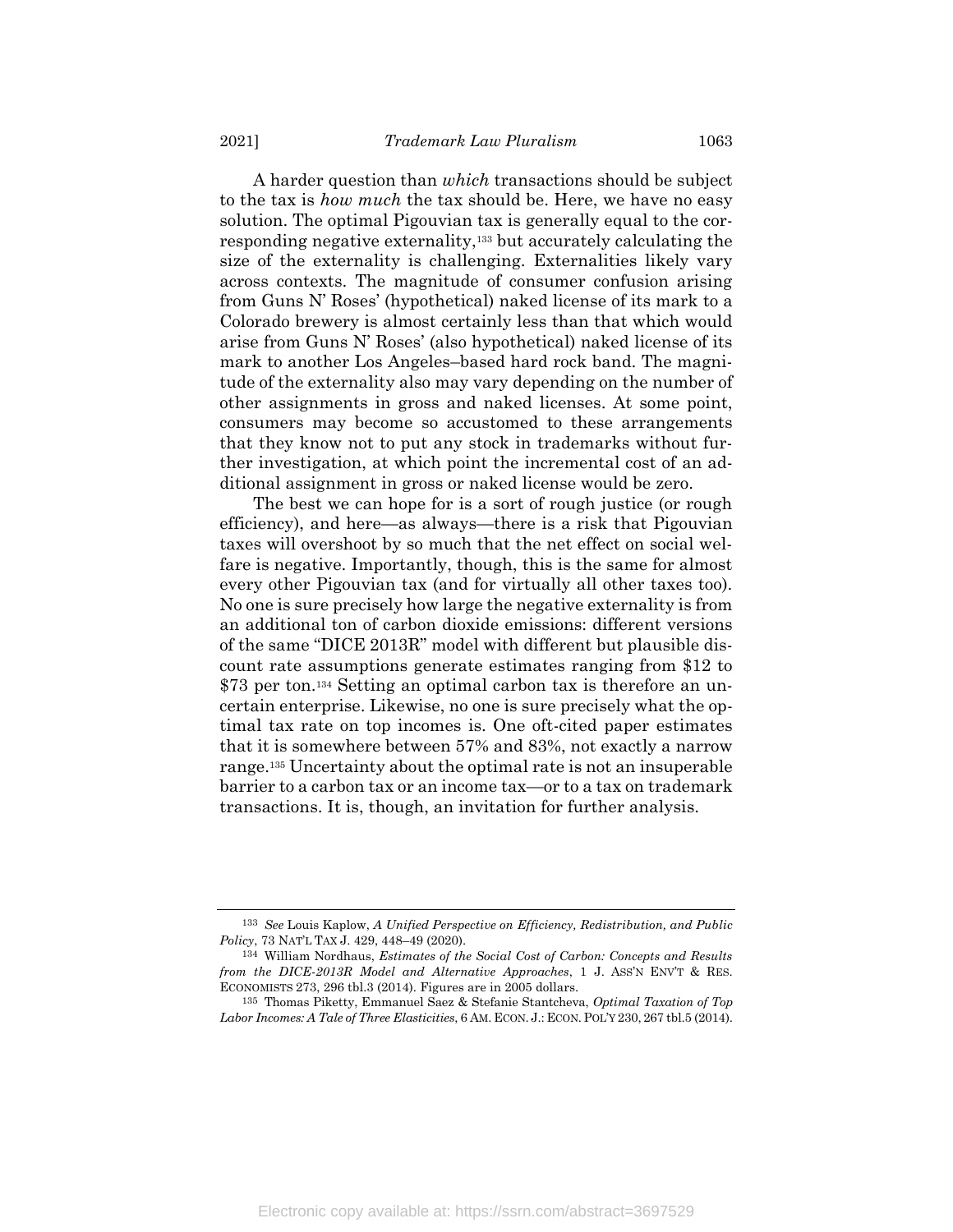# B. Reducing the Cognitive Costs of Proximity and Distance

Reducing barriers to trade and taxing negative externalities may promote more efficient use of existing linguistic space, but they are not the only strategies for addressing the costs of proximity and distance. Again, analogies from the world of real property shed light on additional approaches that policymakers can pursue. Public actors often address the twin problems of congestion and sprawl through investments in transportation infrastructure that make it easier for residents to move around the urban core (think streetcars and buses) and to access the suburban/exurban periphery (think bullet trains and eight-lane highways).

Consider first the possibility of connecting distant pieces of linguistic space so that they are as easy to access as the linguistic core.<sup>136</sup> The supply of easy-to-remember words, like the supply of urban land, is not fixed. It bears tragic notice that one of the most frequently used words in the United States today is a word that did not exist in any language before 2020 ("COVID-19").<sup>137</sup> Pandemics aside, one (noncatastrophic) way to expand the supply of easy-to-remember words is to learn a second language. "Au Bon Pain" ("At the Good Bread") and "Pret A Manger" ("Ready to Eat"), for example, are relatively easy-to-remember marks if one is familiar with French. This is not the only or the main reason why more people should learn foreign languages,<sup>138</sup> but one side benefit of public investment in foreign language learning would be an expansion of the set of possible marks that U.S. consumers could recognize at relatively low marginal cognitive cost.

We mention the foreign language point primarily to underscore the elasticity of the linguistic core—we are not, of course, proposing a national Rosetta Stone campaign simply to address

<sup>136</sup> This connection can be thought of as building a bullet train between the distant space and the semantic core, or, alternatively, as moving that space closer to the core perhaps the equivalent of Boston's creation of over five thousand acres of human-made land. *See* Betsy Mason, *How Boston Made Itself Bigger*, NAT'L GEOGRAPHIC (June 13, 2017), https://perma.cc/NY5T-QWDP.

<sup>137</sup> On the flood of COVID-19-related trademark applications, see Ronald D. White, *COVID Couture. Covidiot. Coronavirus Trademark Hopefuls Flood Patent Office*, L.A. TIMES (June 17, 2020), https://www.latimes.com/business/story/2020-06-17/coronavirus -outbreak-trademark-applications.

<sup>138</sup> *See* Bénédicte de Montlaur, Opinion, *Do You Speak My Language? You Should*, N.Y. TIMES (Mar. 26, 2019), https://perma.cc/N3CJ-7GEN.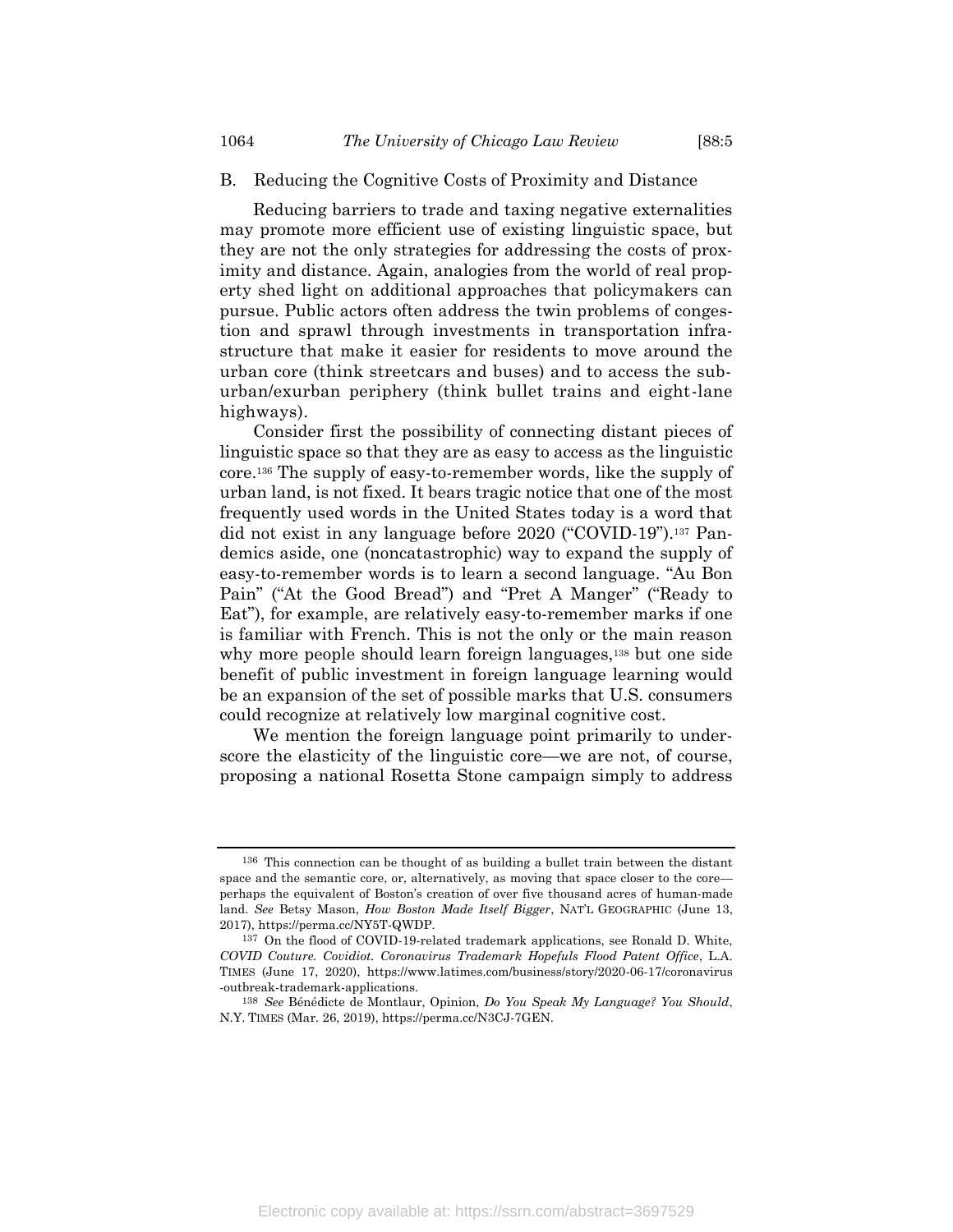the costs of proximity and distance.<sup>139</sup> For one thing, expanding the field of registrable trademarks via foreign language learning would require amendment to trademark law itself. Under the doctrine of foreign equivalents, foreign language marks are generally translated into English to determine their registrability.<sup>140</sup> Thus, *sombrero* would be considered generic for hats (and thus unregistrable), and *delicioso* would be considered descriptive for food products (and thus registrable only upon a showing of secondary meaning). To be sure, trademark law is changeable—and even current doctrine does not entirely rule out registration of foreign equivalents in all circumstances.<sup>141</sup> But there is at least arguable logic to the doctrine in its traditional form. One can imagine bilingual English/French or English/Spanish speakers confusing a hypothetical "Pomme" or "Manzana" electronics brand with Apple Computers precisely because they do know two languages and can translate effortlessly from one to another.<sup>142</sup> Or to put the same point in the proximity-distance terminology of this Article: foreign language learning potentially makes available to U.S. consumers a new set of not-too-distant marks, but at the cost of creating more cases of proximity.<sup>143</sup>

Fortunately, public investment in learning French is not the only way to reduce the distance costs of marks like "Au Bon Pain" and "Pret A Manger"—these brands can also achieve the same

<sup>139</sup> Rosetta Stone, the education technology software company best known for its foreign language learning tools, is also—incidentally—well known in the trademark world for its legal battle with Google. *See generally* Rosetta Stone Ltd. v. Google, Inc., 676 F.3d 144 (4th Cir. 2012). Rosetta Stone sued Google for trademark infringement and dilution arising out of Google's AdWords program, which allowed competing software firms to pay to display sponsored advertisements for their products when consumers entered "Rosetta Stone" into the search engine. The parties ultimately settled on undisclosed terms. *See* Joe Mullin, *Google Settles Rosetta Stone Lawsuit, Its Last Major Dispute over AdWords*, ARS TECHNICA (Nov. 1, 2012), https://perma.cc/UHG9-4GB4.

<sup>140</sup> *See* 2 MCCARTHY, *supra* not[e 1,](#page-2-0) § 11:34. Beebe and Fromer note a similar "reverse Babel problem" in European trademark law, "in which the registration of a word mark in one language may effectively block registrations of translationally-equivalent words in multiple other languages." Barton Beebe & Jeanne C. Fromer, *The Possible Futures of Trademark Law in a Global Multilingual Economy: A Case Study* 1 (2021) (unpublished manuscript) (on file with authors).

<sup>141</sup> Foreign equivalents of unregistrable English marks may be registrable when it is unlikely that the "ordinary American consumer would stop and translate the mark into English." *In re* Spirits Int'l, N.V., 563 F.3d 1347, 1351 (Fed. Cir. 2009); *see also* Palm Bay Imps., Inc. v. Veuve Clicquot Ponsardin Maison Fondee en 1772, 396 F.3d 1369, 1377 (Fed. Cir. 2005) ("When it is unlikely that an American buyer will translate the foreign mark and will take it as it is, then the doctrine of foreign equivalents will not be applied.").

<sup>142</sup> *Pomme* is French for apple; *manzana* is Spanish for apple.

<sup>143</sup> We thank Rebecca Tushnet for this point.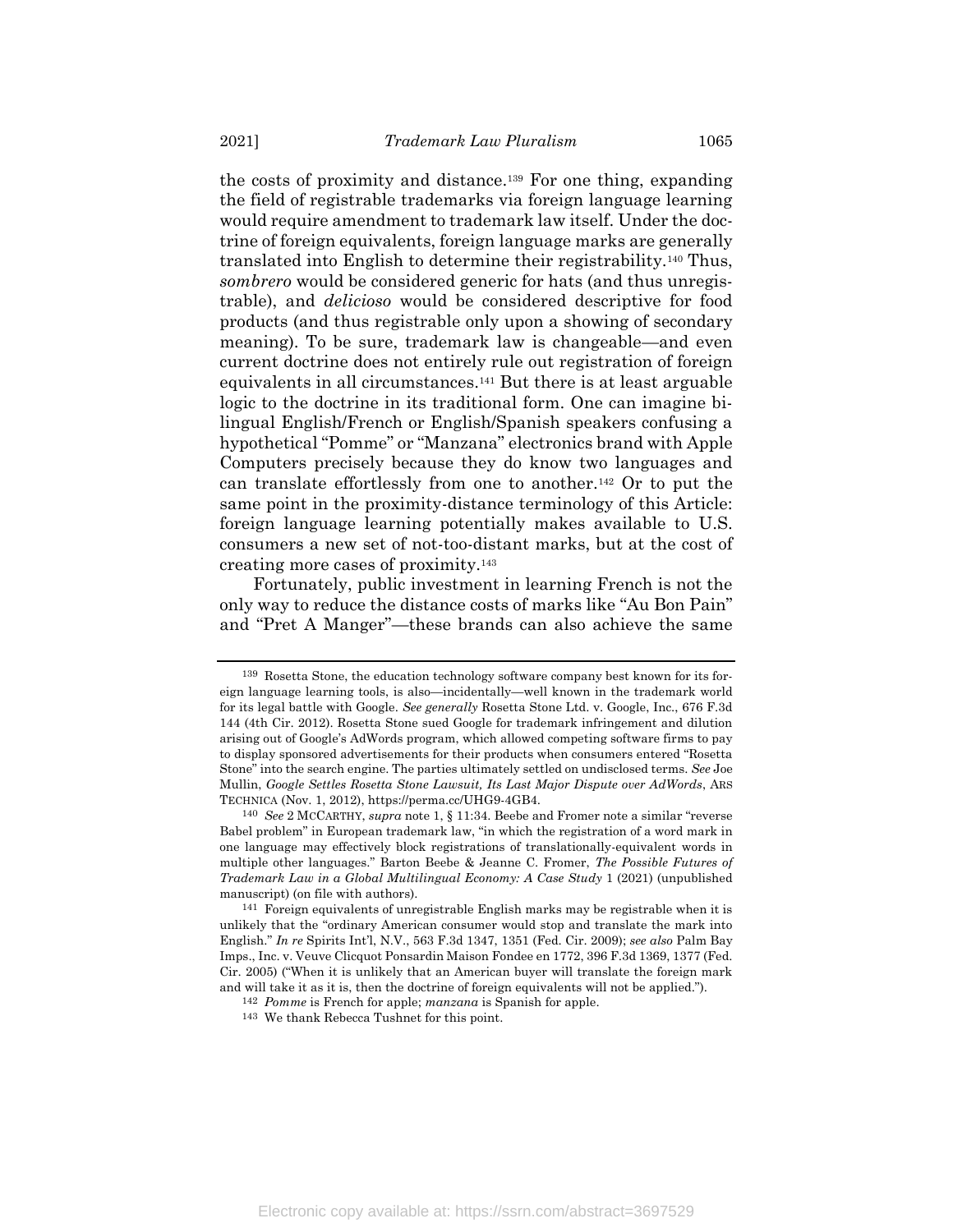end through advertising. And advertising can reduce the costs of congestion (proximity) as well as sprawl (distance). Because of advertising by mark owners, most of us can readily distinguish superficially similar brand names (e.g., Bank of America versus U.S. Bank, FOX versus FX television networks, Honda versus Hyundai automobiles, Lee versus Levi's jeans). Advertising has reduced the cognitive cost of proximity. Likewise, most of us have no trouble recalling many heavily advertised brand names that are quite distant from the core of standard English words, short neologisms, and common U.S. surnames (e.g., Häagen-Dazs, lululemon, Pepto-Bismol, Tylenol). The location of these marks on the linguistic periphery has the (perhaps unintended) consequence of leaving more room for others near the linguistic core. Because Norwich Pharmaceutical Company chose the name Pepto-Bismol,<sup>144</sup> subsequent makers of heartburn relief treatments could choose easier-to-remember marks (e.g., TUMS145). Because McNeil Laboratories chose Tylenol,<sup>146</sup> Aleve remained available for a later comer.<sup>147</sup>

Advertising, by reducing the cognitive costs of proximity and distance, arguably generates a positive externality of sorts.<sup>148</sup> Federal Express, by reminding us that it is the brand to use "[w]hen it absolutely, positively has to be there overnight,"<sup>149</sup> helps us distinguish its own courier services from the proximately named American Express's financial services, thus conferring a benefit on both firms (and possibly their customers too). Advertising by holders of distant marks reduces confusion costs less directly. Absent its advertising, Häagen-Dazs was not terribly likely to be confused for anything else—cofounder Reuben Mattus said that he made up a "totally fictitious Danish name" to honor the Nordic nation's rescue of its Jewish population during

<sup>144</sup> On the history of Pepto-Bismol, see *The History of Pepto-Bismol*, PEPTO-BISMOL, https://perma.cc/2E5C-P4M5.

<sup>145</sup> *See TUMS® – America's #1 Heartburn Medicine*, TUMS,https://perma.cc/P8GE-A4YR.

<sup>146</sup> On the history of Tylenol, see *Our Story*, TYLENOL, https://perma.cc/YF3T-CC5M. 147 *See* Mark E. Parry & Katie Fehskens, The Aleve Launch (a) 8–9 (2009) (Darden Case No. UVA-M-0554), https://perma.cc/56XX-5Q5F.

<sup>148</sup> To be sure, advertising can generate negative externalities as well. On negative effects of advertising in the trademark context, see Stacey Dogan, *Bounded Rationality, Paternalism, and Trademark Law*, 56 HOUS. L. REV. 269, 277–86 (2018), and Jeremy N. Sheff, *Biasing Brands*, 32 CARDOZO L. REV. 1245, 1277–95 (2011). On positive and negative effects of advertising related to opioid addiction, see Daniel J. Hemel & Lisa Larrimore Ouellette, *Innovation Institutions and the Opioid Crisis*, 7 J.L. & BIOSCIENCES 1, 16–20 (2020).

<sup>149</sup> On the branding of FedEx, see Evelyn Starr, *It Absolutely, Positively Had to Happen Overnight*, E. STARR ASSOCS. (July 13, 2012), https://perma.cc/2TKW-KGNJ.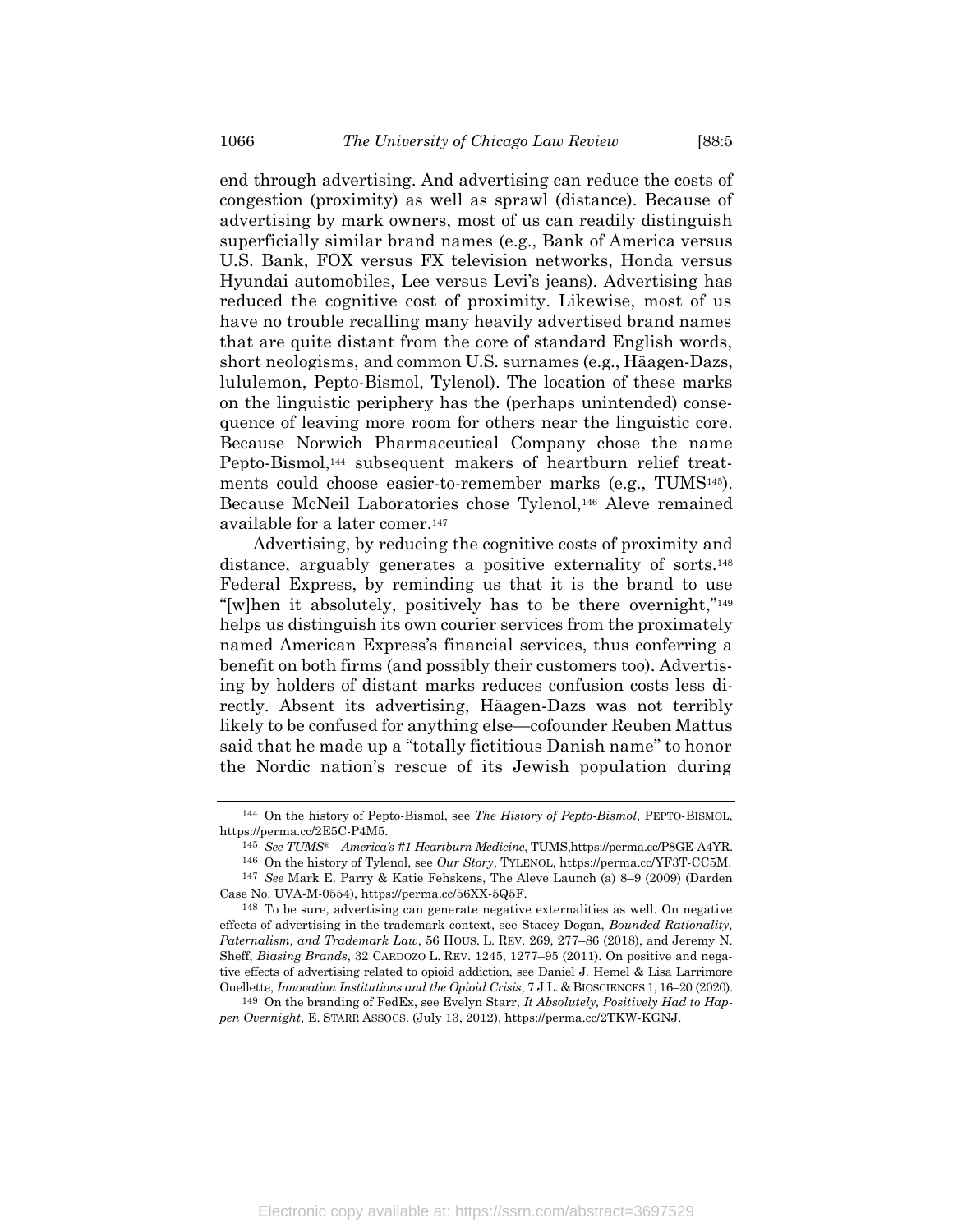World War II,<sup>150</sup> though the Danish language does not use umlauts,<sup>151</sup> so even the risk of confusion with actual Danish names is low. But by choosing a distant mark, and then investing in advertising to build consumers' familiarity with that mark, Mattus and his spouse, Häagen-Dazs cofounder Rose Mattus, arguably conferred a benefit on later entrants like Cold Stone Creamery who were then left with more space in the linguistic core.<sup>152</sup>

Trademark law provides some encouragement for firms to choose distant marks like "Häagen-Dazs." Distant marks are more likely to qualify as inherently distinctive, and thus protectable, without an evidentiary showing that buyers have come to view them as distinctive of a unique source.<sup>153</sup> Additionally, more distant marks are less likely to be viewed as infringing existing marks by creating a likelihood of confusion or dilution.<sup>154</sup> But while the choice of a distant mark potentially economizes on trademark litigation costs, it often requires significant advertising expenditures in order to succeed in the consumer marketplace.<sup>155</sup> Trademark law also encourages firms to invest in advertising their marks by using advertising spending as a proxy for the strength and fame of a mark.<sup>156</sup>

While trademark law indirectly encourages advertising expenditures, other areas of law do so much more directly. Most notably, the allowance of an immediate deduction from federal income tax for advertising expenditures is often understood as a "subsidy" for advertising.<sup>157</sup> Investments that yield significant

157 *See* Mona L. Hymel, *Consumerism, Advertising, and the Role of Tax Policy*, 20 VA. TAX REV. 347, 414–43, 447 (2000); Kendrin R. Sonneville et al., *BMI and Healthcare Cost* 

<sup>150</sup> Joan Nathan, *Ice Cream's Jewish Innovators*, TABLET (Aug. 2, 2012), https://perma.cc/YB55-YSSJ.

<sup>151</sup> *See* ANNE COOPER FUNDERBURG, CHOCOLATE, STRAWBERRY, AND VANILLA: A HISTORY OF AMERICAN ICE CREAM 155 (1995).

<sup>152</sup> *See* George James, *A Bold, New Player in the Ice Cream Wars*, N.Y. TIMES (June 12, 2005), https://perma.cc/8BZ7-F6RM.

<sup>153</sup> *See supra* note [59](#page-18-1) and accompanying text.

<sup>154</sup> *See supra* note [58](#page-18-2) and accompanying text.

<sup>155</sup> Häagen-Dazs, for its part, is no stranger to trademark litigation. It once sued another ice cream producer and distributor, Frusen Glädjé, claiming that Frusen Glädjé was copying its strategy of using "Scandinavian flair" to sell ice cream in the United States. A federal district court roundly rejected Häagen-Dazs's claims. *See* Häagen-Dazs, Inc. v. Frusen Glädjé Ltd., 493 F. Supp. 73, 75 (S.D.N.Y. 1980).

<sup>156</sup> *See* 15 U.S.C. § 1125 (listing "[t]he duration, extent, and geographic reach of advertising and publicity of the mark" as the first of four factors to be considered in determining whether a mark is famous); 2 MCCARTHY, *supra* note [1,](#page-2-0) § 11:81 (listing the "amount and type of advertising and promotion which draws attention to the mark" as one of the five most common types of evidence used to establish trademark strength).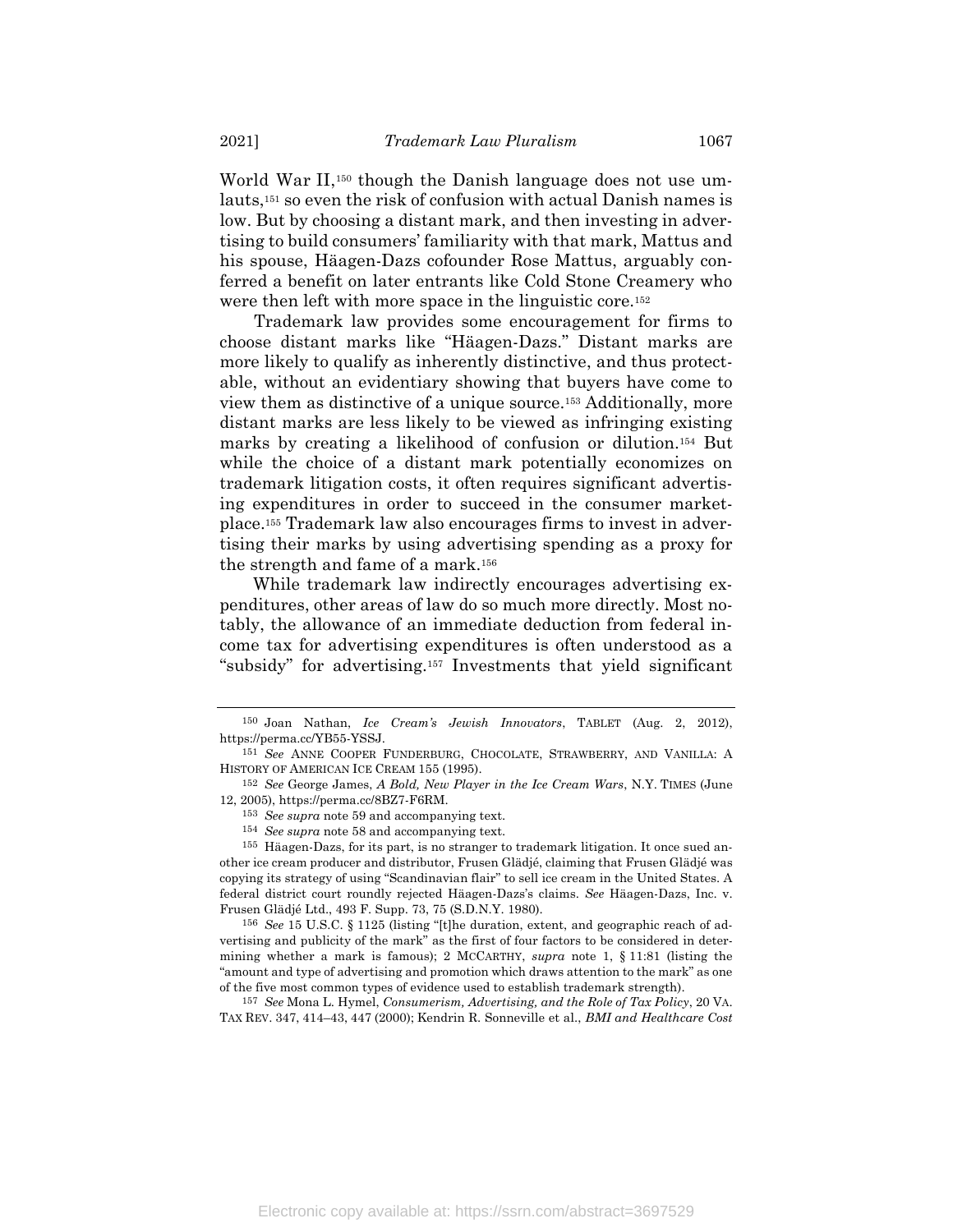benefits beyond the current taxable year generally must be capitalized rather than immediately deducted.<sup>158</sup> For example, a company that invests \$1 million in a new office building would not be able to write off the \$1 million expense immediately. Instead, under the capitalization and depreciation rules for nonresidential real estate, the company would claim a depreciation deduction of \$25,641 per year for each of the next thirty-nine years (\$25,641 is one thirty-ninth of \$1 million, and thirty-nine years is the recovery period for nonresidential real property under federal income tax law).<sup>159</sup> By contrast, the IRS has long allowed taxpayers to claim an immediate deduction for advertising expenditures, even though advertisements often yield benefits well beyond the current taxable year. Because of the time value of money, the ability of firms to deduct advertising expenses immediately confers a substantial tax benefit relative to the alternative in which advertising expenses must be capitalized and then deducted incrementally. According to the Joint Committee on Taxation, a bipartisan 2013 proposal to eliminate the subsidy would have raised \$169 billion in tax revenue over a decade.<sup>160</sup>

To be clear, the analysis here is not intended as a normative justification for the status quo tax treatment of advertising. Insofar as current law provides an advertising subsidy,<sup>161</sup> the subsidy is quite poorly targeted. Brands that do nothing to expand the universe of useable marks (e.g., Blue Bunny Ice Cream and Blue Bell Creameries) receive the same subsidy for their advertisements as

*Impact of Eliminating Tax Subsidy for Advertising Unhealthy Food to Youth*, 49 AM. J. PREVENTIVE MED. 124, 125 (2015).

<sup>158</sup> *See* INDOPCO, Inc. v. Comm'r, 503 U.S. 79, 87 (1992) ("Although the mere presence of an incidental future benefit—'*some* future aspect'—may not warrant capitalization, a taxpayer's realization of benefits beyond the year in which the expenditure is incurred is undeniably important in determining whether the appropriate tax treatment is immediate deduction or capitalization." (emphasis in original)).

<sup>159</sup> I.R.C. § 168(c).

<sup>160</sup> *See* Ana Radelat, *It's Official: Camp's Tax Proposal Would Limit Expensing of Ad Costs*, AD AGE (Feb. 26, 2014), https://perma.cc/5UZ2-Y6AL.

<sup>161</sup> From September 2017 until the end of 2022, taxpayers can claim an immediate deduction for many expenditures that would have been capitalized under previous law. *See* I.R.C. § 168(k)(6). Thus, for the moment, the preferential treatment historically afforded to advertising is available to a wide range of other expense categories. Under current law, however, most of the nonadvertising preferences are set to phase out between the beginning of 2023 and the end of 2027, I.R.C. § 168(k)(6), after which the tax code's favorable treatment of advertising will once again be stark.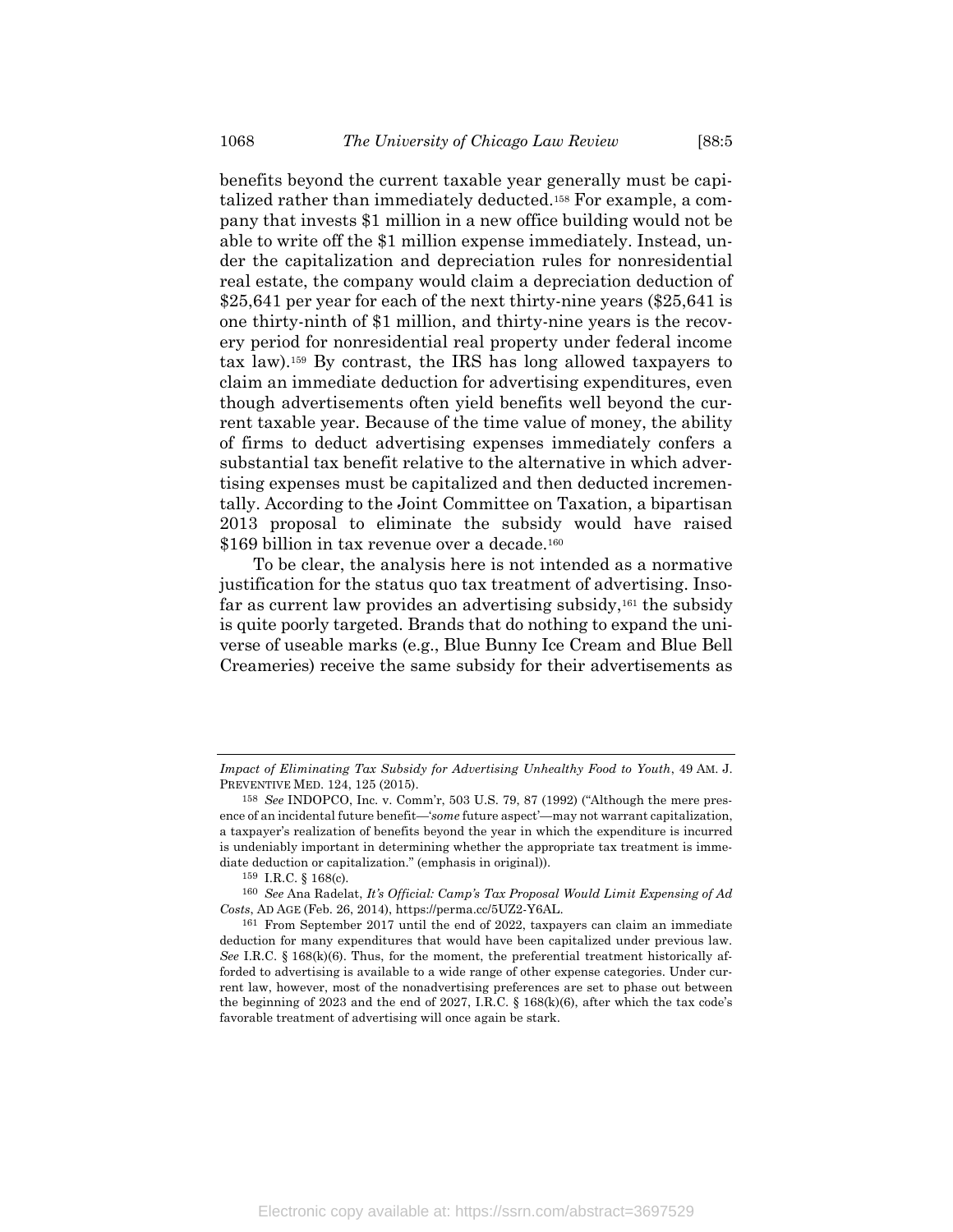brands like Häagen-Dazs, Humphry Slocombe,<sup>162</sup> and Tillamook. 163 A firm advertising counterfeit products receives the same deduction as a firm advertising to distinguish its trademarked products from knockoffs.<sup>164</sup>

What the analysis here emphasizes is that advertising is a variable that affects the cognitive costs of proximity and distance—and a variable that is itself influenced by trademark and nontrademark policies. But while advertising can be understood as a tool that *reduces* the costs of proximity and distance, it also can be understood *as* a cost of proximity and distance. Advertising is a real resource cost: not only do advertisements cost billions of dollars each year to produce, but they also occupy hours and hours of consumers' time. By one estimate, a typical cable subscriber spends about 160 hours each year watching TV ads (and that does not take into account advertisements via other mediums).<sup>165</sup> To be sure, not all of these costs can be attributed to product differentiation—advertisements also provide us with information (and sometimes disinformation) about product attributes. The very high costs of advertising nonetheless serve to motivate the search for alternative approaches to product differentiation within linguistic space.

#### C. Alternatives to Plain Language

The strategies outlined in the previous two Sections seek to reduce the cognitive costs of proximity and distance within existing linguistic space. These costs also can be addressed through a third set of strategies: adding entirely new dimensions to linguistic space. As a land use analogy, Boston's Big Dig—which replaced the city's aboveground Central Artery with a vast underground roadway network—increased connectivity of neighborhoods near the city center while also (on some accounts) making it easier to travel in and out of the city, albeit at a \$24 billion price tag that made it the most expensive urban highway

<sup>162</sup> *See* Elizabeth Weil, *I'll Take a Scoop of Prosciutto, Please*, N.Y. TIMES MAG. (June 30, 2010), https://perma.cc/73DF-6D9Y (discussing the origins of the Humphry Slocombe ice cream brand).

<sup>163</sup> *See* Stuart Elliott, *Love That Cheese, the Burger Declares*, N.Y. TIMES (May 2, 2011), https://perma.cc/J3ZM-BTFN (discussing the branding efforts of the Tillamook County Creamers Association, an Oregon farmers' cooperative with a popular ice cream line).

<sup>164</sup> On advertising and counterfeiting, see generally *Rosetta Stone*, 676 F.3d 144.

<sup>165</sup> *See* Stephen Lovely, *Netflix Saves Its Subscribers from 160 Hours of Commercials per Year*, CORDCUTTING (Feb. 8, 2019), https://perma.cc/7YQZ-SENE.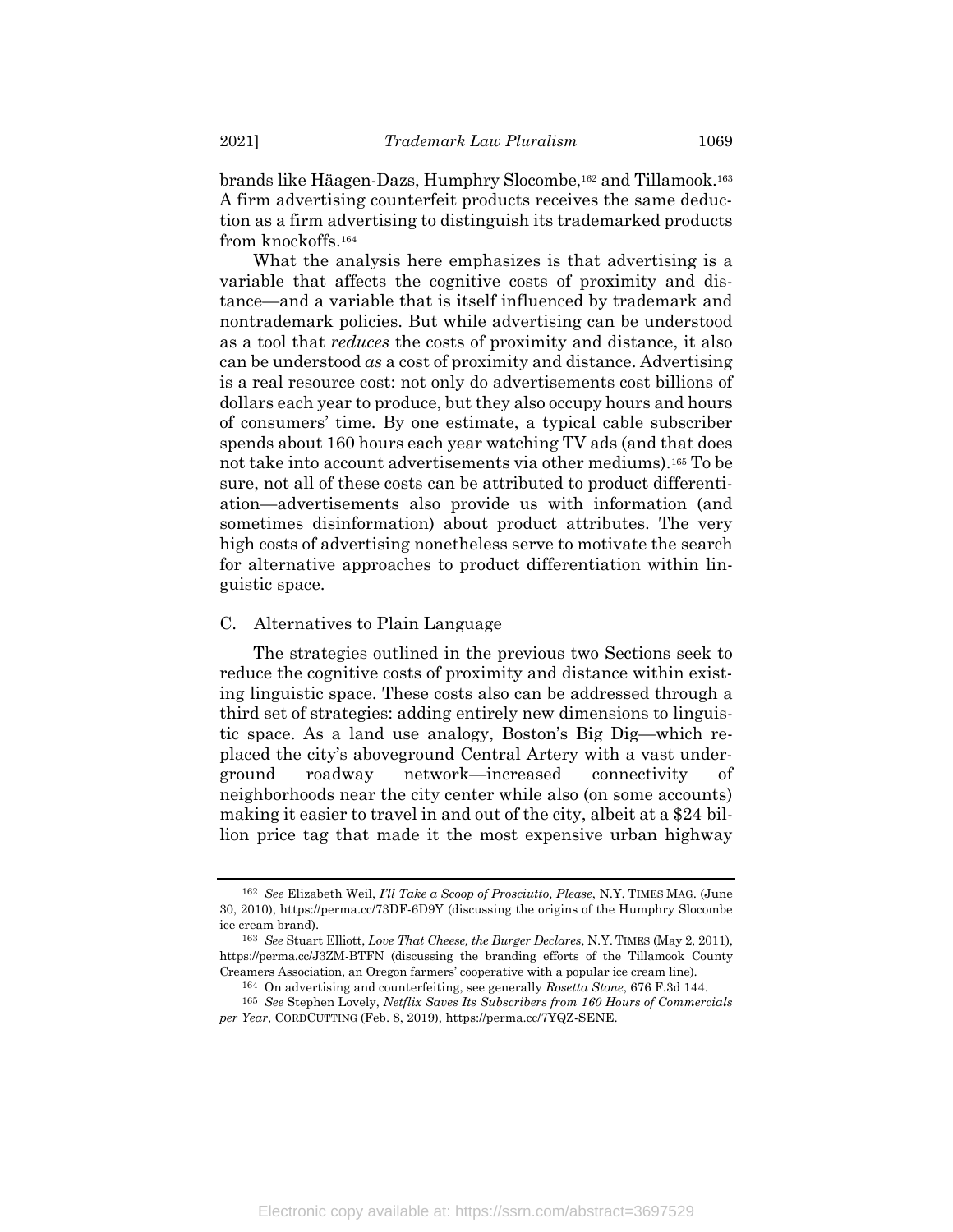project in U.S. history.<sup>166</sup> Similarly, private and public actors can invest in the development of alternative product search and identification systems that relieve some of the pressure on plain language. Trademarks are one way for producers to efficiently convey information about the quality of their products to consumers.<sup>167</sup> But they are not the only way. New systems for finding and distinguishing goods and services in the marketplace can reduce the informational importance of trademarks and thus simultaneously reduce entry, proximity, and distance costs. By adding a new dimension to linguistic space, alternative systems for providing consumers with marketplace information escape the proximity-distance tradeoff.

One example is the UPC system, which is the source of the barcodes on product packages now familiar to most consumers. While the UPC system is used primarily by manufacturers, wholesalers, and retailers, it also is amenable to various consumer-facing applications. <sup>168</sup> For example, the Amazon app allows consumers to purchase an item through Amazon by scanning the UPC barcode, reducing the importance of identifying the particular brand name.<sup>169</sup> Similarly, the Untappd app allows beer lovers to keep track of their favorite ales and lagers by scanning UPC barcodes with their smartphones.<sup>170</sup>

Consider our hypothetical Texas-based Upstart Brewery searching for a mark for its hoppy new brew. As we have discussed, allowing it to use an existing (or recently abandoned) mark from a far-flung microbrewery like "Hopalicious" may lead to proximity costs for consumers who encounter both brands. But

<sup>166</sup> On neighborhood connectivity benefits, see *The Big Dig: Boston, Massachusetts*, CONG. FOR NEW URBANISM, https://perma.cc/7BL9-TB98. On travel time improvements, see MASS. OF DEP'T TRANSP., THE BIG DIG: PROJECT BACKGROUND, https://perma.cc/8MXL-E8GP. On cost, see Anthony Flint, *10 Years Later, Did the Big Dig Deliver?*, BOS. GLOBE (Dec. 29, 2015), https://www.bostonglobe.com/magazine/ 2015/12/29/years-later-did-big-dig-deliver/tSb8PIMS4QJUETsMpA7SpI/story.html. The \$24 billion figure includes interest.

<sup>167</sup> *See* PETER S. MENELL, MARK A. LEMLEY & ROBERT P. MERGES, INTELLECTUAL PROPERTY IN THE NEW TECHNOLOGICAL AGE: 2019, at 873 (2019) ("T]rademarks are widely viewed as devices that help to reduce information and transaction costs by allowing customers to estimate the nature and quality of goods before purchase.").

<sup>168</sup> Barcode scanning apps have proliferated for a variety of uses. *See* Michael Archambault, *The 8 Best Barcode Scanner Apps for Android and iPhone*, LIFEWIRE (Dec. 5, 2019), https://perma.cc/KJR9-UT5N.

<sup>169</sup> *See* Brian Burgess, *Use the Amazon Barcode Scanner to Purchase Products from Your Phone*, GROOVYPOST (Feb. 6, 2018), https://perma.cc/JD62-L85L.

<sup>170</sup> *See* Billy Steele, *Beer-Tracking App Untappd Gets Barcode Scanning, Hails an Uber*, ENGADGET (Feb. 9, 2016), https://perma.cc/QR6R-MBHM.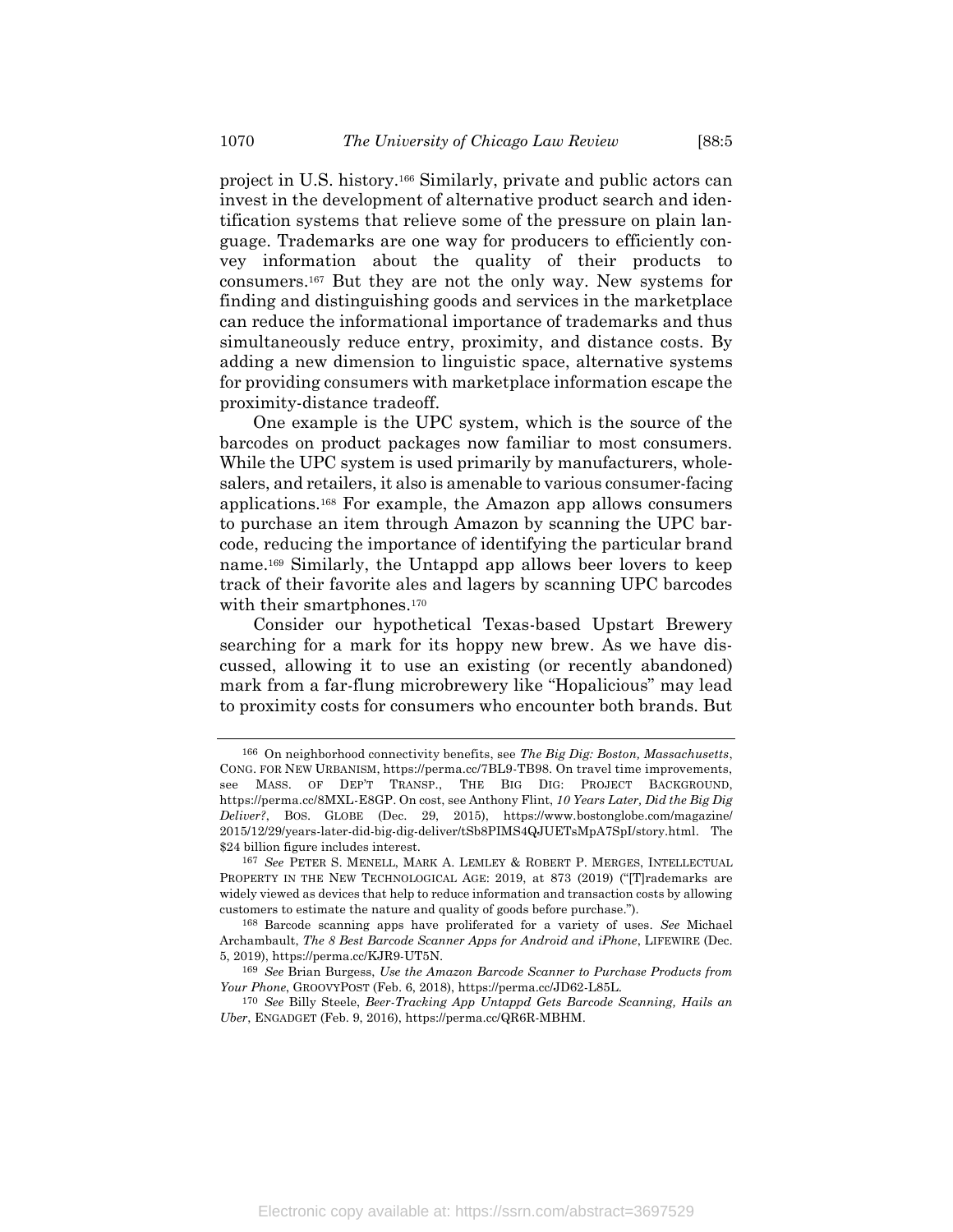requiring Upstart to find a novel beer name that avoids these proximity costs will likely lead to a less memorable brand, with the resulting distance costs. Policy solutions internal to trademark law may reduce either proximity or distance costs, but at the expense of increasing the other. Untappd, however, reduces proximity and distance costs simultaneously. If consumers rely on UPC barcodes to keep track of beer purchases and their favorite brands, they are less likely to confuse a Hopalicious produced by Upstart with the Ale Asylum original. And Untappd can also help consumers remember more obscure names like "Festina Pêche" or oppressively long ones like "Olde Peninsula Blueberry Maple Walnut Java Peanut Butter Ghost of Stout Chocula Junior." 171

Brands also have turned to standardized barcode systems beyond UPCs, such as two-dimensional QR codes, to help consumers learn about and purchase products without relying on trademarks.<sup>172</sup> QR codes were developed by a Japanese firm in 1994 to aid with automotive manufacturing and were standardized internationally in 2000.<sup>173</sup> Just as trademarks are used to convey information not only about the identity of a product but also about the nature and quality of that product,<sup>174</sup> QR codes are used not only for product identification but also to provide consumers with relevant information such as nutritional content, the existence of bioengineered ingredients, or product demonstrations.<sup>175</sup> When consumers can use QR codes on product packaging to obtain the information relevant to their purchasing choices, the brands for

174 *See* 1 MCCARTHY, *supra* note [1,](#page-2-0) § 3:11.

<sup>171</sup> Yes, this is a real name for a beer. *See Blueberry Maple Walnut Java Peanut Butter Ghost of Stout Chocula Junior, Olde Peninsula Brewpub*, UNTAPPD, https://perma.cc/MS9C-PFVG.

<sup>172</sup> *See, e.g.*, Brandon Gutman, *L'Oréal CMO Shares Results from Mobile Taxi Shops Initiative*, FORBES (Mar. 22, 2012), https://perma.cc/8W5U-GYVG (describing a program through which taxi passengers could use QR codes "to instantly buy Lancôme and Yves Saint Laurent beauty products while riding through Manhattan").

<sup>173</sup> Mark Turner, *QR Codes Explained*, TECHSPOT (Sept. 3, 2018), https://perma.cc/ZUS2-TRS7.

<sup>175</sup> *See* National Bioengineered Food Disclosure Standard, 83 Fed. Reg. 65,814, 65,828 (Dec. 21, 2018) (to be codified at 7 C.F.R. pt. 66) (stating that QR codes are one way food producers can satisfy new disclosure requirements for bioengineered ingredients); Tongzhe Li & Kent D. Messer, *To Scan or Not to Scan: The Question of Consumer Behavior and QR Codes on Food Packages*, 44 J. AGRIC. & RES. ECON. 311, 323 (2019) (reporting that over half of field experiment participants provided with a QR-scanning smartphone accessed oyster labeling information and changed their preferences accordingly); Nick Ponesse, *6 Places Consumers Are Engaging with QR Codes*, SCANLIFE (May 15, 2018), https://perma.cc/ZJQ2-BML2 (noting that stores such as Home Depot and Best Buy use QR codes to direct customers "to a demonstration on how to use" a product).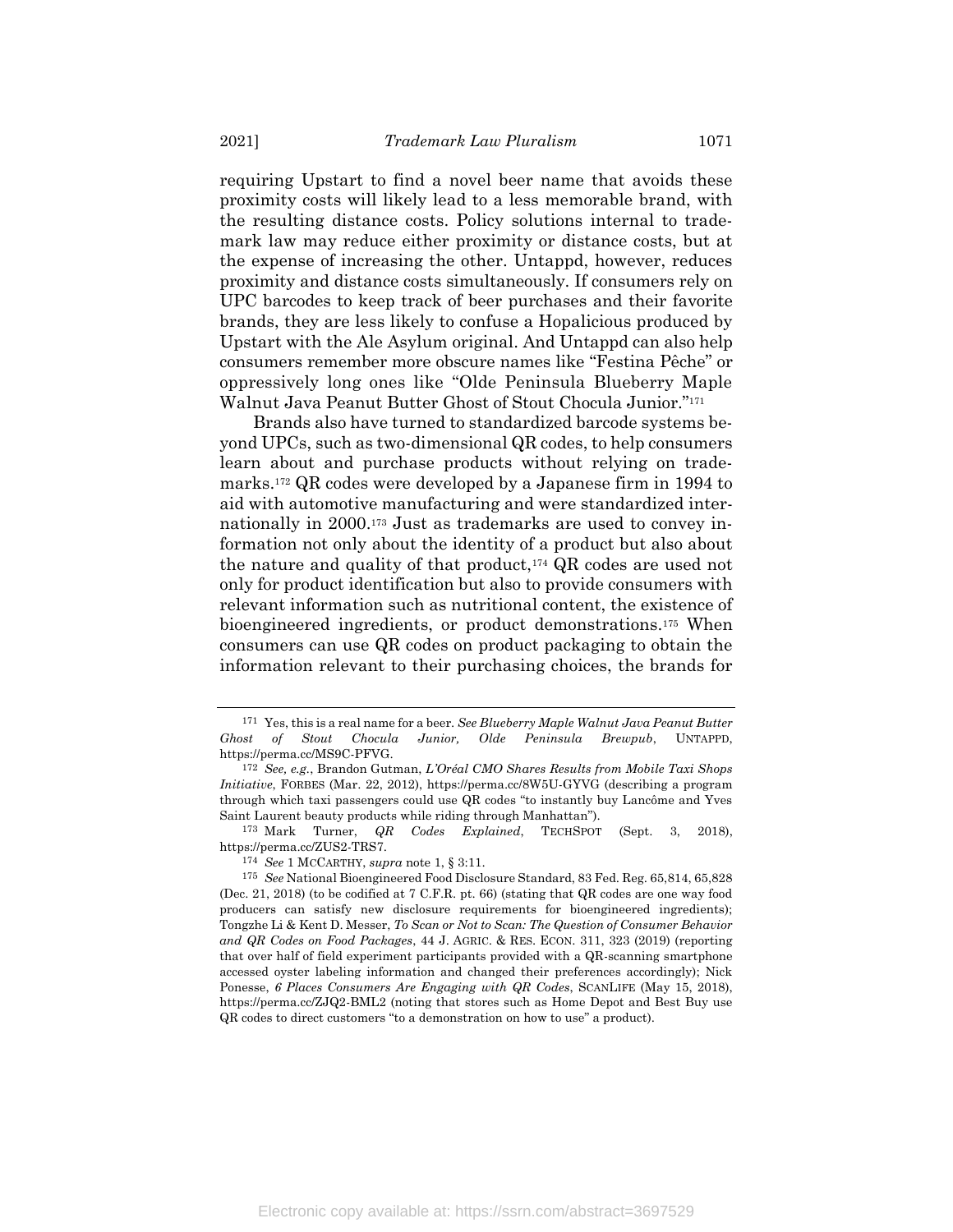those products become less important—lowering the costs both from confusing one brand for another or struggling to recognize an unfamiliar name.

Intellectual-property scholar Margaret Chon has observed that QR codes and other mobile-enabled labels are increasingly used to convey information about sourcing and corporate social responsibility.<sup>176</sup> For example, rather than relying on brands like Kind and Whole Foods that have marketed their ethical sourcing practices,<sup>177</sup> a consumer concerned about sustainability can scan a QR code on food packaging to learn about the environmental impact of its production. Chon argues that trademark valuation should do more to recognize how brands can carry similar information.<sup>178</sup> But we think it is also important to explore how these alternative identification systems can reduce the significance of trademarks for conveying information to consumers.

In addition to developing alternative product identifiers, the private sector has developed robust nontrademark means for consumers to search for products of interest. For example, online shopping also allows consumers to base purchasing decisions on product attributes such as price, customer reviews, and popularity, without the need to pay attention to a brand name. The Amazon glove shopper mentioned above need not make her decision based on unfamiliar brand names such as SHSTFD, Joyoldelf, VBIGER, and Bizzliz.<sup>179</sup> Instead, she will likely search using a generic term like "gloves" and then look for a product with a reasonable price, positive customer reviews, and high placement from Amazon's search algorithm.<sup>180</sup> Similarly, prospective wine purchasers need not remember the wide variety of regions, grapes, wineries, and vintages—they can rely on expert or amateur ratings and tasting notes.<sup>181</sup>

<sup>176</sup> Margaret Chon, *Trademark Goodwill as a Public Good: Brands and Innovations in Corporate Social Responsibility*, 21 LEWIS & CLARK L. REV. 277, 280–82 (2017).

<sup>177</sup> *Id.* at 304–05.

<sup>178</sup> *Id.* at 313–15.

<sup>179</sup> *See supra* note [53](#page-17-0) and accompanying text.

<sup>180</sup> *See* Herrman, *supra* note [5353](#page-17-0) ("Numerous smaller brands, including WuBeFine and UGBDER, are clearing six figures in monthly sales, driven by high search placement and customer reviews.").

<sup>181</sup> *See* Carlos D. Ramirez, *Do Tasting Notes Add Value? Evidence from Napa Wines*, 5 J. WINE ECON. 143, 156–59 (2010); Mark Schatzker & Richard Bazinet, *Why Amateur Wine Scores Are Every Bit as Good as Professionals'*, VOX (May 25, 2018), https://www.vox.com/2016/12/15/13892364/wine-scores-critics-amateurs.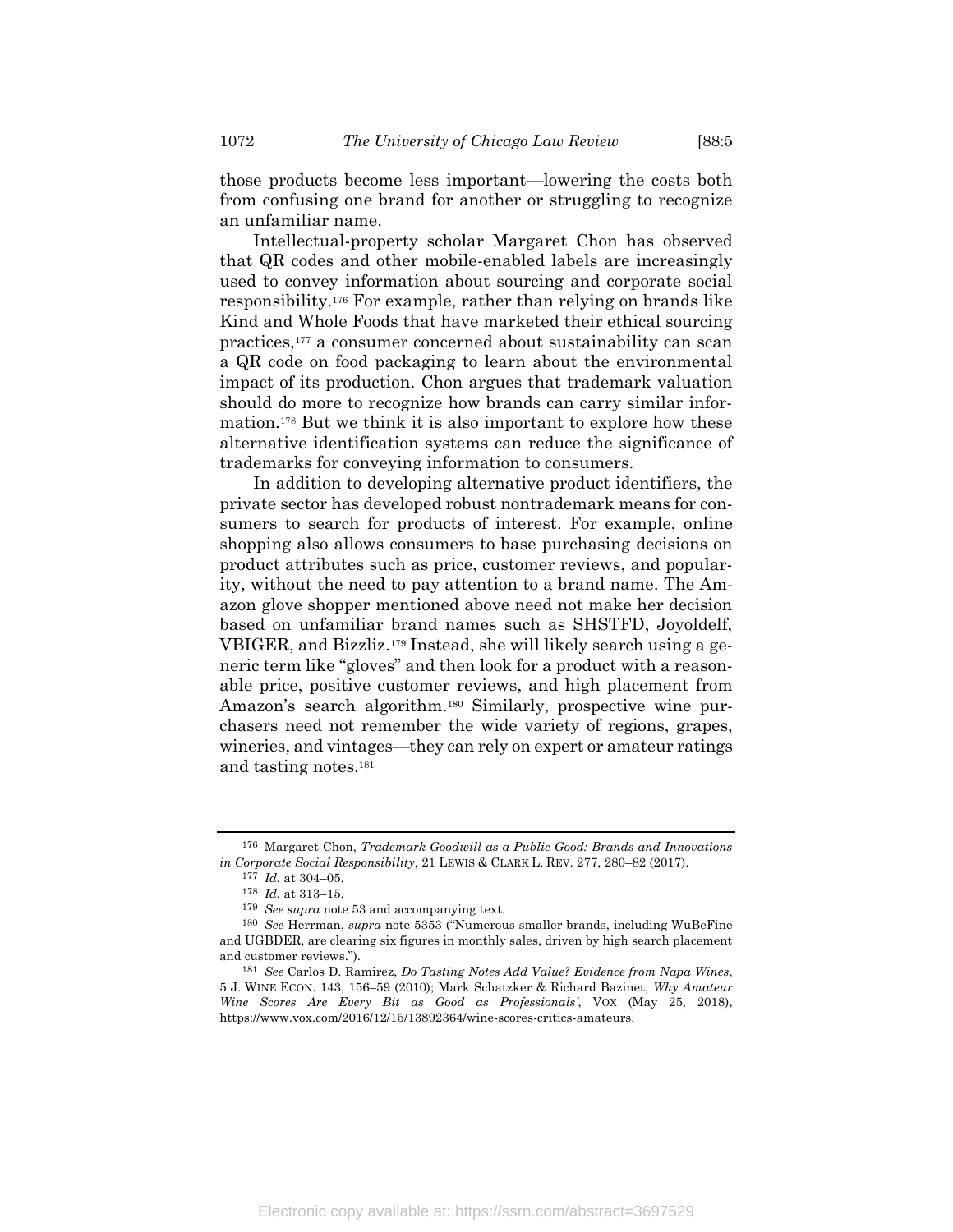Systems developed and managed by the private sector for product identification and differentiation fall within our rubric of governing linguistic space even though the government's presence is sometimes difficult to detect. Here, we see linguistic analogues to systems of physical commons governance that—as Professor Elinor Ostrom documented in detail—are neither exclusively public nor exclusively private but instead reflect "rich mixtures of 'private-like' and 'public-like' institutions defying classification in a sterile dichotomy."<sup>182</sup> Consider the UPC system. The technology for barcoding has existed since the 1940s—invented by a pair of graduate students at the Drexel Institute of Technology in Philadelphia on a challenge from a local retailing chain.<sup>183</sup> But it took efforts by an industry trade group, the National Association of Food Chains, among others, to bring barcodes into widespread use.<sup>184</sup> Today, the UPC system is managed by a nongovernmental standard-setting organization called GS1,<sup>185</sup> a federation of 114 national business bodies.<sup>186</sup> GS1's board comprises representatives from the for-profit and nonprofit sectors,<sup>187</sup> with no formal role for any nation-state. But governments continue to play an important role in the code's adoption. For example, the U.S. Department of Agriculture now requires states to use a national UPC database to determine which products are eligible for purchase within the Special Supplemental Nutrition Program for Women, Infants, and Children (more commonly known as "WIC").<sup>188</sup>

The public sector sometimes plays a more direct role in the development of alternative product identifiers. This is particularly so when the costs of proximity and distance are imposed on third parties and when private parties are unable to coordinate on a standard. An important example is in the pharmaceutical sector, where proximity and distance costs can result in serious medication errors or miscommunication among patients, doctors,

184 *See id.* at 243.

<sup>182</sup> ELINOR OSTROM, GOVERNING THE COMMONS: THE EVOLUTION OF INSTITUTIONS FOR COLLECTIVE ACTION 14 (1990).

<sup>183</sup> *See* Alistair Milne, *The Rise and Success of the Barcode: Some Lessons for Financial Services*, 14 J. BANKING REG. 241, 242–43 (2013).

<sup>185</sup> *See Our Mission and History*, GS1 US, https://perma.cc/B5QU-HKBE.

<sup>186</sup> Press Release, GS1, *GS1 Grows by Adding Two New Member Organisations* (May 24, 2019), https://perma.cc/R39B-ADVS.

<sup>187</sup> *See GS1 Management Board*, GS1, https://perma.cc/Y9VY-YRF6.

<sup>188</sup> Food Delivery Methods, 7 C.F.R. § 246.12(cc); *see also* NAT'L ACADS. OF SCIS., ENG'G & MED., REVIEW OF WIC FOOD PACKAGES: PROPOSED FRAMEWORK FOR REVISIONS: INTERIM REPORT 70 (2016) (discussing challenges of keeping database up to date).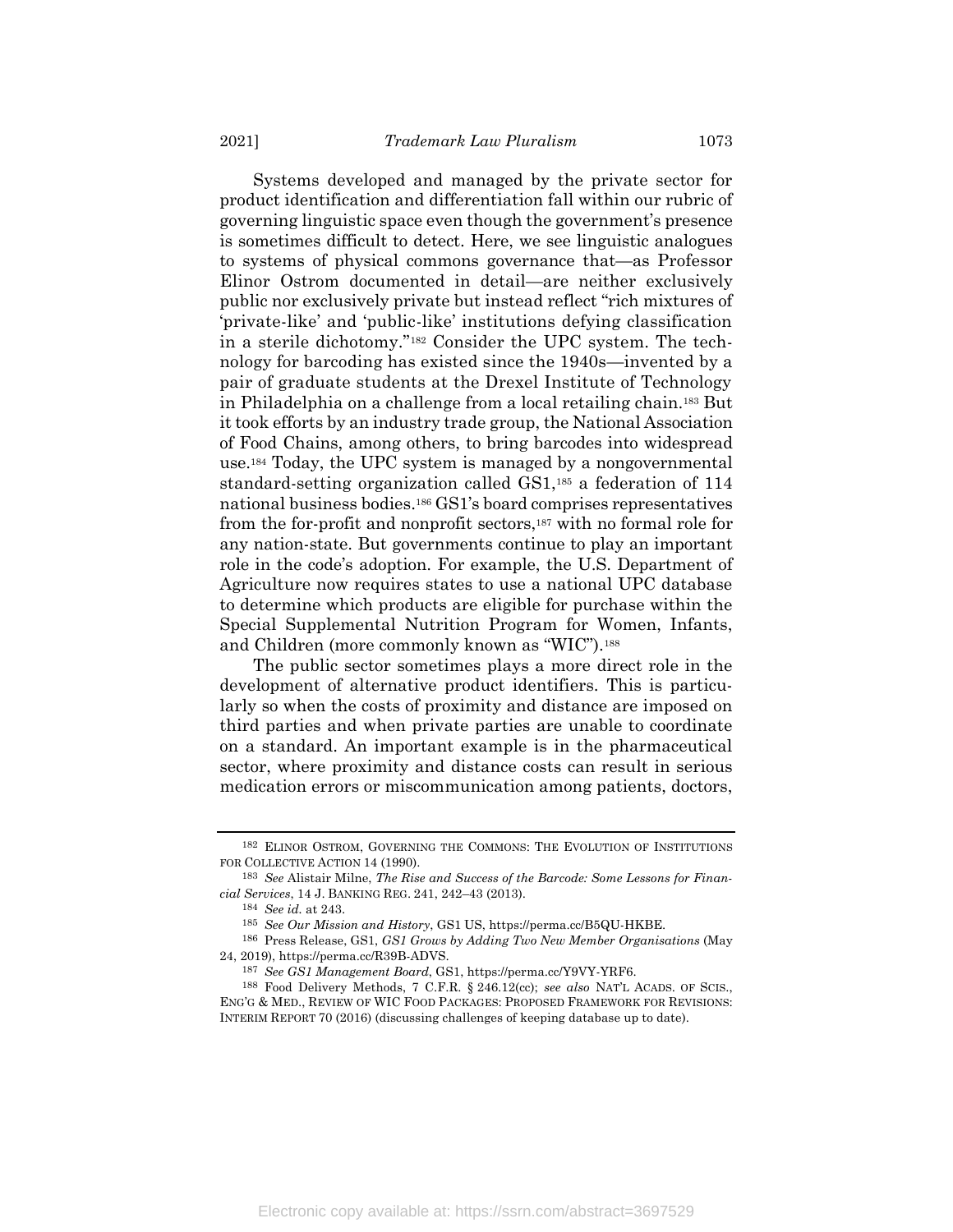and pharmacists. Proximity costs are created when different drugs have similar names—for example, Xanax, Zantac, Zyrtec, and Zerit are all on the lengthy list of confused drug names maintained by the Institute for Safe Medication Practices.<sup>189</sup> These proximity costs could be reduced by forcing firms to choose less similar names for new drugs, but the result would be an increase in distance costs: drug names that are even more challenging for consumers to recognize and recall. Do you still remember the two examples from the Introduction? Lists of best-selling drugs read like a diabolical memory test: Revlimid, Imbruvica, Eliquis, Genvoya, Xarelto.<sup>190</sup>

<span id="page-50-0"></span>Given the potential public health consequences of medication errors, the U.S. Food and Drug Administration (FDA) has intervened to help get patients to the right drug product.<sup>191</sup> One of the more effective interventions so far does not rely on brand names at all: at the behest of Congress, the FDA has developed the NDC system, which assigns a unique ten-digit numerical identifier to most drugs distributed commercially in the United States.<sup>192</sup> NDCs are used in electronic medical records maintained by medical systems and pharmacies to help reduce medication errors.<sup>193</sup> Thus, rather than relying on each participant in the drug distribution chain to avoid mistaking the fast-acting insulin Novolog with the slower-acting (and not interchangeable) insulin Novolin, <sup>194</sup> a doctor can associate a Novolog prescription with the NDC value 0169-7501-11,<sup>195</sup> and electronic records and barcode scanning can be used to help get the right medication to the patient.

<sup>189</sup> *List of Confused Drug Names*, INST. FOR SAFE MEDICATION PRACS. (Feb. 28, 2019), https://perma.cc/22UF-SNBM.

<sup>190</sup> To help pharmacy students with this daunting task, there are websites and instructional videos dedicated to techniques for memorizing drug names. *See, e.g.*, Tony Guerra, *How to Memorize the Top 200 Drugs*, PHARMACY TIMES (Aug. 29, 2016), https://perma.cc/F4V7-NXU6.

<sup>191</sup> *See* U.S. FOOD & DRUG ADMIN., WORKING TO REDUCE MEDICATION ERRORS (last updated Aug. 23, 2019).

<sup>192</sup> *See* U.S. FOOD & DRUG ADMIN., NATIONAL DRUG CODE DATABASE BACKGROUND INFORMATION (last updated Mar. 20, 2017).

<sup>193</sup> *See, e.g.*, David S. Bach, Kenneth R. Risko, Frank K. Zaran, Margo S. Farber & Gregory J. Polk, *A Pharmacy Blueprint for Electronic Medical Record Implementation Success*, 50 HOSP. PHARMACY 484, 488–89 (2015).

<sup>194</sup> *See Novolin vs. Novolog*, CANADIAN INSULIN (Sept. 5, 2017), https://perma.cc/KSX8-EKYP.

<sup>195</sup> *NDC 0169-7501-11 NOVOLOG*, NAT'L DRUG CODES LIST, https://perma.cc/7GP5-YLN5.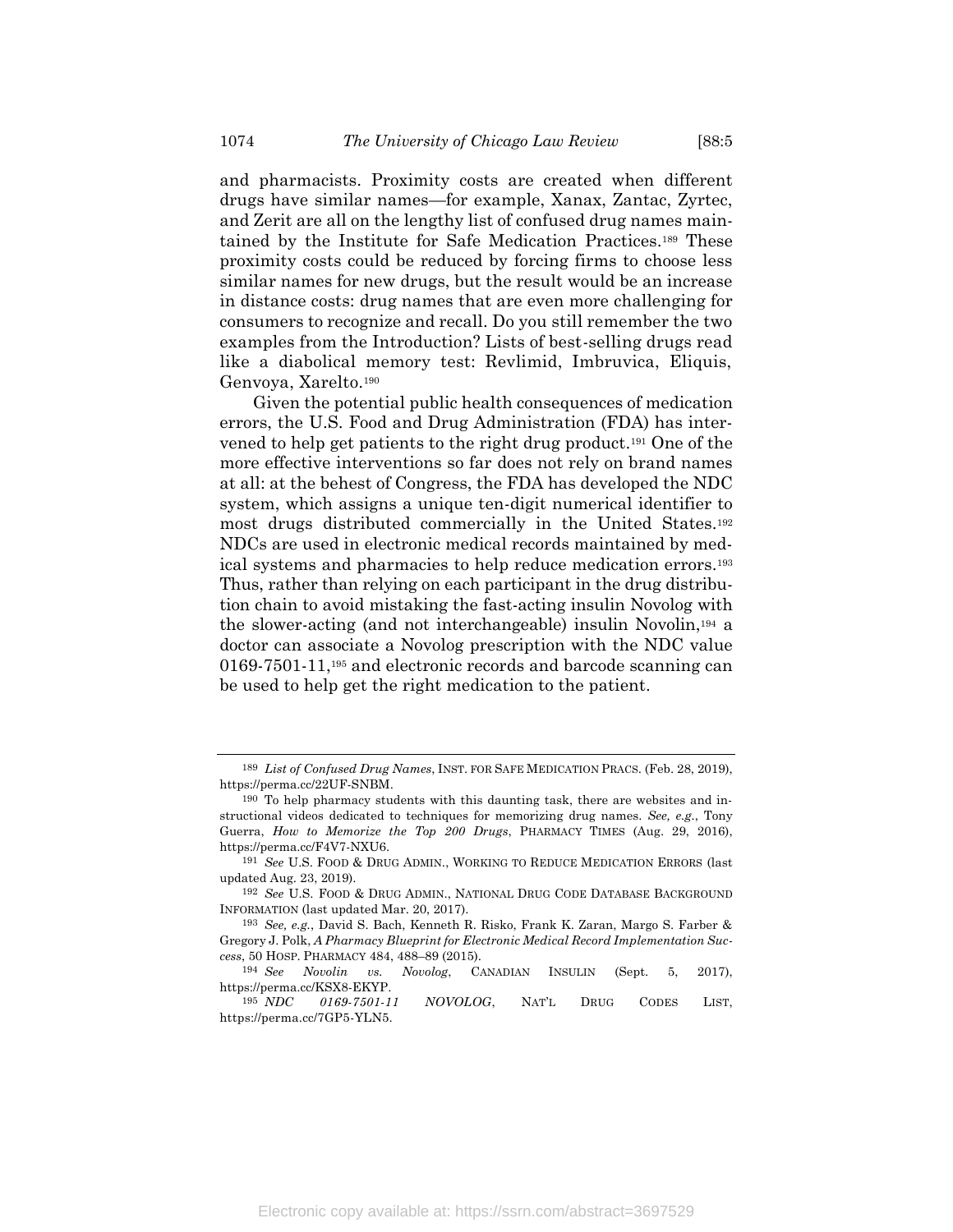While the NDC is largely a success story, it is not entirely so: variations across manufacturers and health care providers in their rendering of NDCs remain a cause of confusion and potential medical error.<sup>196</sup> For example, many computer systems and the Health Insurance Portability and Accountability Act (HIPAA) use an eleven-digit format, and variation in how codes are converted between ten and eleven digits has led to confusion.<sup>197</sup> The failure of private parties to coordinate around a single standard may be a reason for the FDA to intervene again and enforce uniformity. Indeed, in 2018 the agency held a public hearing to consider four different options for the future of the NDC system.<sup>198</sup>

Our goal here is not to advocate for a particular alternative product identification system or governance structure. The optimal system will depend on contingent social facts about how consumers interact with goods and services and the comparative efficiency of government and market systems. For example, when the COVID-19 pandemic rapidly accelerated the shift to online shopping,<sup>199</sup> consumers became less interested in the ability to obtain sourcing information by scanning an in-store QR code and more interested in the ability to search a grocery website for products meeting certain characteristics. Consumers avoiding the highrisk indoor bar scene might find less use for the Untappd app,<sup>200</sup> but they can use a beer subscription service to choose a selection of craft beers from a broad category, like "a mix of Belgian and sour ales."<sup>201</sup> Yet again, one can draw analogies to real property

<sup>196</sup> *See, e.g.*, Ajit A. Dhavle, Stacy Ward-Charlerie, Michael T. Rupp, Vishal P. Amin & Joshua Ruiz, *Analysis of National Drug Code Identifiers in Ambulatory E-Prescribing*, 21 J. MANAGED CARE & SPECIALTY PHARMACY 1025, 1025–26 (2015) (analyzing nearly fifty thousand NDCs in electronic prescriptions and finding that about one-third did not follow the industry standard of a "representative" number "that is intended to represent a category of medication irrespective of the package size and the manufacturer or labeler," and more than 0.2% "contained a free-text drug description that pointed to a completely different drug concept than that associated with its NDC value").

<sup>197</sup> *See* NATIONAL DRUG CODE DATABASE BACKGROUND INFORMATION, *supra* not[e 192.](#page-50-0)

<sup>198</sup> *See* U.S. FOOD & DRUG ADMIN., PUBLIC HEARING: FUTURE FORMAT OF THE NATIONAL DRUG CODE (Nov. 5, 2018); *see also* Future Format of the National Drug Code; Public Hearing; Request for Comments, 83 Fed. Reg. 38,666, 38,667–68 (Aug. 7, 2018) (to be codified at 21 C.F.R. pt. 15).

<sup>199</sup> *See* Suzanne Kapner & Sarah Nassauer, *Coronavirus Finishes the Retail Reckoning That Amazon Started*, WALL ST. J. (May 14, 2020), https://www.wsj.com/articles/ coronavirus-finishes-the-retail-reckoning-that-amazon-started-11589459920.

<sup>200</sup> On the risk of bars during the pandemic, see Tara Parker-Pope, *A Virus Walks into a Bar . . .*, N.Y. TIMES (June 25, 2020), https://perma.cc/9A9G-FD6D.

<sup>201</sup> Joshua M. Bernstein, *The Best Beer Delivery Services for Every Type of Beer Drinker*, FORBES (June 30, 2020), https://perma.cc/WG3E-E27E.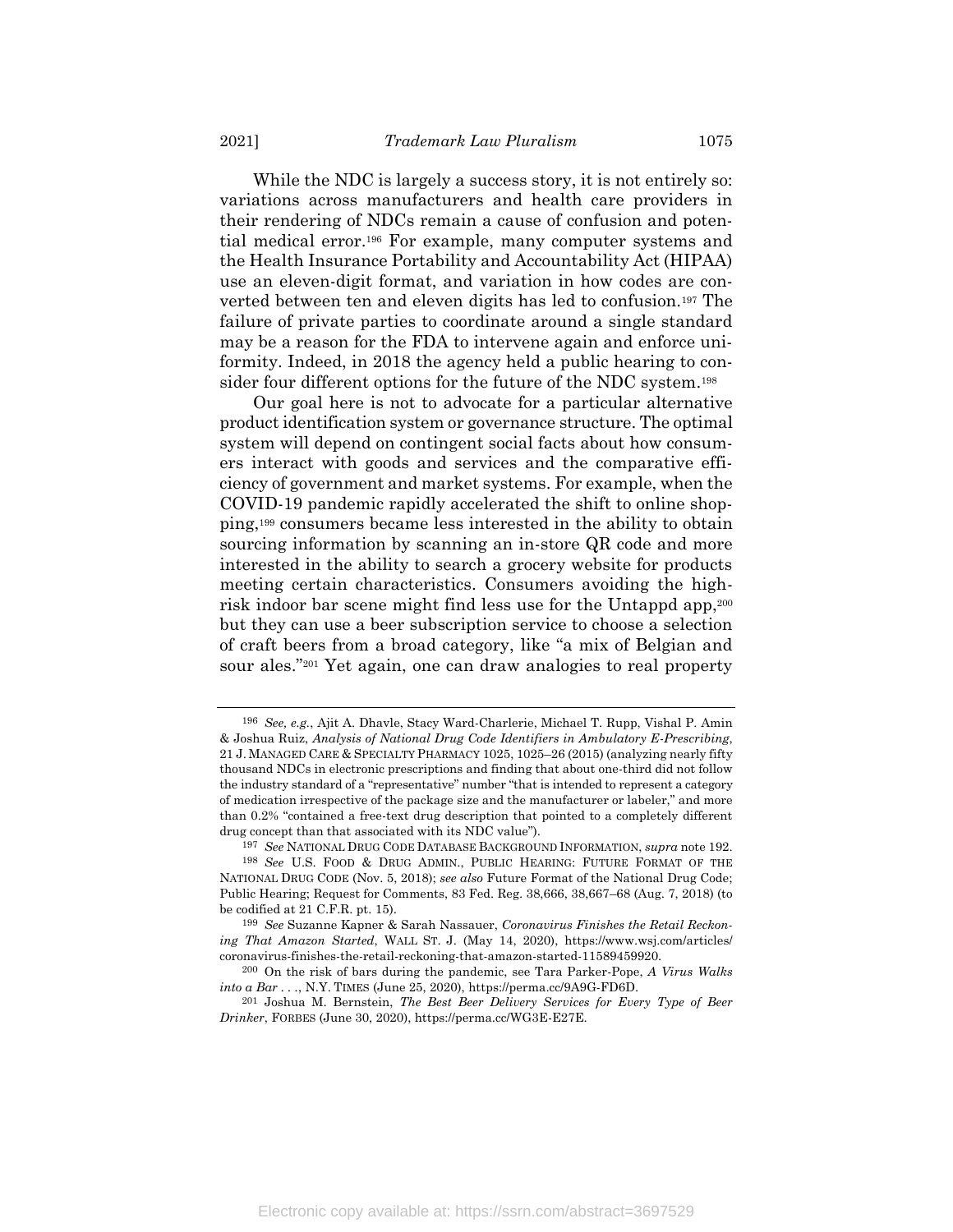and land use. For years, Boston residents have advocated a Big Dig–scale investment in rail systems,<sup>202</sup> but the long-term impacts of COVID-19 on public transportation remain to be seen.<sup>203</sup> However demand develops in either linguistic space or the physical world, our point is that new dimensions can often be added to simultaneously reduce the costs of proximity and distance.

### III. TOWARD TRADEMARK POLICY PLURALISM

So far, we have argued that, in its efforts to facilitate communication of source-identifying product information and prevent unfair competition, trademark law entails a balancing of proximity costs and distance costs in linguistic space—a balancing act that is, in many ways, analogous to the proximity-distance tradeoffs struck by real property and land use law in physical space. We also have suggested ways that law and policy can break free from the proximity-distance tradeoff, though in all of these cases we must incorporate nontrademark tools such as Pigouvian taxes, advertising subsidies, and efforts to create and improve product identification systems that do not rely on plain language. We conclude by situating our project within the broader context of pluralism in intellectual property law.<sup>204</sup>

In earlier work, we argued that "innovation policy pluralism"—which we defined as "the combination of IP and non-IP policies, or different types of non-IP policies"—provides a more normatively attractive and descriptively accurate picture of innovation policy than the dominant patent- and copyright-focused accounts. <sup>205</sup> Patent and copyright, we acknowledged, are often useful instruments for incentivizing innovation,<sup>206</sup> and they are sometimes helpful tools for allocating access to knowledge goods.<sup>207</sup> But when policymakers rely purely on patent and copyright to incentivize innovation and allocate access to knowledge goods, they run into a dilemma. Efforts to boost innovation

<sup>202</sup> *See, e.g.*, James Aloisi & Stanley Rosenberg, *No More Incrementalism, It's Time for Big Rail*, COMMONWEALTH (Oct. 12, 2019), https://perma.cc/ZHV2-7NMS.

<sup>203</sup> *See* Skip Descant, *As Transit Reopens, Long-Term Impacts of COVID-19 Unknown*, GOV'T TECH. (June 10, 2020), https://perma.cc/F9F5-3KV7.

<sup>204</sup> *See* Hemel & Ouellette, *Innovation Policy Pluralism*, *supra* note [37,](#page-12-0) at 549. For perspectives on intellectual property pluralism, see generally IS INTELLECTUAL PROPERTY PLURALISM FUNCTIONAL? (Susy Frankel ed., 2019).

<sup>205</sup> *See* Hemel & Ouellette, *Innovation Policy Pluralism*, *supra* not[e 37,](#page-12-0) at 549, 593.

<sup>206</sup> *See id.* at 557, 601–07 (patents and copyright, respectively).

<sup>207</sup> *See id.* at 567–73.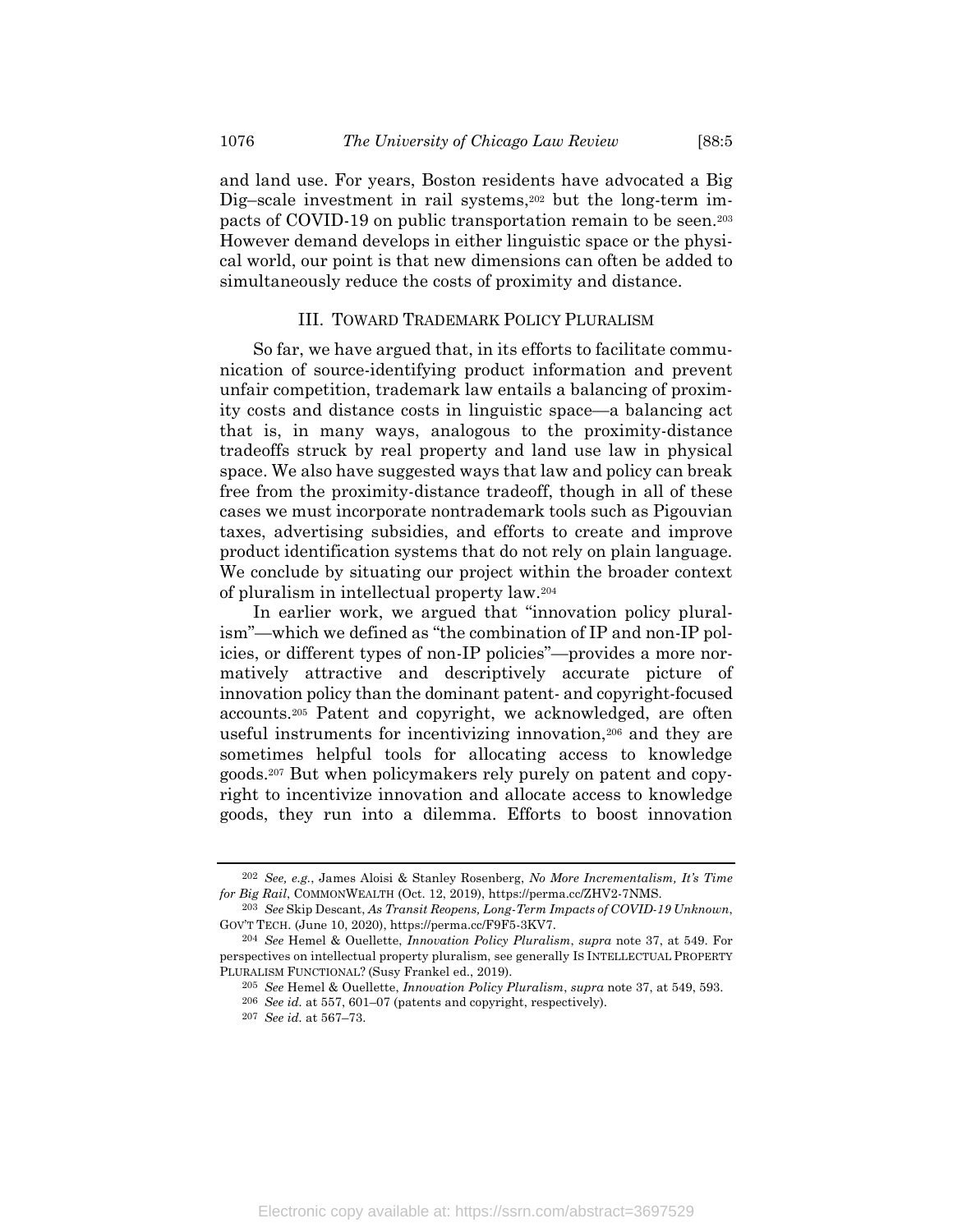incentives by strengthening patent and copyright protection have the unfortunate effect of reducing access to knowledge goods. Efforts to expand access to knowledge goods by weakening patent and copyright protection have the unfortunate effect of diluting innovation incentives.<sup>208</sup> We can have our cake and eat it too—we can offer rich innovation incentives while ensuring broad access to knowledge goods—but to do so, our cake cannot consist entirely of IP.

The situation with respect to trademark law is similar, though the goals generally are different. Trademark law can be a useful tool for governing linguistic space, but it entails inevitable and often unenviable tradeoffs. We can reduce proximity costs by allowing trademark holders to claim broader protection, but doing so will increase distance costs. Or we can reduce distance costs by making available more marks near the linguistic core, but doing so will increase proximity costs. The most we can do using trademark law as our only tool is to select the configuration of doctrines that best balances proximity and distance costs. Once we move beyond trademark law, though, we encounter opportunities to improve product identification and differentiation that do not require us to make a proximity-distance tradeoff.

This insight will be familiar from other fields of law. Doctrines take their current forms for all sorts of historically contingent and path-dependent reasons, and it would be rather magical if any one area of doctrine evolved such that it was the only tool needed to solve a complex policy problem. Thus, scholars of tort law now generally accept that safety regulations and Pigouvian taxation can complement (or even substitute for) liability rules in reducing the costs of accidents.<sup>209</sup> Scholars of free speech understand that government subsidies for certain types of high-value speech can complement constitutional doctrines in fostering a vibrant marketplace of ideas.<sup>210</sup> It would be surprising if common law judging and sporadic legislative interventions had spawned a complete regime for managing linguistic space. Our analysis suggests that they have not.

Our argument is pluralist in the sense that it embraces a multiplicity of tools for linguistic space governance. But it is

<sup>208</sup> *See id.* at 547–48.

<sup>209</sup> *See, e.g.*, Susan Rose-Ackerman, *Regulation and the Law of Torts*, 81 AM. ECON. REV. 54, 55–57 (1991).

<sup>210</sup> *See, e.g.*, Kathleen M. Sullivan, *Free Speech and Unfree Markets*, 42 UCLA L. REV. 949, 959–60 (1995).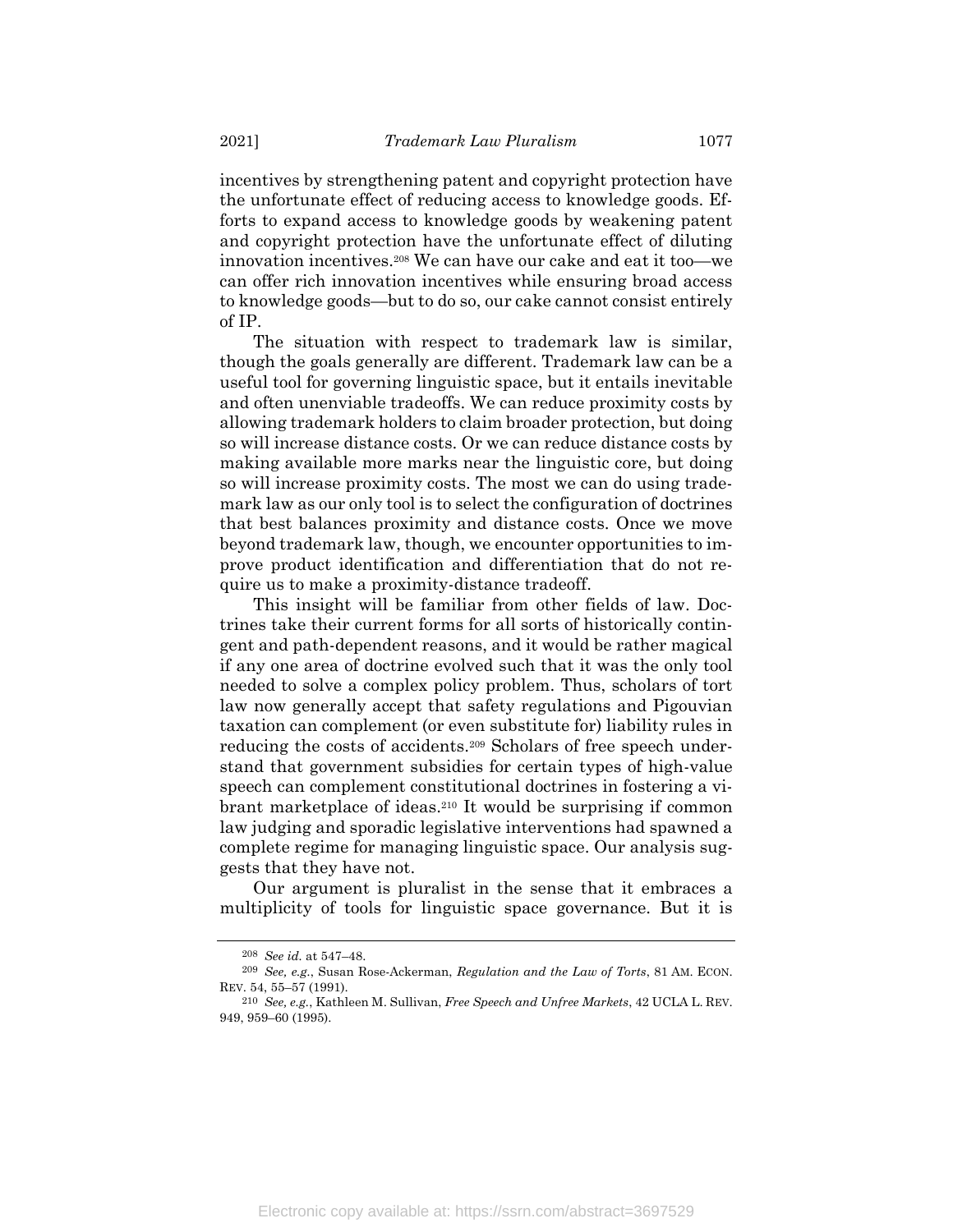pluralist in another way as well. Once scholars and policymakers understand that trademark law is simply one among a bevy of tools that society can use to manage proximity and distance costs in linguistic space, the pressure on trademark law to pursue this objective to the exclusion of others may fade. In other words, if trademark law is not the only tool in our kit for linguistic space management, then we potentially gain the luxury of using trademark tools to advance other goals as well. Pluralism about the tools we use to achieve one objective also allows us to use those same tools to pursue a plurality of ends.<sup>211</sup>

Consider the suggestion that trademark law could be used to supplement other IP and non-IP innovation incentives.<sup>212</sup> A firm that invents a new product—or a product distinct from and superior to its predecessors—and then brands the product with a memorable trademark can potentially earn both a time-limited patent monopoly over the product and a perpetual monopoly over the mark. Examples range from "AstroTurf" to "Ziploc." Occasionally, though, a once-valid trademark will be appropriated by the public as a name for an entire class of goods or services. In those cases, courts will hold the mark to be invalid under the genericide doctrine. Oft-cited examples include "Escalator," <sup>213</sup> "Murphy bed," <sup>214</sup> and "Thermos." 215

The rationale for the genericide doctrine is rooted in trademark law's linguistic governance function. As Judge Posner explained:

The problem is not that language is so impoverished that no other words could be used to denote these products, but that if no other words *have* emerged as synonyms it may be difficult

<sup>211</sup> For example, multiple tools could be used to serve the "non-confusion interests" described in McGeveran & McKenna, *supra* note [66,](#page-20-1) at 257, such as the values of free expression emphasized in Lisa P. Ramsey, *Increasing First Amendment Scrutiny of Trademark Law*, 61 SMU L. REV. 381, 447–57 (2008).

<sup>212</sup> *See* Michael Abramowicz & John F. Duffy, *Intellectual Property for Market Experimentation*, 83 N.Y.U. L. REV. 337, 382–89 (2008); Gideon Parchomovsky & Peter Siegelman, *Towards an Integrated Theory of Intellectual Property*, 88 VA. L. REV. 1455, 1473 (2002). For an argument in favor of a pluralist approach to policies shaping the pace and direction of sequential innovation—including trademark law—see Christopher Buccafusco, Stefan Bechtold & Christopher Jon Sprigman, *The Nature of Sequential Innovation*, 59 WM. & MARY L. REV. 1, 31 (2017).

<sup>213</sup> *See* Haughton Elevator Co. v. Seeberger, 85 U.S.P.Q. 80, 81 (Dec. Comm'r Pat. 1950).

<sup>214</sup> *See* Murphy Door Bed Co. v. Interior Sleep Sys., Inc., 874 F.2d 95, 104 (2d Cir. 1989).

<sup>215</sup> *See* King-Seeley Thermos Co. v. Aladdin Indus., Inc., 321 F.2d 577, 581 (2d Cir. 1963).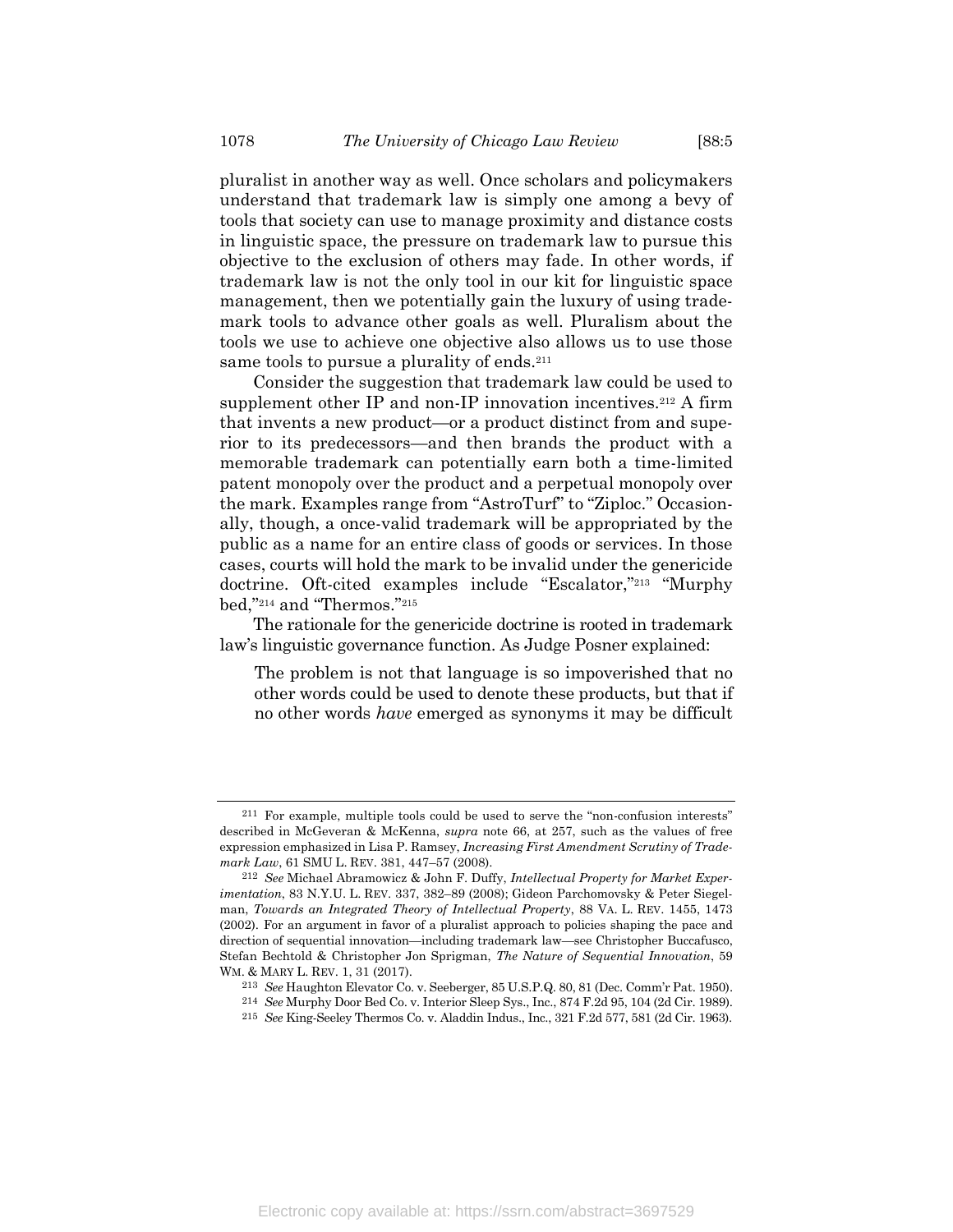for a seller forbidden to use one of the trademarked words or phrases to communicate effectively with consumers.<sup>216</sup>

Genericide thus allows a wider range of individuals and firms to use the now-generic mark to communicate about their products. But as Judge Posner also noted, the genericide doctrine comes with costs. Among other consequences, it penalizes firms that create products so distinct that they become etched into the English language.<sup>217</sup> In this regard, the doctrine potentially weakens innovation incentives since it reduces the expected reward associated with inventing a truly new and widely used product.

Trademark law pluralism potentially counsels in favor of a higher bar for genericide so as to preserve innovation incentives. For example, innovation could be one factor weighing against invalidation of borderline marks like Emeco's nearly indestructible "Navy chair" or Dominique Ansel's "Cronut." <sup>218</sup> To be sure, a higher bar for genericide means that fewer marks will rejoin the linguistic commons of unclaimed marks. But in a world of ubiquitous QR codes and non-plain-text identifiers, the cost to rival sellers of losing the use of one or a handful of words is smaller since those sellers can communicate with potential customers in myriad ways that do not require using a particular word. The impetus, then, to conclude that a particular mark is generic would be weaker.<sup>219</sup>

Or perhaps consideration of innovation incentives would point to a lower bar for genericide. For example, Professors Kal Raustiala and Christopher Sprigman argue that greater copying in industries like cuisine and fashion leads to more innovation,<sup>220</sup> and there is some evidence that the enactment of stronger

<sup>216</sup> Ty Inc. v. Softbelly's, Inc., 353 F.3d 528, 532 (7th Cir. 2003) (emphasis in original).

<sup>217</sup> *Id.* at 531 (noting that genericide "penalizes the trademark's owner for his success in making the trademark a household name and forces him to scramble to find a new trademark").

<sup>218</sup> For arguments against protecting these marks, see Kal Raustiala & Christopher Jon Sprigman, *Can Restoration Hardware Legally Knock Off the Navy Chair?*, SLATE (Nov. 26, 2012), https://perma.cc/RT8M-SVCY; Kal Raustiala & Chris Sprigman, *Why Are There Cronut Scalpers?*, FREAKONOMICS (June 13, 2013), https://perma.cc/FY4Q-3X7K.

<sup>219</sup> On the other hand, the competitive advantage arising from the exclusive right to use the memorable name "Cronut" will be smaller if consumers can identify other hybrid pastries more easily. Thus, the same factor that reduces the social cost of protecting a generic mark also dilutes the innovation incentive. We thank Rebecca Tushnet for this point.

<sup>220</sup> KAL RAUSTIALA & CHRISTOPHER SPRIGMAN, THE KNOCKOFF ECONOMY 21, 58–59, 90 (2012).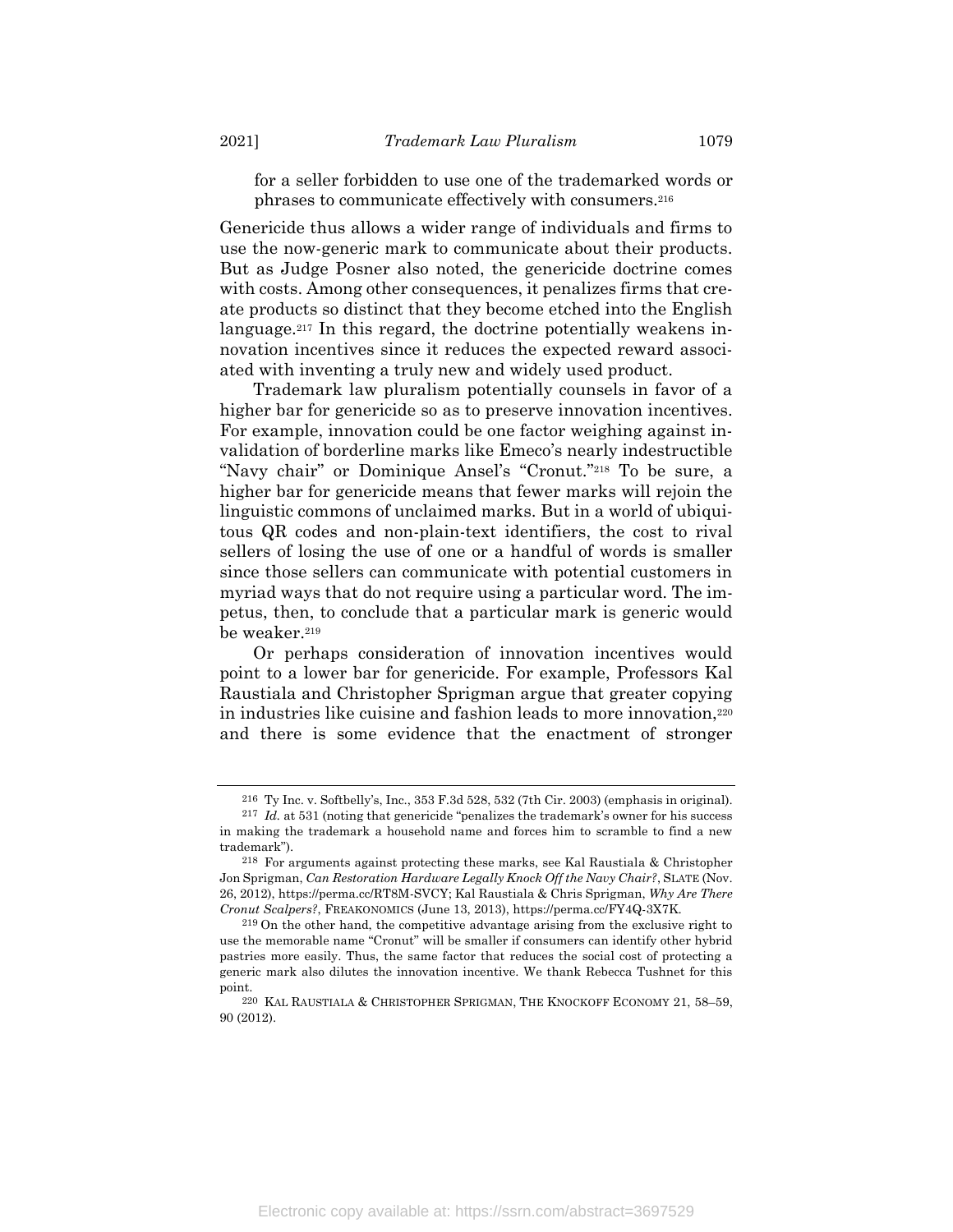trademark protection for famous marks resulted in reduced innovation by owners of already-famous marks.<sup>221</sup> The net effect of any given trademark doctrine on innovation incentives is an empirical question, but our point is that the case for using trademark law to boost innovation incentives thus becomes stronger when we know that we can achieve our objectives of product identification and differentiation using nontrademark tools.

As another example of how trademark law pluralism does not always push in a trademark-expansive direction, we turn again to the beer market. Consider the clash between the Czech stateowned brewery Budweiser Budvar and the United States–based Anheuser-Busch (now part of the Brazilian-Belgian conglomerate AB InBev). For many in the Czech Republic, the country's claim to the "Budweiser" mark is a "symbol of national pride"222—local breweries in the German merchants' colony of Budweis, now the Czech city of České Budějovice, have been making beer from a mixture of artesian water, Moravian barley, and Saaz hops since the thirteenth century.<sup>223</sup> But the state-owned brewery's attempt to use the "Budweiser" mark collides with Anheuser-Busch's trademark claim, resulting in a bitter, decades-long trademark dispute that spans several continents.<sup>224</sup> In the United States and Canada, the Czech Budweiser is sold as "Czechvar," leaving "Budweiser" to Anheuser-Busch. In the European Union, "Budweiser" belongs to the Czech brewery, and Anheuser-Busch markets its beer simply as "Bud." Neither side appears to be entirely satisfied with the outcome.<sup>225</sup>

One can understand why parallel use of the "Budweiser" mark on two different pale lagers would create a likelihood of confusion, at least insofar as consumers rely on brand names and product packaging to identify and differentiate products. (Not only are the names identical, but the font and packaging of the U.S. and Czech Budweisers are quite similar.) <sup>226</sup> But as Part II.C

<sup>221</sup> *See* Davidson Heath & Christopher Mace, *The Strategic Effects of Trademark Protection*, 33 REV. FIN. STUD. 1848, 1865–66 (2020).

<sup>222</sup> Manu Remakant, *What's in a Name? Don't Ask Bud Lovers That*, NEWS18 (July 30, 2017), https://perma.cc/UU7H-4LVV.

<sup>223</sup> *See Ingredients*, CZECHVAR, https://perma.cc/GN7R-9R47.

<sup>224</sup> *See* Benjamin Cunningham, *Where a Budweiser Isn't Allowed to Be a Budweiser*, TIME (Jan. 27, 2014), https://perma.cc/NNY3-7K7T.

<sup>225</sup> *See* Ashlie Hughes, *This Bud's for Who? The Battle for 'Budweiser' Spans Centuries, Countries, and Courthouses*, VINEPAIR (Apr. 12, 2020), https://perma.cc/M8GX-F8AE.

<sup>226</sup> *See* Mark Stock, *The Other Bud: What to Know About the Budweiser Budvar Brewery*, THE MANUAL (Nov. 13, 2019), https://perma.cc/3Q7W-24TT.